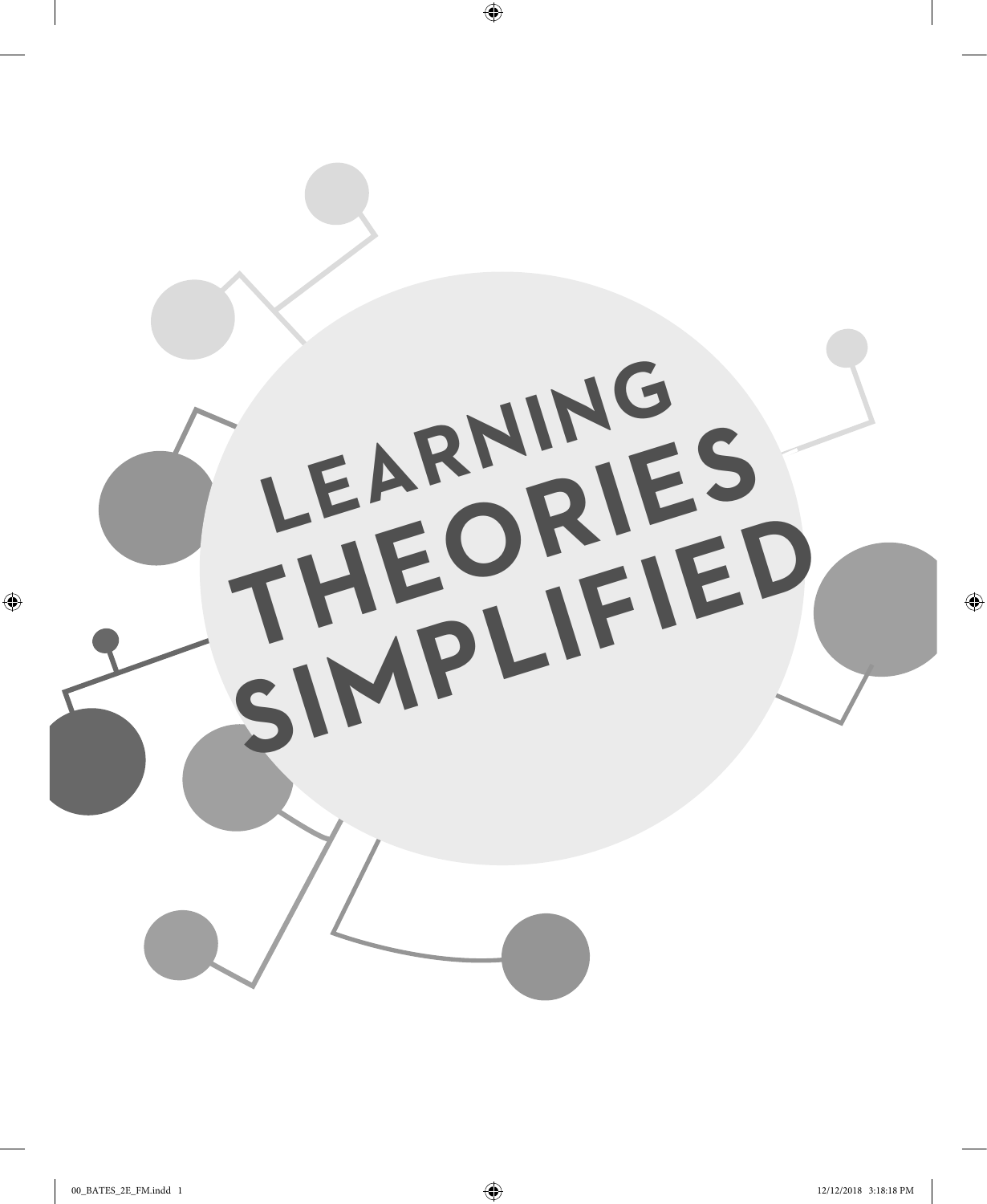Sara Miller McCune founded SAGE Publishing in 1965 to support the dissemination of usable knowledge and educate a global community. SAGE publishes more than 1000 journals and over 800 new books each year, spanning a wide range of subject areas. Our growing selection of library products includes archives, data, case studies and video. SAGE remains majority owned by our founder and after her lifetime will become owned by a charitable trust that secures the company's continued independence.

 $\bigoplus$ 

Los Angeles | London | New Delhi | Singapore | Washington DC | Melbourne

 $\bigoplus$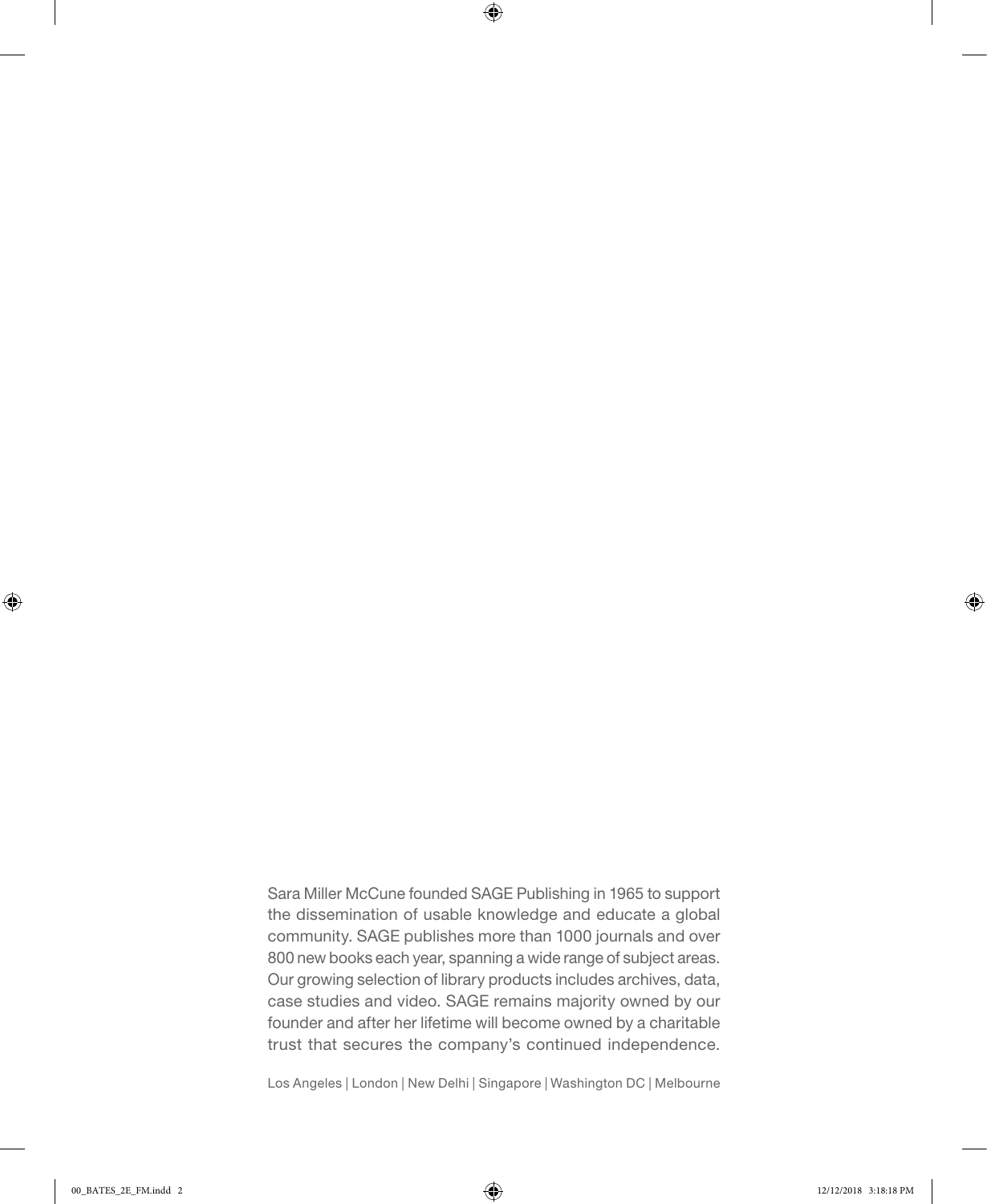

⊕

Los Angeles | London | New Delhi EUS Angeles | London | New Denn<br>Singapore | Washington DC | Melbourne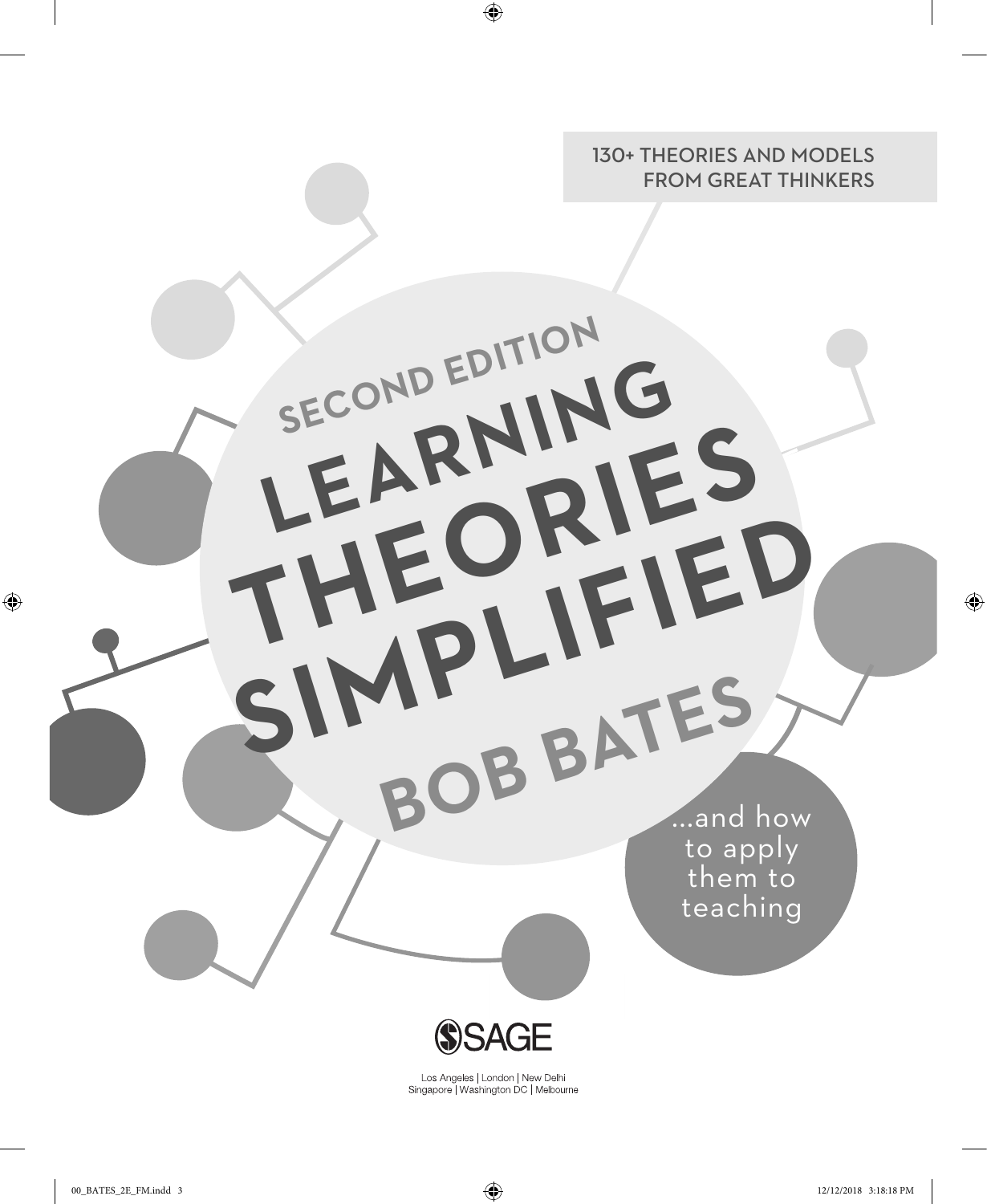

Los Angeles | London | New Delhi Singapore | Washington DC | Melbourne

SAGE Publications Ltd 1 Oliver's Yard 55 City Road London EC1Y 1SP

Publisher James Clark

♠

SAGE Publications Inc. 2455 Teller Road Thousand Oaks, California 91320

SAGE Publications India Pvt Ltd B 1/I 1 Mohan Cooperative Industrial Area Mathura Road New Delhi 110 044

SAGE Publications Asia-Pacific Pte Ltd 3 Church Street #10-04 Samsung Hub Singapore 049483

© Bob Bates 2019

⊕

First edition published 2015, reprinted four times in 2016, three times in 2017 & twice in 2018

Apart from any fair dealing for the purposes of research or private study, or criticism or review, as permitted under the Copyright, Designs and Patents Act, 1988, this publication may be reproduced, stored or transmitted in any form, or by any means, only with the prior permission in writing of the publishers, or in the case of reprographic reproduction, in accordance with the terms of licences issued by the Copyright Licensing Agency. Enquiries concerning reproduction outside those terms should be sent to the publishers.

**Library of Congress Control Number: 2018947503**

**British Library Cataloguing in Publication data**

Editorial assistant: Diana Alves Production editor: Nicola Carrier Copyeditor: Christine Bitten Proofreader: Tom Bedford Indexer: Cathy Heath Marketing manager: Dilhara Attygalle Cover design: Naomi Robinson Typeset by: C&M Digitals (P) Ltd, Chennai, India Printed in the UK

A catalogue record for this book is available from the British Library

ISBN 978-1-5264-5937-4 ISBN 978-1-5264-5938-1 (pbk)

At SAGE we take sustainability seriously. Most of our products are printed in the UK using responsibly sourced papers and boards. When we print overseas we ensure sustainable papers are used as measured by the PREPS grading system. We undertake an annual audit to monitor our sustainability.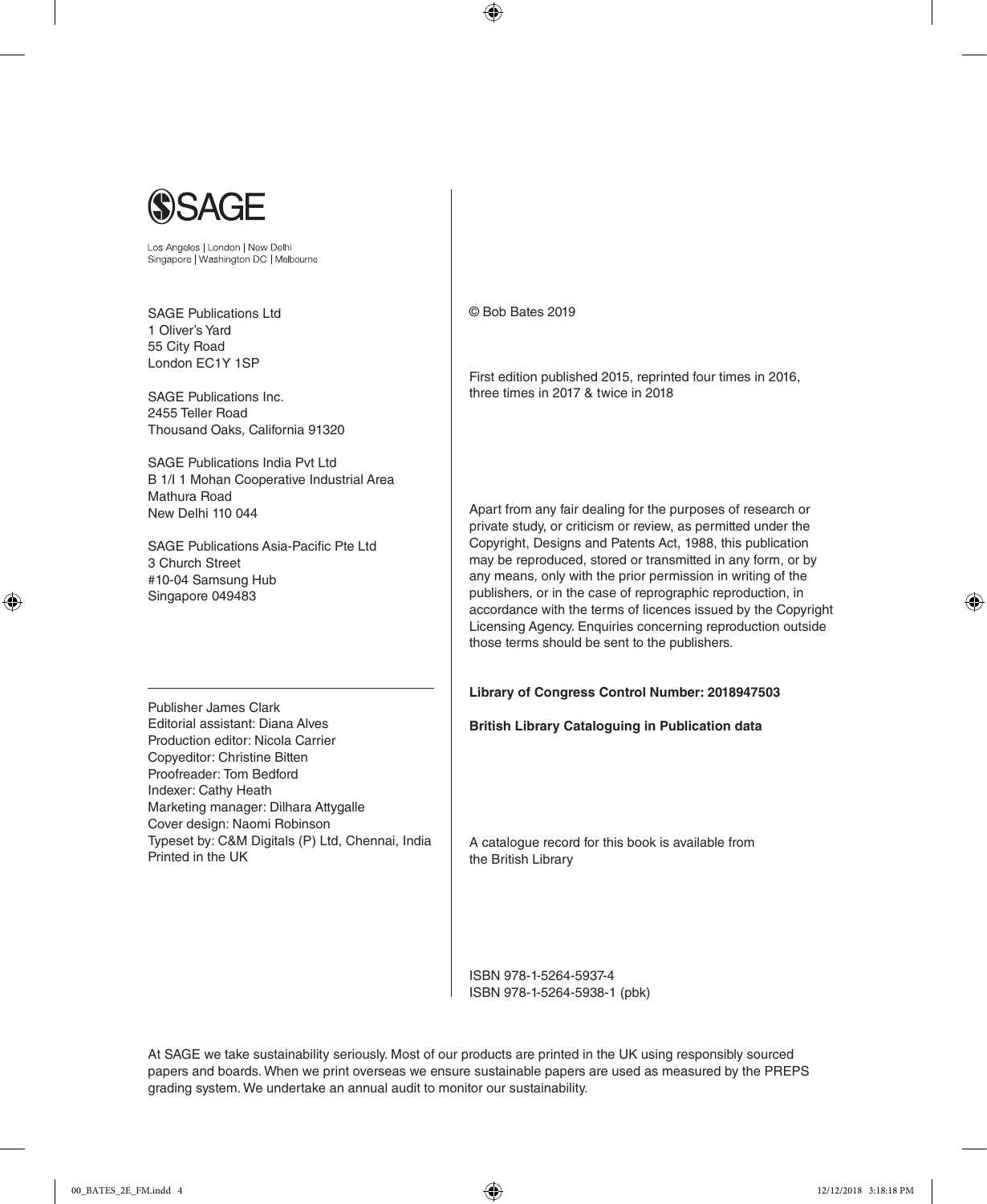This book is dedicated to my wife, who has been a tower of strength and never moaned once when I disappeared at 5:00am to grab a McDonald's latte and four hours' worth of their electricity to work on a chapter in the book.

 $\bigoplus$ 

I would also like to thank the staff at New Cross Hospital in Wolverhampton and Heartlands Hospital in Birmingham for the excellent care and attention they have shown my wife.

 $\bigoplus$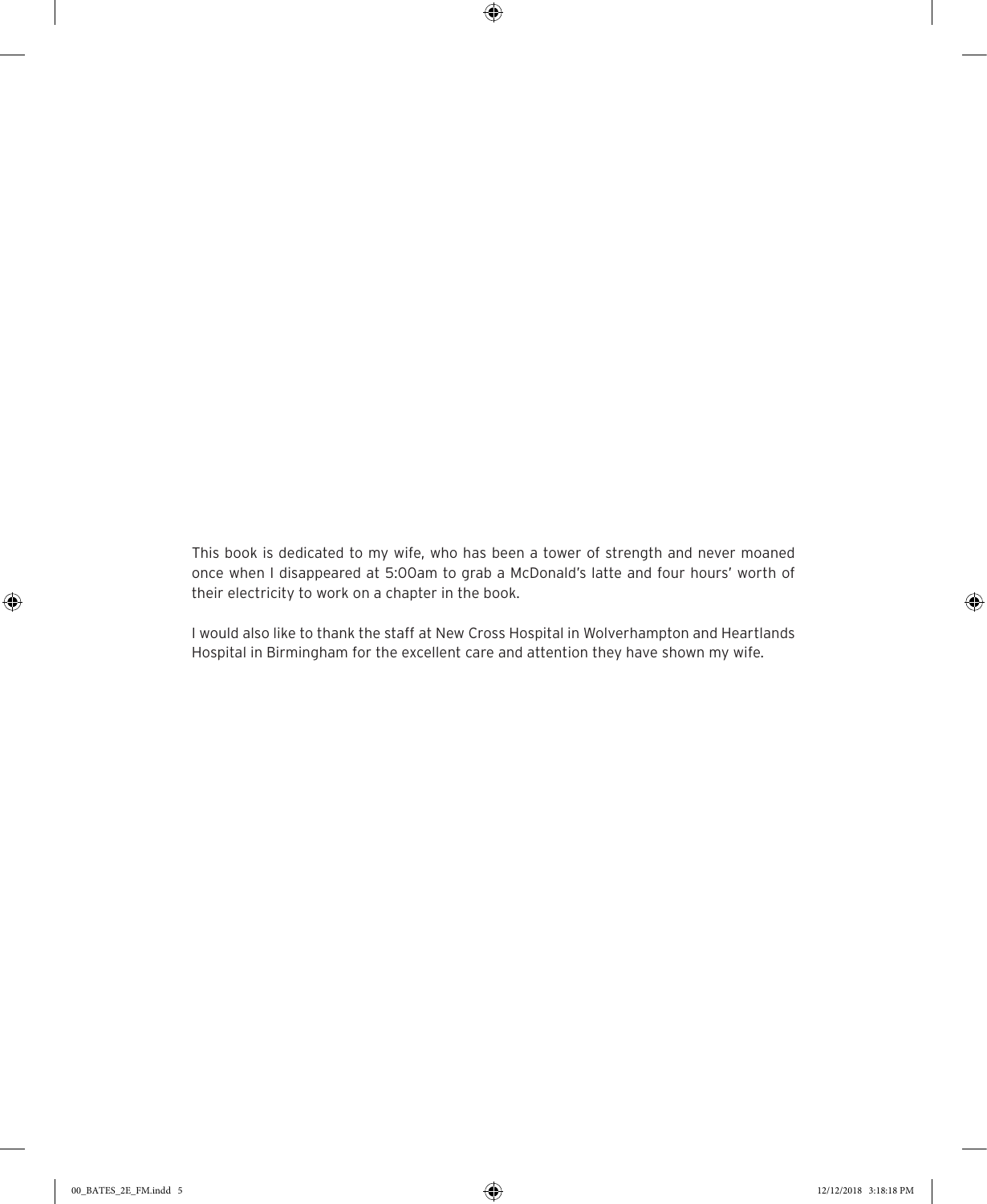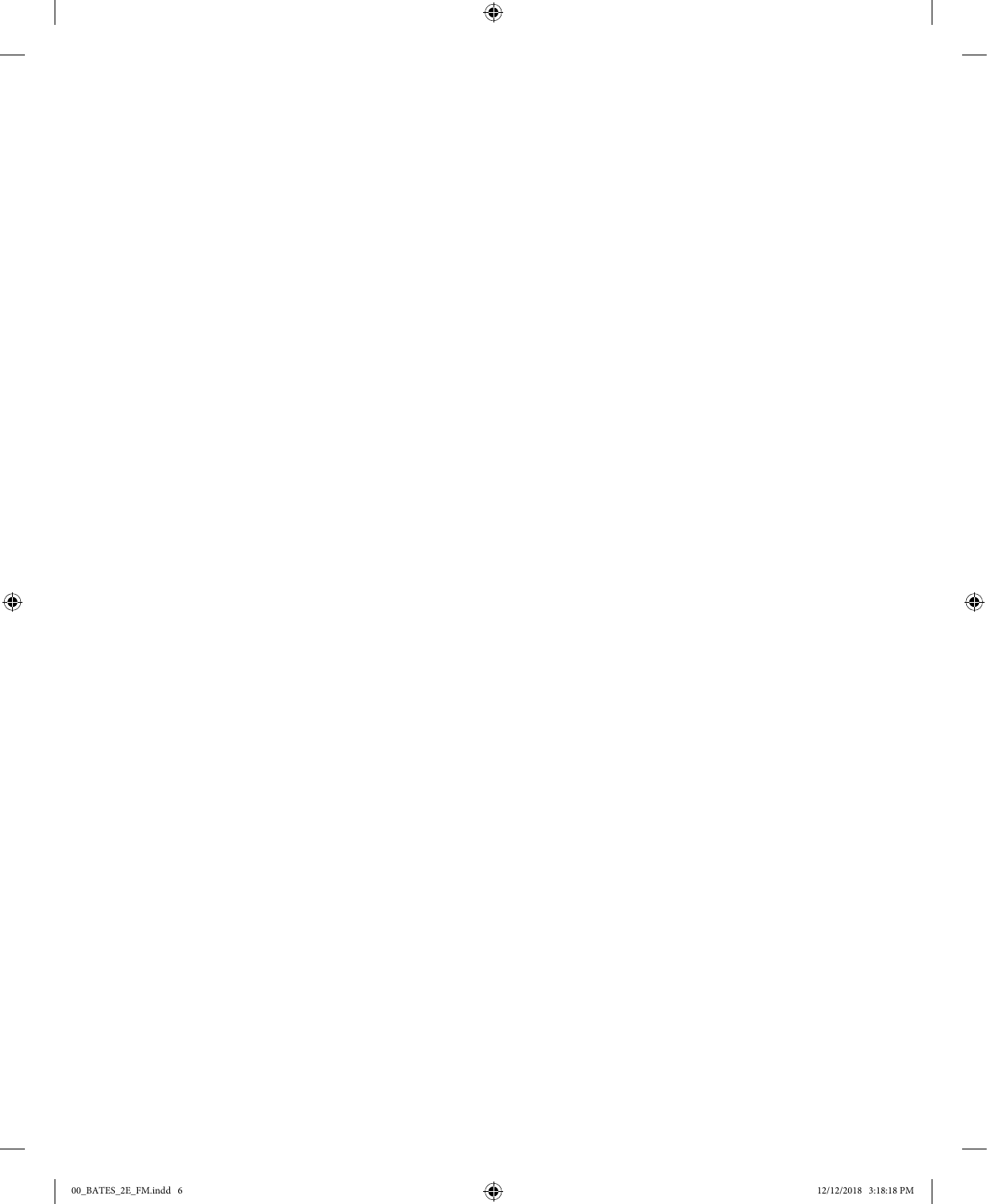# **Praise for Bob's work**

⊕

'*Learning Theories Simplified* is a wonderful book. It is an excellent example of sparking motivation to learn the subject. Even though I've always been interested in how people think and learn, reading his book makes me excited about continuing reading it.'

Valeriy Kozmenko – Associate Professor: Department of Internal Medicine, University of South Dakota

'I have a bookshelf of management and coaching books. Bob's first book has pride of place. I look forward to the next one.'

Jo Morgan – Managing Director: Charlie's Training Academy

 'I'm fascinated by how Bob is able to reduce complicated theory into so few words and make its understanding and application easy to follow.'

Gary Bird – CEO: Manor Farm Community College

'Bob's humour and fascinating insights into life and learning is what makes this book work so well.'

Trevor Cox – Managing Director: Phoenix Training

'Before I read the chapter in the book on Vygotsky, I never knew what the Zone of Proximal Development was. Bob makes it seem so simple to understand.'

Summiah Habib – Student on the Diploma in Education & Training

'I wish that I'd had this book when I did my degree in Educational Studies.'

Joy Cotterill – Higher Level Teaching Assistant & Community Cohesion Leader: Crockett's Community Primary School

'Both of the 'Special Needs and Disabilities' books and the original *Learning Theories Simplified* book are life savers throughout my studies and I'm excited to continue reading your work! I'd personally like to thank you for being such a big help during my first two years of university, and I know I will religiously rely on your books throughout my teaching career!' Kelsey Banks BA (Hons) – Primary Education Student at Wolverhampton University

♠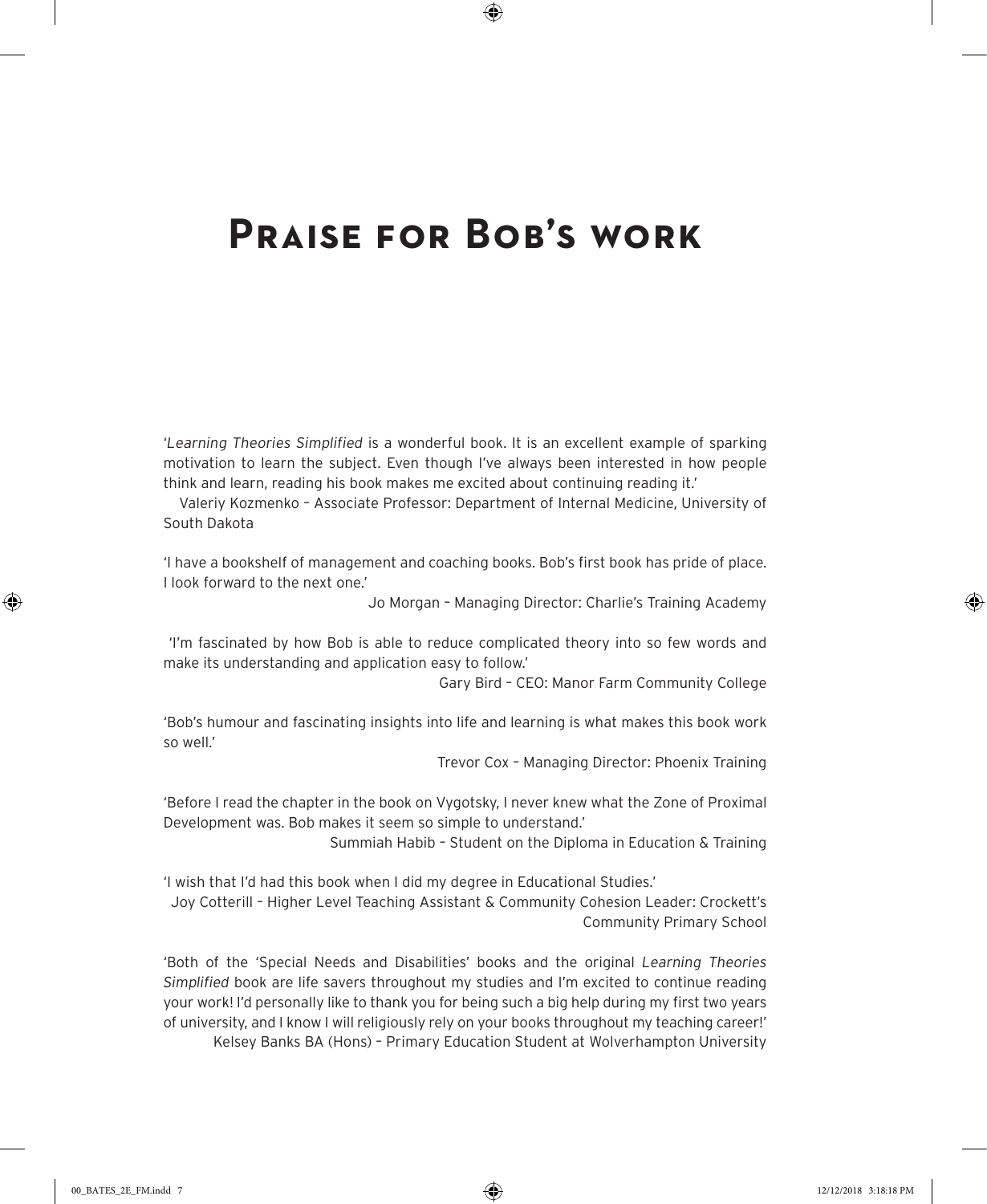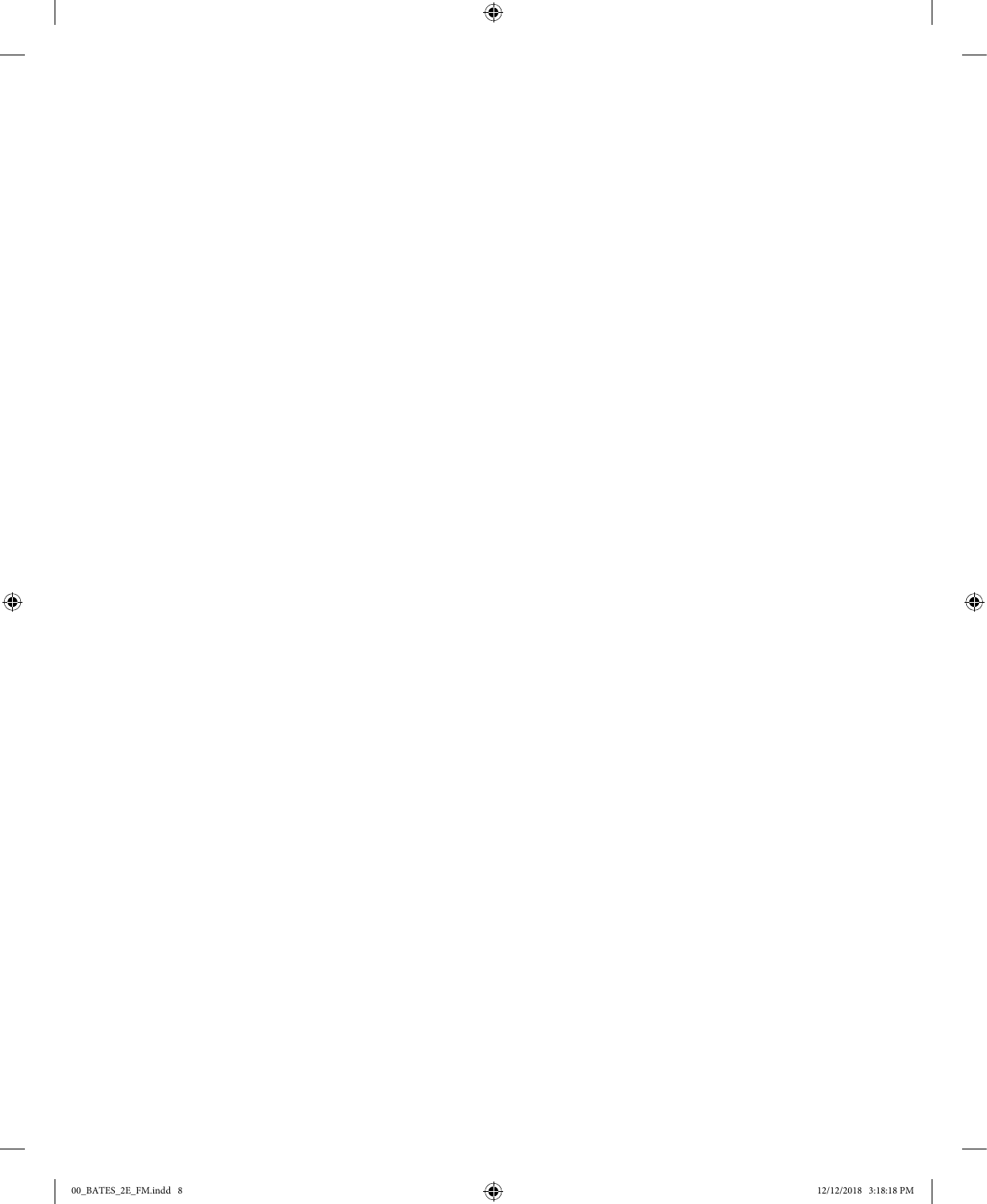# **Contents**

 $\bigoplus$ 

| About the author<br>Acknowledgements<br>New to this edition<br>How to use this book    | XV<br>xvii<br>xix<br>xxi                                                                                                                                                                                                                                                                                      |                                                   |
|----------------------------------------------------------------------------------------|---------------------------------------------------------------------------------------------------------------------------------------------------------------------------------------------------------------------------------------------------------------------------------------------------------------|---------------------------------------------------|
|                                                                                        | Introduction                                                                                                                                                                                                                                                                                                  | xxiii                                             |
|                                                                                        | <b>PART 1: CLASSICAL LEARNING THEORIES</b>                                                                                                                                                                                                                                                                    | 1                                                 |
|                                                                                        | Introduction to Part 1                                                                                                                                                                                                                                                                                        | 3                                                 |
|                                                                                        | <b>Section 1.1: Educational Philosophy</b>                                                                                                                                                                                                                                                                    | 5                                                 |
| 1<br>$\mathsf{2}^{\mathsf{1}}$<br>3<br>$\overline{4}$<br>5<br>6<br>$\overline{7}$<br>9 | Socrates: The unexamined life is worthless<br>Plato: Shadows of reality<br>Aristotle: The self-fulfilling prophecy<br>Descartes vs Locke: The nature-nurture debate<br>Rousseau: Progressivism<br>Nietzsche: Perspectivism<br>Dewey: Pragmatism<br>8 Sartre: Existentialism<br>Freire: Critical consciousness | 8<br>10<br>12<br>14<br>16<br>18<br>20<br>22<br>24 |
|                                                                                        | <b>Section 1.2: Behaviourism</b>                                                                                                                                                                                                                                                                              | 27                                                |
| 10 <sup>°</sup><br>11<br>12 <sup>2</sup><br>13<br>14<br>$15\,$<br>16                   | Thorndike: Connectionism<br>Watson: The principles of stimulus-response<br>Pavlov: Classical conditioning<br>Skinner: Operant conditioning - radical behaviourism<br>Tolman: Latent learning<br>Gagné: Nine levels of learning<br>Engelmann: Direct instruction                                               | 28<br>30<br>32<br>34<br>36<br>38<br>40            |
|                                                                                        | <b>Section 1.3: Cognitivism</b>                                                                                                                                                                                                                                                                               | 43                                                |
| 17<br>18                                                                               | Dewey: Intelligent action<br>Köhler: Insight theory                                                                                                                                                                                                                                                           | 44<br>46                                          |

 $\bigoplus$ 

 $\overline{\phantom{a}}$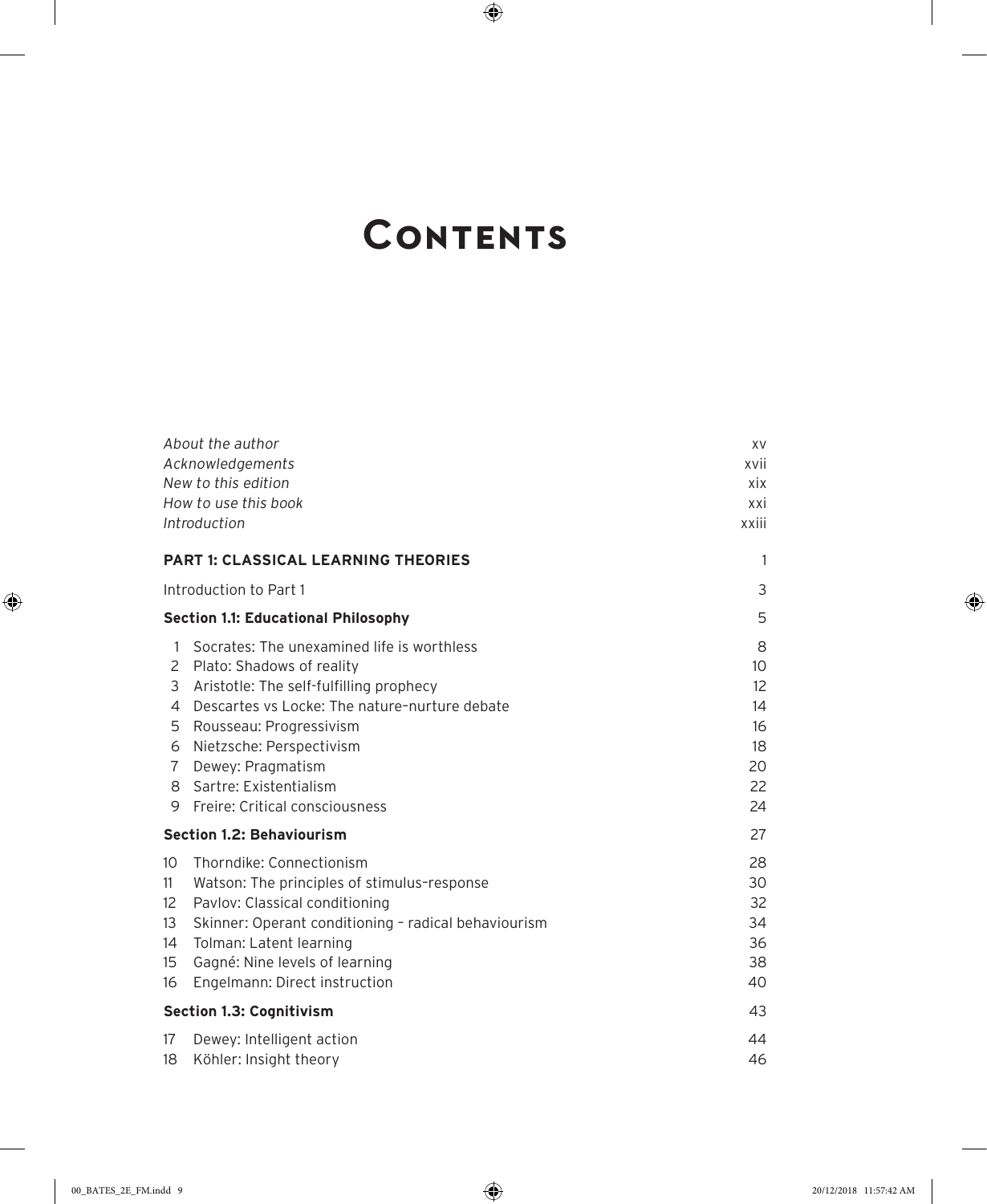| 19<br>20<br>21<br>22<br>23             | Vygotsky: Scaffolding - the zone of proximal development<br>Piaget: Constructivism<br>Bandura: Role modelling<br>Ausubel: Reception learning<br>Bruner: Discovery learning                                                                                                                                                                                                                  | 48<br>50<br>52<br>54<br>56                               |
|----------------------------------------|---------------------------------------------------------------------------------------------------------------------------------------------------------------------------------------------------------------------------------------------------------------------------------------------------------------------------------------------------------------------------------------------|----------------------------------------------------------|
|                                        | <b>Section 1.4: Humanism</b>                                                                                                                                                                                                                                                                                                                                                                | 59                                                       |
| 24<br>25<br>26<br>27                   | Knowles: Andragogy<br>Rogers: Facilitation<br>Maslow: Hierarchy of needs<br>Mezirow: Transformational learning                                                                                                                                                                                                                                                                              | 62<br>64<br>66<br>68                                     |
|                                        | <b>Section 1.5: Neurolism</b>                                                                                                                                                                                                                                                                                                                                                               | 71                                                       |
| 28<br>29<br>30<br>31<br>32<br>33<br>37 | Hebb: Associative learning<br>Miller: Chunking and the magical number 7<br>Sweller: Cognitive load theory<br>Paivio: Dual coding theory<br>Festinger: Cognitive dissonance<br>Broadbent: Artificial intelligence<br>34 Gardner: Multiple intelligences<br>35 Goleman: Emotional intelligence<br>36 Doidge: Brain plasticity<br>Caine and Caine: The 12 principles of<br>meaningful learning | 72<br>74<br>76<br>78<br>80<br>82<br>84<br>86<br>88<br>90 |
|                                        | Summary of Part 1                                                                                                                                                                                                                                                                                                                                                                           | 93                                                       |
|                                        | <b>PART 2: CONTEMPORARY THINKING ON</b>                                                                                                                                                                                                                                                                                                                                                     |                                                          |
|                                        | <b>TEACHING AND LEARNING</b>                                                                                                                                                                                                                                                                                                                                                                | 95                                                       |
|                                        | Introduction to Part 2                                                                                                                                                                                                                                                                                                                                                                      | 97                                                       |
|                                        | <b>Section 2.1: Professionalism</b>                                                                                                                                                                                                                                                                                                                                                         | 99                                                       |
| 38<br>39<br>41<br>42<br>43<br>44       | Petty: Creativity and the ICEDIP model<br>Burch: Competency and the conscious-unconscious model<br>40 Bryk and Schneider: Caring and relational trust<br>Purkey: Communication and invitational education<br>Berne: Confidence and the values model<br>Covey: Consideration and the emotional bank account<br>Thomas and Kilmann: Conflict and the resolution model                         | 102<br>104<br>106<br>108<br>110<br>112<br>114            |
|                                        | <b>Section 2.2: Learning Styles</b>                                                                                                                                                                                                                                                                                                                                                         | 117                                                      |
| 45<br>46<br>47<br>48<br>49<br>50<br>51 | Herrmann: The brain dominance instrument<br>Fleming: The VARK model<br>Kolb: Learning style inventory<br>Honey and Mumford: Learning styles preferences<br>Gregorc: Mind styles<br>Myers and Briggs: Type indicator<br>Sternberg: The mental self-government model                                                                                                                          | 118<br>120<br>122<br>124<br>126<br>128<br>130            |

**x** Learning Theories Simplified

 $\overline{\phantom{a}}$ 

 $\bigoplus$ 

 $\overline{\phantom{a}}$ 

 $\overline{\phantom{a}}$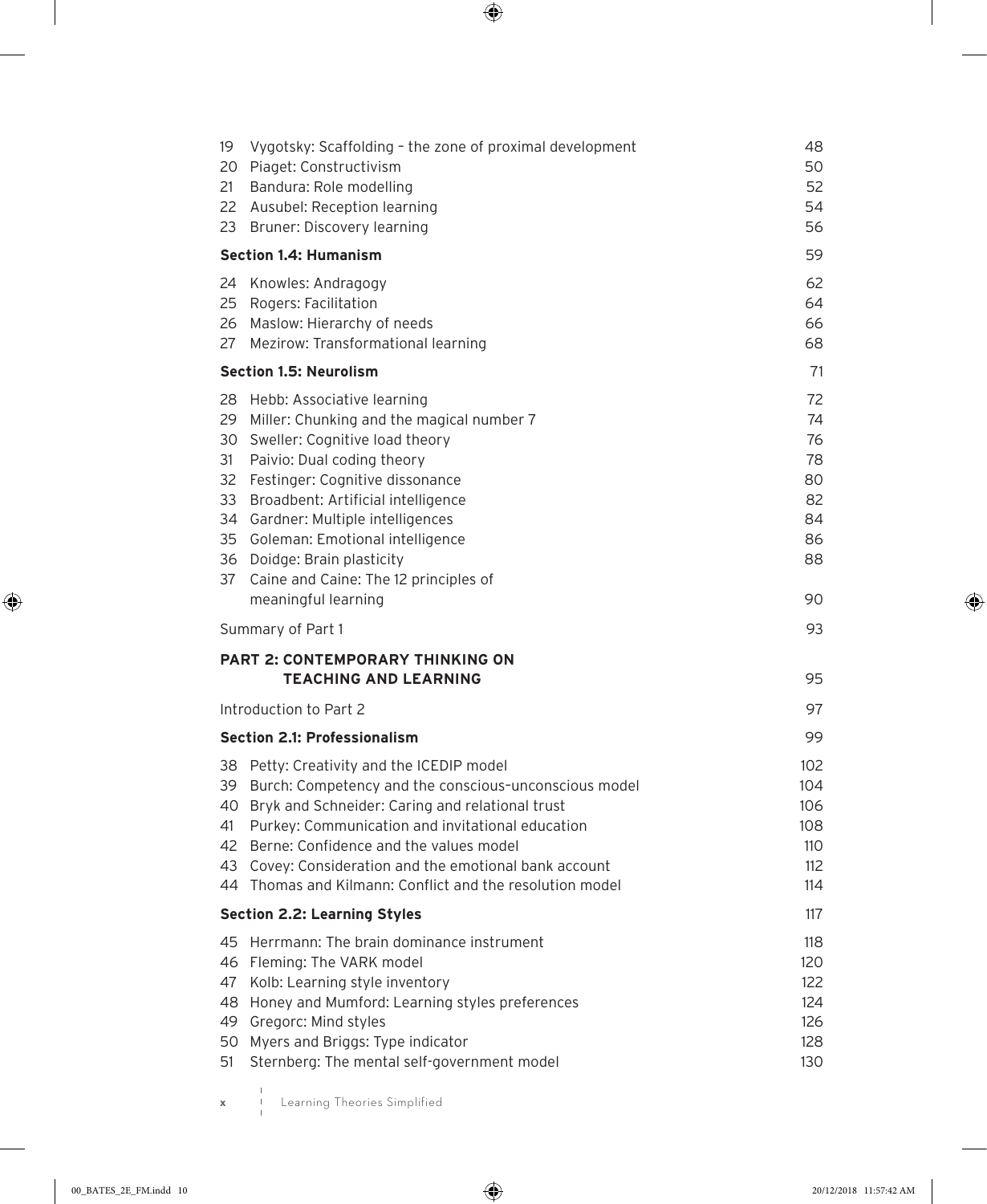| <b>Section 2.3: Motivation</b><br>133 |                                                                                                                                                                                                                      |          |                                        |
|---------------------------------------|----------------------------------------------------------------------------------------------------------------------------------------------------------------------------------------------------------------------|----------|----------------------------------------|
| 52<br>53<br>54<br>55                  | Alderfer: The ERG model<br>Vroom: Expectancy theory<br>McGregor: X and Y theory<br>McClelland: Needs theory<br>56 Curzon: Fourteen points for motivation<br>57 Dweck: Mindsets                                       |          | 134<br>136<br>138<br>140<br>142<br>144 |
|                                       | <b>Section 2.4: Behaviour Management</b>                                                                                                                                                                             |          | 147                                    |
| 59<br>60<br>61<br>62<br>63            | 58 Canter: Assertive discipline<br>Kounin: Classroom management<br>Hattie: The rope model<br>Willingham: Why students don't like school<br>Cowley: Getting the buggers to behave<br>Hare: The psychopathic checklist |          | 148<br>150<br>152<br>154<br>156<br>158 |
|                                       | <b>Section 2.5: Coaching and Mentoring</b>                                                                                                                                                                           |          | 161                                    |
| 67                                    | 64 Whitmore: The GROW model<br>65 Bates: The COACHING model<br>66 Bell: The mentor scale<br>Costa and Kallick: The critical friend                                                                                   |          | 164<br>166<br>168<br>170               |
| <b>Section 2.6: Teamworking</b>       |                                                                                                                                                                                                                      |          | 173                                    |
| 69<br>70                              | 68 Tuckman: The group development model<br>Wheelan: The group maturity model<br>Buckley: Team teaching                                                                                                               |          | 174<br>176<br>178                      |
|                                       | Summary of Part 2                                                                                                                                                                                                    |          | 181                                    |
|                                       | <b>PART 3: AN INTRODUCTION TO EARLY CHILDHOOD AND</b><br><b>DEVELOPMENTAL STRATEGIES</b>                                                                                                                             |          | 183                                    |
|                                       | Introduction to Part 3                                                                                                                                                                                               |          | 185                                    |
|                                       | Section 3.1: Children and Society                                                                                                                                                                                    |          | 187                                    |
| 71<br>72<br>73<br>74                  | Bowlby: Attachment theory<br>Erikson: Psychosocial development<br>Lave and Wenger: Socially situated learning<br>Bronfenbrenner: Ecological systems theory                                                           |          | 188<br>190<br>192<br>194               |
| <b>Section 3.2: Emotional Growth</b>  |                                                                                                                                                                                                                      |          | 197                                    |
| 75<br>76<br>77<br>78                  | Gesell: Maturational theory<br>Coles: The moral life of children<br>Banks: Ethnic identity<br>Kohlberg: Moral reasoning                                                                                              |          | 198<br>200<br>202<br>204               |
|                                       | <b>Section 3.3: Classroom Strategies</b>                                                                                                                                                                             |          |                                        |
| 79<br>80                              | Froebel: Gifts and occupations<br>Chomsky: Language acquisition device                                                                                                                                               |          | 208<br>210                             |
|                                       |                                                                                                                                                                                                                      | Contents | хi                                     |

 $\bigoplus$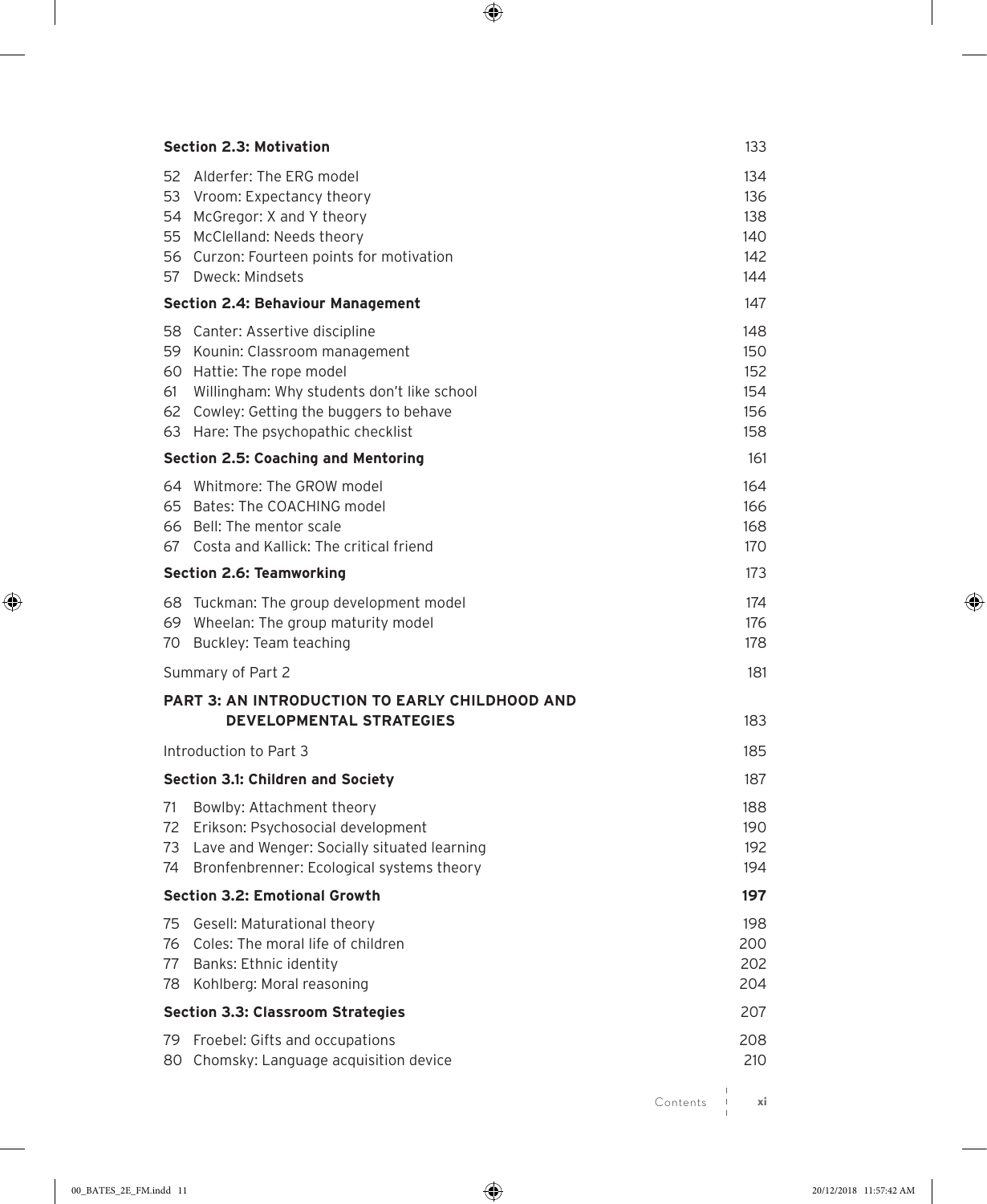| 81<br>82<br>83                                           | Lloyd and Wernham: Jolly phonics<br>Goldschmeid: Heuristic learning<br>Claxton: Learning power                                                                                                                                                                                                       | 212<br>214<br>216                                           |  |
|----------------------------------------------------------|------------------------------------------------------------------------------------------------------------------------------------------------------------------------------------------------------------------------------------------------------------------------------------------------------|-------------------------------------------------------------|--|
|                                                          | Section 3.4: Working with Children with Additional Needs                                                                                                                                                                                                                                             |                                                             |  |
| 84<br>85<br>86<br>87<br>88<br>89<br>90                   | Singer: Neurodiversity<br>Kabat-Zinn: Mindfulness<br>Berne: Transactional analysis<br>Bandler and Grinder: Neuro-linguistic programming<br>Beck: Cognitive behavioural therapy<br>Bateman and Fonagy: Mentalisation-based treatment<br>Walker, Johnston and Cornforth: Makaton                       | 220<br>222<br>224<br>226<br>228<br>230<br>232               |  |
|                                                          | <b>Section 3.5: Different School Approaches</b>                                                                                                                                                                                                                                                      | 235                                                         |  |
| 91<br>92<br>93<br>94<br>95<br>96                         | Montessori: The absorbent mind<br>Neill: Summerhill school<br>Malaguzzi: The Reggio Emilia experience<br>Steiner: Steiner schools<br>May and Carr: Te Whāriki<br>Flatau: Forest schools                                                                                                              | 236<br>238<br>240<br>242<br>244<br>246                      |  |
|                                                          | Summary of Part 3                                                                                                                                                                                                                                                                                    | 249                                                         |  |
|                                                          | PART 4: PLANNING, DELIVERING AND ASSESSING LEARNING                                                                                                                                                                                                                                                  | 253                                                         |  |
|                                                          | Introduction to Part 4                                                                                                                                                                                                                                                                               | 255                                                         |  |
|                                                          | <b>Section 4.1: Curriculum Planning</b>                                                                                                                                                                                                                                                              | 257                                                         |  |
| 97<br>98<br>99<br>100<br>101<br>102<br>103<br>104<br>105 | Tyler: The rational objective model<br>Taba: The grassroots model<br>Stenhouse: The interactive model<br>Wheeler: The rational cyclical model<br>Walker: The naturalistic model<br>Grundy: The praxis model<br>Bruner: Spiral curriculum<br>Jackson: Hidden curriculum<br>Dewey: Flexible curriculum | 260<br>262<br>264<br>266<br>268<br>270<br>272<br>274<br>276 |  |
|                                                          | <b>Section 4.2: Lesson Planning</b>                                                                                                                                                                                                                                                                  | 279                                                         |  |
| 106<br>107<br>108<br>109<br>110<br>111<br>112            | Bloom: Levels in the cognitive domain<br>Dave: Levels in the psychomotive domain<br>Krathwohl and Bloom: Levels in the affective domain<br>Biggs and Collis: The SOLO model<br>Pritchard: The lesson checklist<br>Doran: SMART objectives<br>Clarke, Timperley and Hattie: Learning intentions       | 280<br>282<br>284<br>286<br>288<br>290<br>292               |  |

- 
- **xii** Learning Theories Simplified

 $\overline{\phantom{a}}$ 

 $\bigoplus$ 

 $\overline{\phantom{a}}$ 

 $\overline{\phantom{a}}$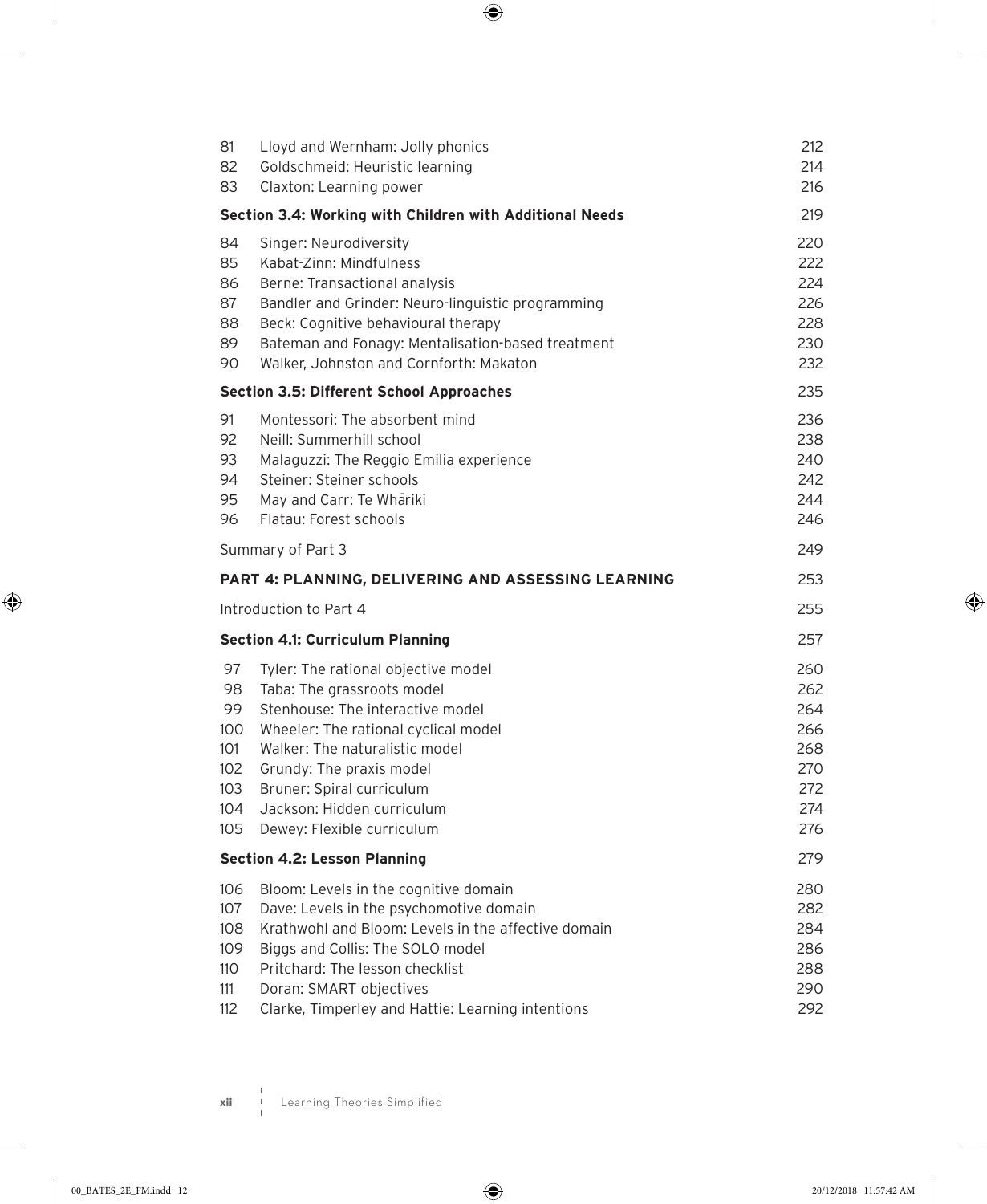|                                                                    | <b>Section 4.3: Delivering Learning</b>                                                                                                                                                                                                                                                                                                                                                                                | 295                                                                |
|--------------------------------------------------------------------|------------------------------------------------------------------------------------------------------------------------------------------------------------------------------------------------------------------------------------------------------------------------------------------------------------------------------------------------------------------------------------------------------------------------|--------------------------------------------------------------------|
| 113<br>114<br>115<br>116<br>117<br>118                             | Hattie: Visible learning<br>Carroll and Bloom: Mastery learning<br>Reece and Walker: Techniques to provide extrinsic motivation<br>Shayer and Adey: Cognitive acceleration<br>Alexander: The dialogic classroom<br>Tomlinson: Differentiation                                                                                                                                                                          | 296<br>298<br>300<br>302<br>304<br>306                             |
|                                                                    | Section 4.4: Assessment and Feedback                                                                                                                                                                                                                                                                                                                                                                                   | 309                                                                |
| 119<br>120<br>121<br>122<br>123<br>124                             | Black and Wiliam: Inside the black box<br>Brown, Race and Smith: The ten-point assessment manifesto<br>Clarke: Peer assessment<br>Luft and Ingham: Johari windows<br>Gould and Roffey-Barentsen: Six stages of feedback<br>Shute: Using feedback to enhance learning                                                                                                                                                   | 310<br>312<br>314<br>316<br>318<br>320                             |
| Section 4.5: Evaluating Teaching and Learning                      |                                                                                                                                                                                                                                                                                                                                                                                                                        | 323                                                                |
| 125<br>126<br>127<br>128<br>129<br>130<br>131<br>132<br>133<br>134 | Schön: The reflective practitioner<br><b>Brookfield: Critical lenses</b><br>Bolton: Looking through the mirror<br>Tummons: Evaluation of lifelong learning<br>Argyris and Schön: Triple-loop learning<br>Bush and Middlewood: The role of leaders and managers<br>Barber, Moffit and Kihn: Deliverology<br>Crosby: Quality is free<br>Pedler Burgoyne and Boydell: The learning company<br>Senge: The fifth discipline | 326<br>328<br>330<br>332<br>334<br>336<br>338<br>340<br>342<br>344 |
|                                                                    | Summary of Part 4                                                                                                                                                                                                                                                                                                                                                                                                      | 347                                                                |
|                                                                    | A final word on TEACHING                                                                                                                                                                                                                                                                                                                                                                                               | 349                                                                |

*Index* 351

 $\bigoplus$ 

 $\overline{\phantom{a}}$ 

Contents **xiii**

 $\mathbb{R}$ 

 $\bigoplus$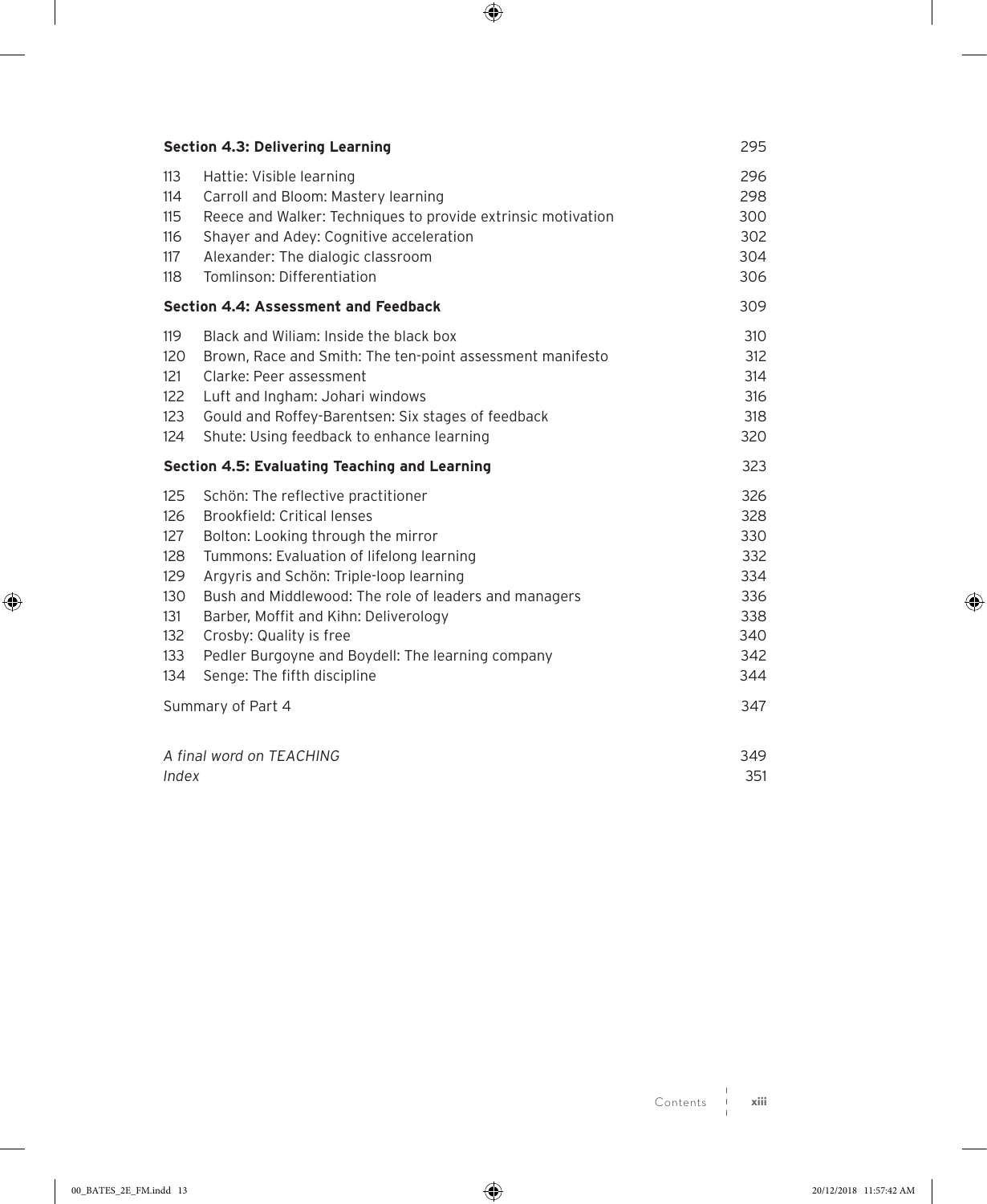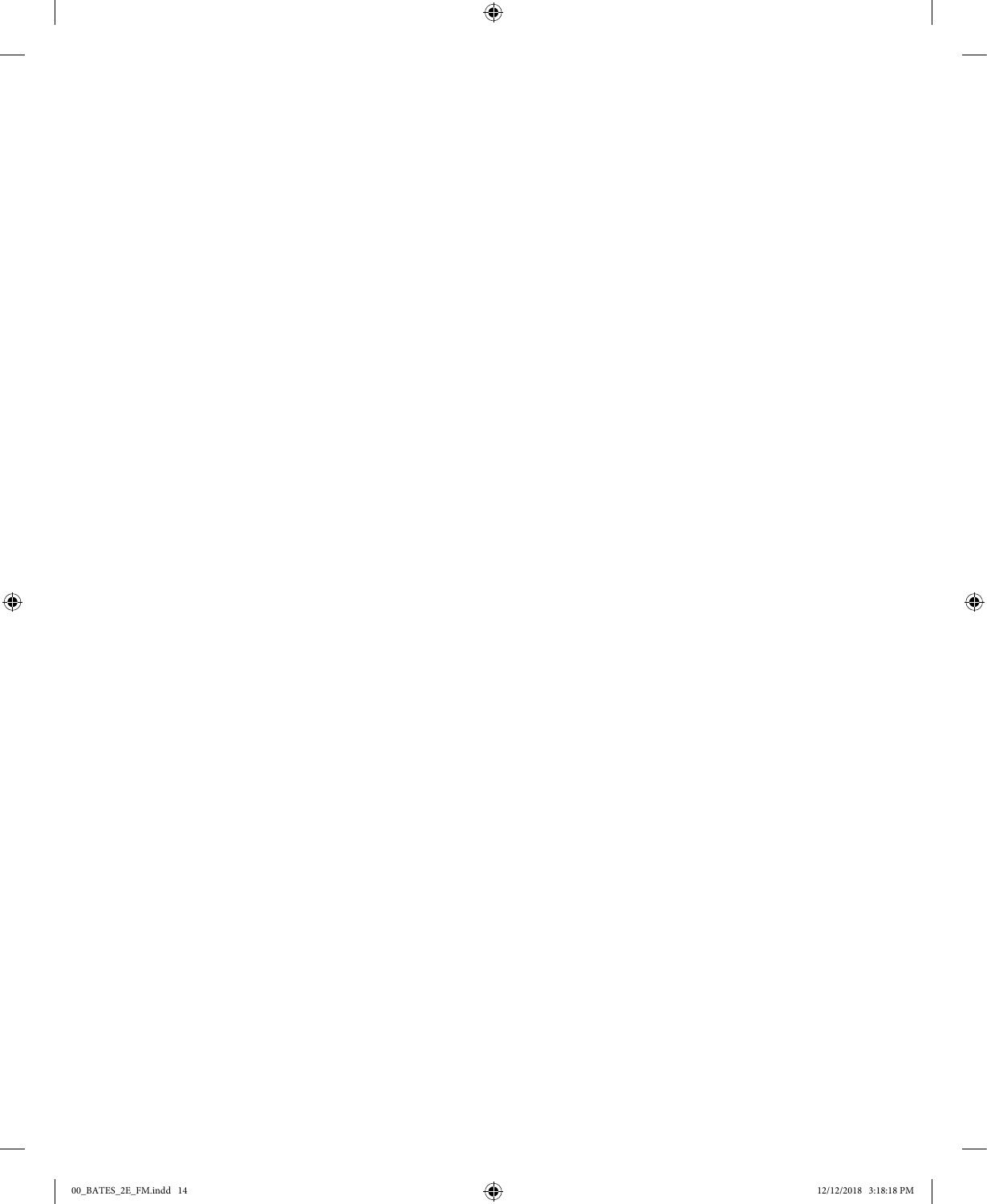# **About the author**

⊕

Bob Bates was a Senior Executive in the Civil Service for 20 years. During this time, he also worked as a staff trainer and coach and mentor to people with disabilities. He then set up his own management and training consultancy (The Arundel Group), which celebrates its 25th anniversary next year. His work as a management consultant covered a number of local and central government projects as well as working as a trainer with major UK private sector companies.



In the late 1990s Bob started a lecturing career, during which time he gained two masters degrees in management and education and a PhD in education. He has

taught over 1000 teachers and trainers on graduate and post-graduate programmes at two universities. He currently manages and teaches on City & Guild Teaching Award, Certificate and Diploma courses in a community college.

The first edition of *Learning Theories Simplified* was Bob's third book. His first book, *The Little Book of BIG Management Theories*, written with Jim McGrath, was on WHSmiths' non-fiction bestsellers list for nearly a year, is being translated into 15 languages, including Japanese and Arabic, and was chosen by the Chartered Management Institute as the CMI's Practical Management Book of the Year for 2014. His second book, *The Little Book of BIG Coaching Theories*, published in February 2015, was also a bestseller and has been translated into German and Thai. His fourth book, *A Quick Guide to Special Needs and Disabilities*, was published by SAGE in 2016 and his fifth book, *Educational Leadership Simplified* co-written with Andy Bailey, was published by SAGE in 2018.

Bob shares his time these days between writing, working voluntarily for a charity that promotes health and education in the Gambia, researching into offender learning and homelessness and teaching Adult Education Teachers.

Bob can be contacted through his website **bobbates.co.uk** (here you get an option to pick *Research* or *Bad Bob Bates –* please choose the former) or email **saddlers9899@aol.com**.

⊕

♠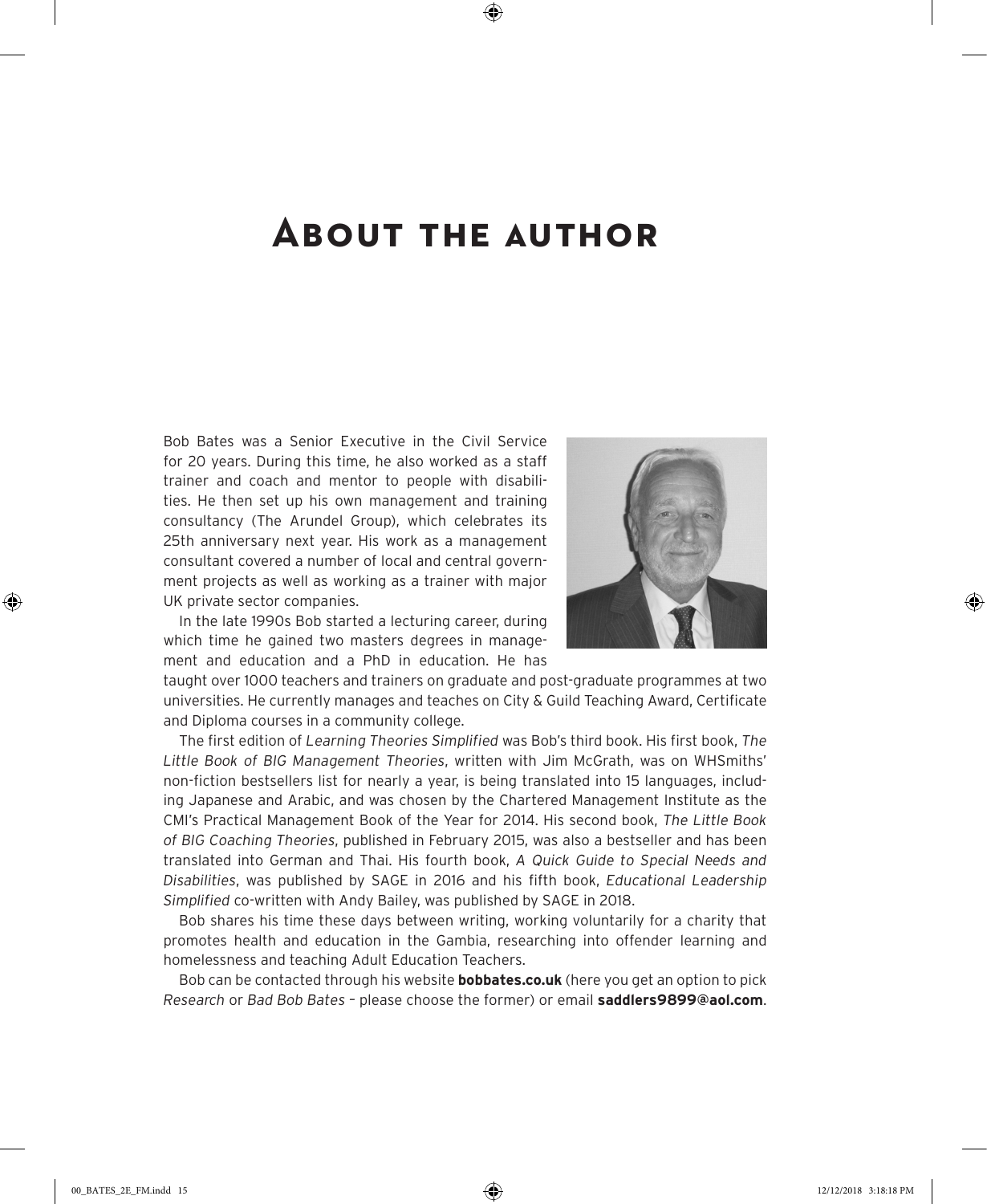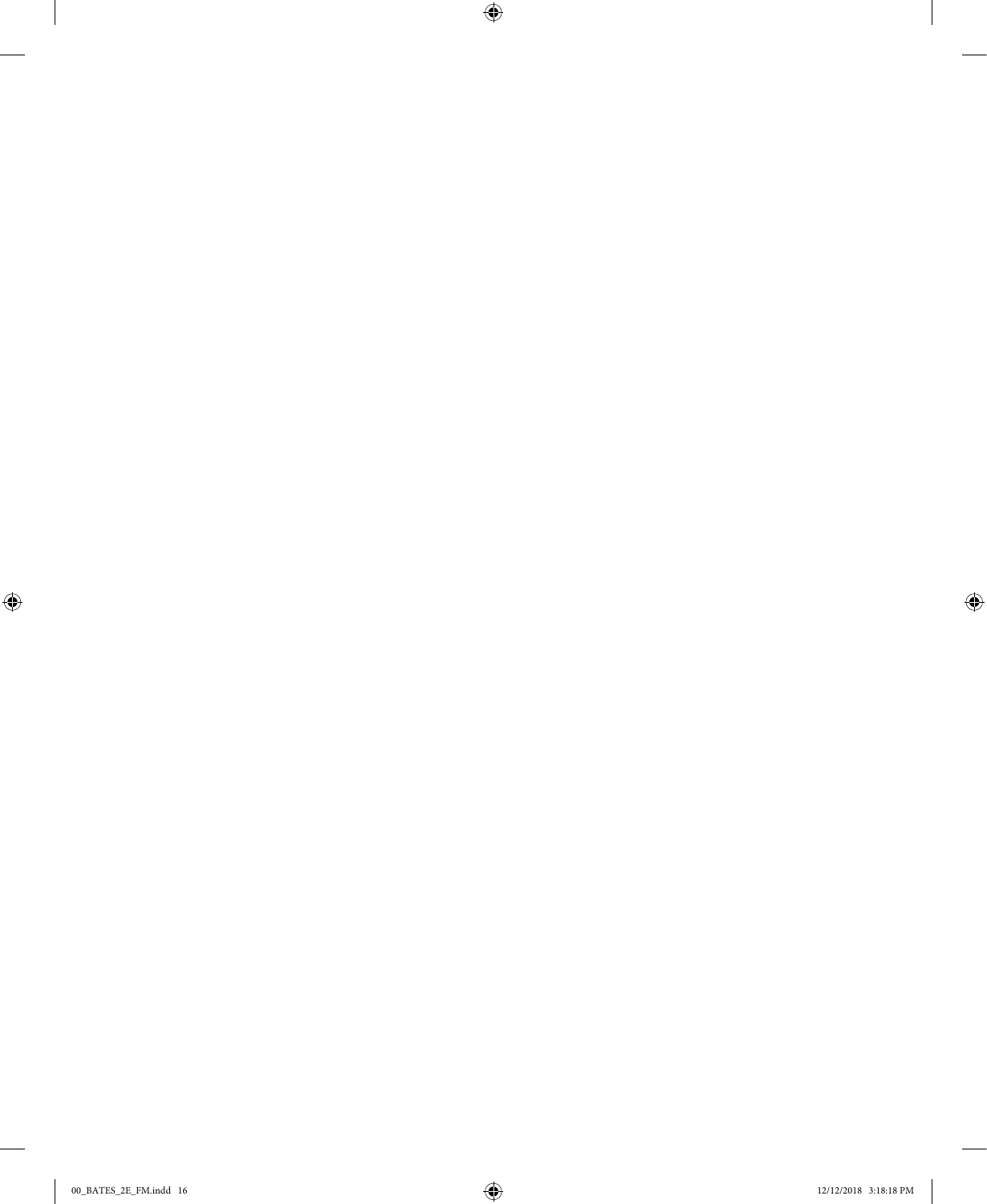# **Acknowledgements**

⊕

There's just not enough room in this book to thank all of the people who have contributed to my understanding of learning theory. These include the many teachers and learners who it has been my privilege to work with. Some of these are used as case studies in the book. Special mention goes to Tara Dingle and Ruth Peach who helped me to choose the theories relating to Early Childhood Studies.

Jane Spindler also deserves special mention for the help with the diagrams and page layout and the encouragement she gave me when things were not going well. Jane is a rare talent both as a designer and teacher.

The team at Sage have been simply superb. From my first meeting with James Clark, who convinced me that this book would work, and subsequent meetings with him, Rachael Plant and Diana Alves to take the initial idea through to pre-production stage, they have been incredibly supportive (even laughing at my stories). Thanks to Naomi for the jazzy cover design and Christine for correcting my many grammatical errors. Nicola and Dilhara then took on the responsibilities for getting the book on the shelves. Without them, this just wouldn't have happened.

I am indebted to all of these people.

⊕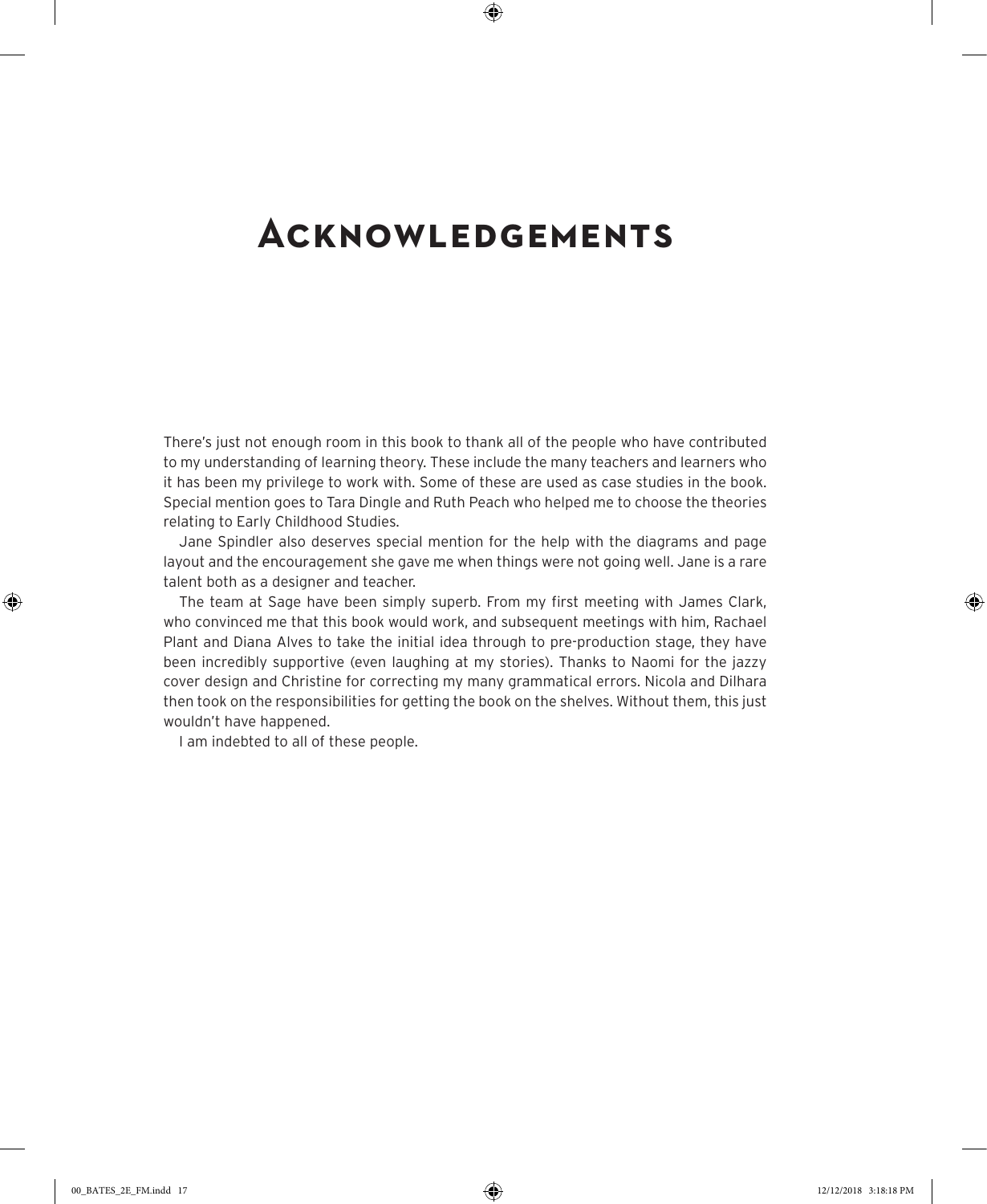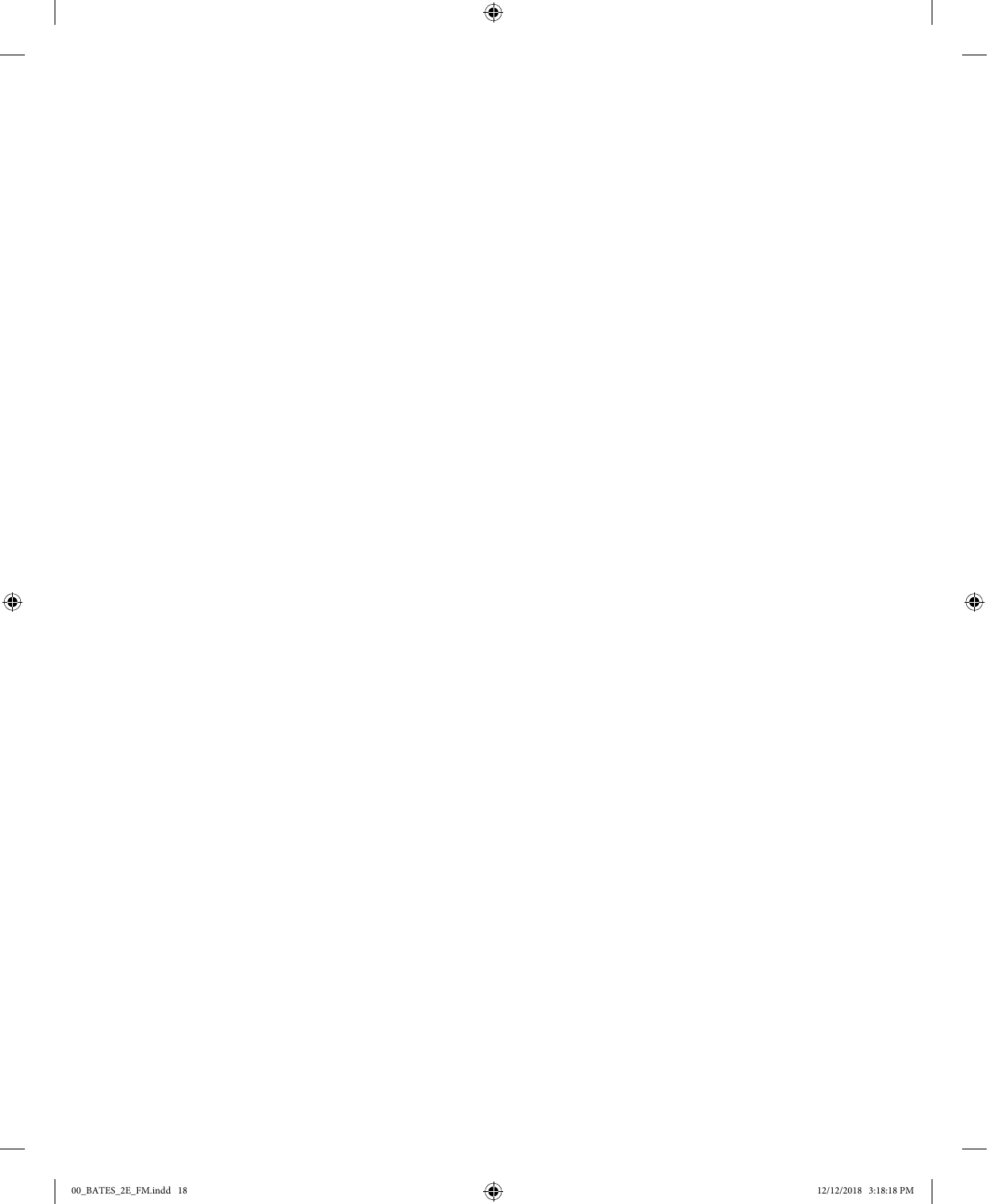# **New to this edition**

⊕

This edition of *Learning Theories Simplified* offers an additional 30 theories, mostly related to early childhood theory and developmental strategies. There are also entries relating to working with learners with additional needs and examples of teaching and learning approaches from schools around the world and, by popular demand, more diagrams and some challenges, which Bob calls *Critical Perspectives*, where he invites you to critique: (a) what the theorist has to say about the subject, (b) his understanding of their work or (c) the appropriateness of any actions he may have taken in the case studies.

 $\bigoplus$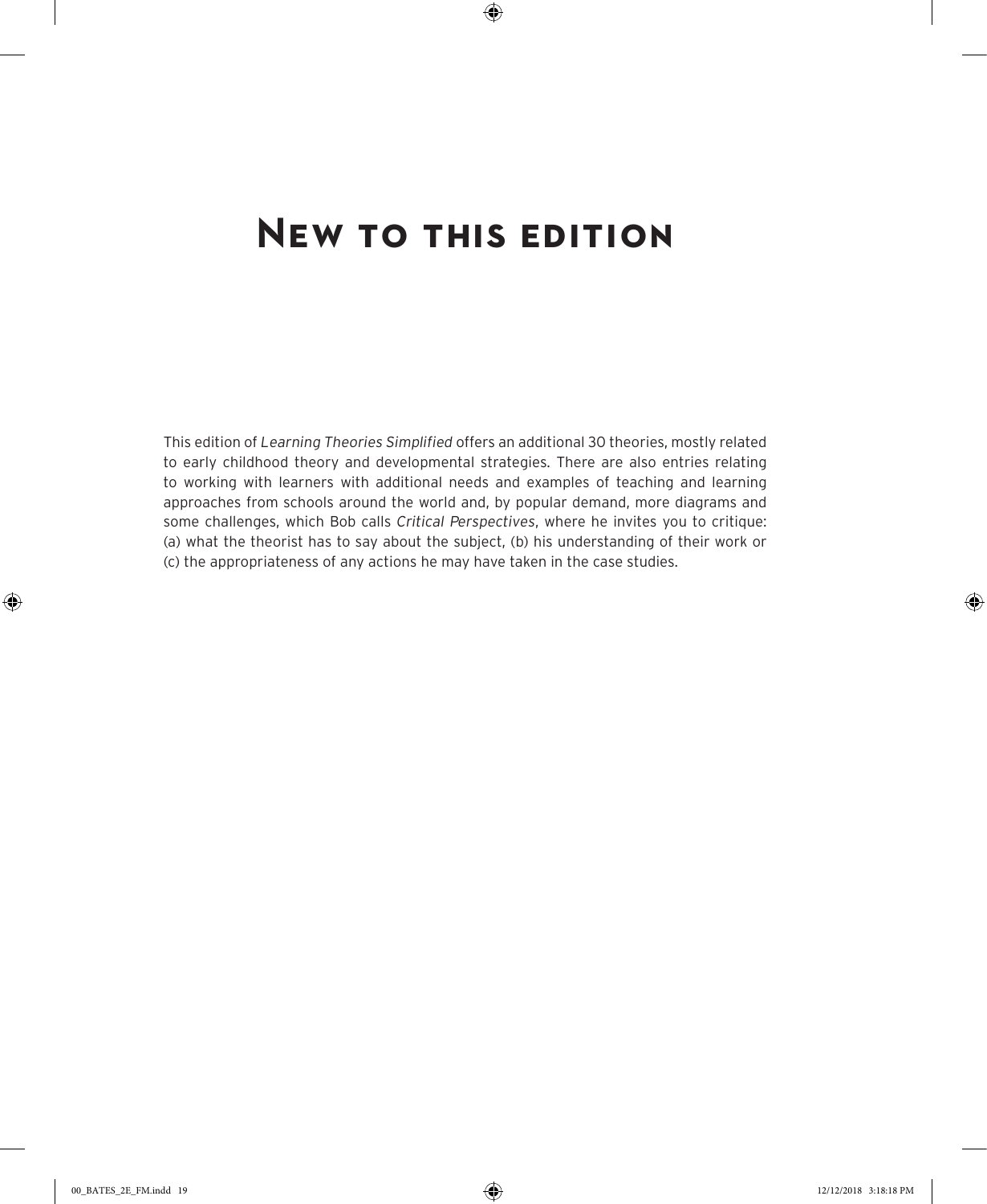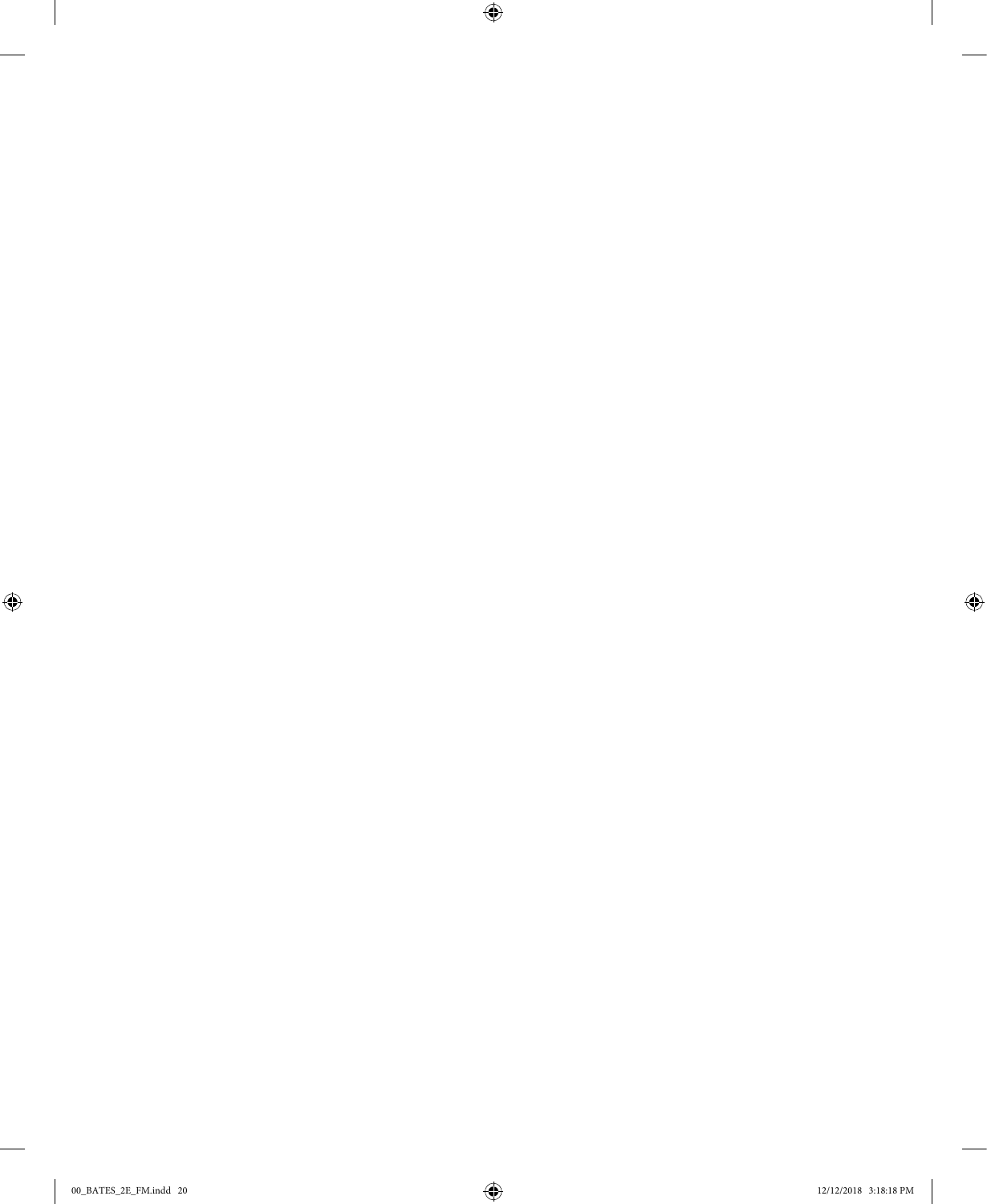# **How to use this book**

⊕

This book will:

⊕

- help you understand how people learn and your role in the process
- develop your skills as a teacher/trainer/coach/mentor
- enable you to apply learning theory to practice
- support you to manage key aspects of programme design, delivery and evaluation.

This book is easy to use but effective. It is written for busy people who are more interested in solutions to problems and the application of a theory rather than a critical analysis of the theory.

The book is divided into four parts:

- **Part 1** covers **classical learning theory** from the early educational philosophers through to the behaviourist, cognitivist, humanist and neuroscientists of the twentieth century.
- **Part 2** looks at more **contemporary thinking** on learning and teaching and covers the work of some of the most cited and respected current educational thinkers on issues related to the personal qualities of teachers and learners.
- **Part 3** looks at **early childhood and developmental strategies**. Although the emphasis here is on working with younger children, some of the ideas can be adapted and adopted for working with all ages. This part also looks at some approaches that you can undertake when working with learners with additional needs and examples of different teaching and learning approaches from schools around the world.
- **Part 4** looks at the theories and models underpinning **curriculum development, lesson planning, delivery, assessment and evaluation**. This part is for teacher/trainers who are involved in developing, delivering and evaluating programmes of study.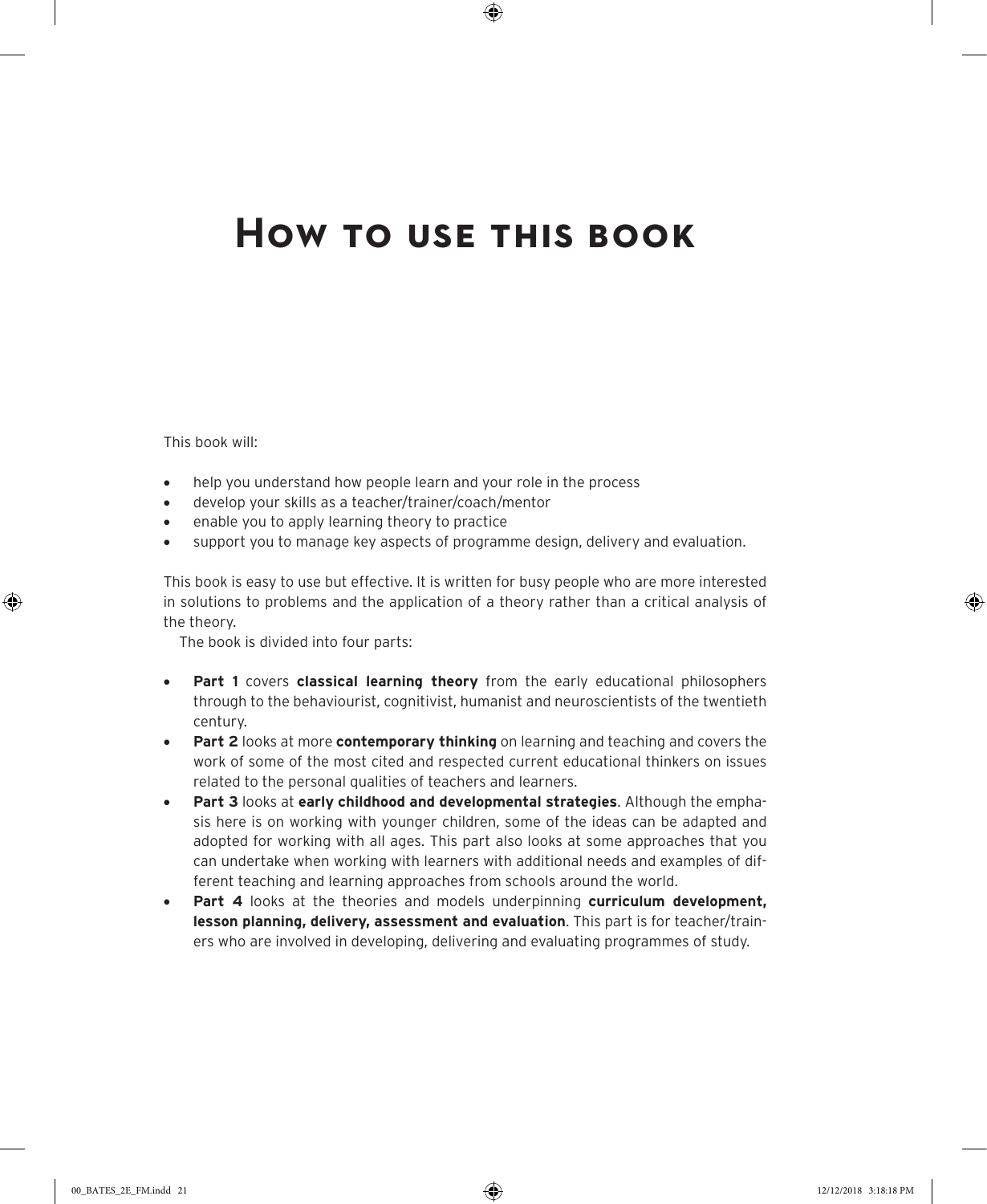Each part is broken down into a number of theories and models from well-known thinkers in that field. Each model or theory will be explained in less than 500 words (many with accompanying diagrams) and then a *How to Use It* section, again in less than 500 words, where the theories are made practical for ease of application with key points for action in the classroom.

I've used a number of different approaches in the *How to Use It* entries:

⊕

- **Do it steps**: offering you a simple step-by-step approach, often using acronyms or mnemonics, which you can follow in order to apply the theory or model.
- **Reflection points and challenges**: encouraging reflection on real-life case studies or problems in order to develop your understanding of how to apply the theory or model. There's even the odd trip to the cinema.
- **Analogies and metaphors**: taking you out of the real world for just a moment and getting you to relate the theory to something which has no obvious bearing on the theory or model but from which understanding and meaning can be drawn.
- **Tips for the classroom**: three tips from each entry for you to try out in the classroom.
- **Critical perspectives**: this is where I encourage you to think about the entry. The challenge is for you to consolidate your learning by critiquing: (a) what the theorist has to say about the subject, (b) my understanding of their work or (c) the appropriateness of any actions I may have taken.
- **Further reading:** books or articles I've drawn the source material from.

With regard to your answers to any of the critical perspectives, please feel free to drop me an email if you want to give me feedback or if you want me to comment on your thoughts on the subject.

The one thing that I've learned over the years is that everyone has their own idiosyncratic preferences when it comes to learning. What I do hope is that there is something for everyone in the *How to Use It* entries.

♠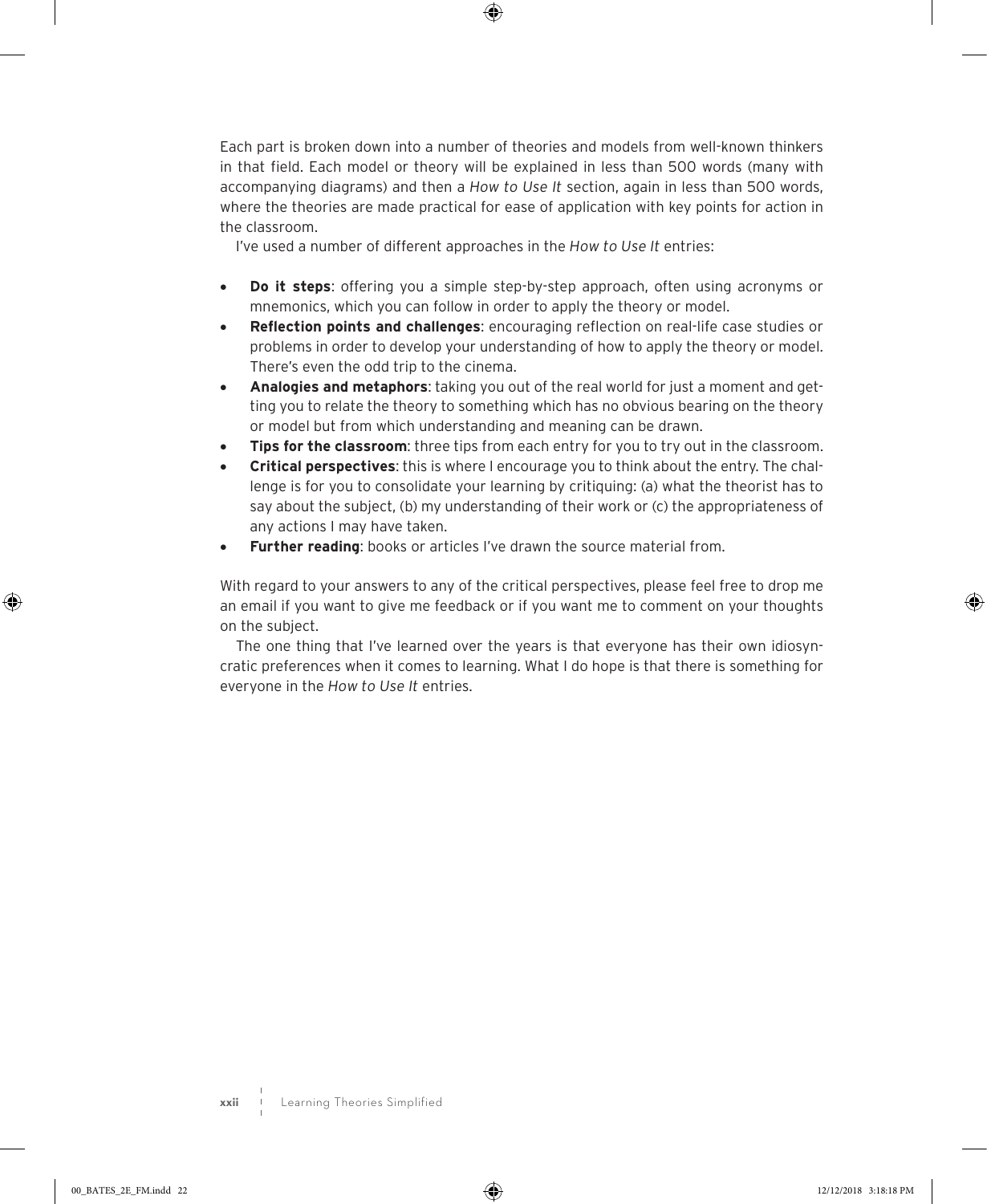# **Introduction**

⊕

'People learn to hate but you can teach them to love'

Nelson Mandela

This book is written for teachers, trainers and managers of any individuals or groups who want to understand more about how people think and learn and more importantly how to use this understanding to get the best out of people. I've tried not to suggest that any one branch of theory is better than the rest or that any one theorist within a particular branch should be read to the exclusion of others. The decision on this is down to you and the context in which you are working with learners. I don't claim for one minute that, by reading Theory 32, you will know all you need to know about the work of Leon Festinger to be considered an expert on *cognitive dissonance*. What I do promise you is that you will know how *cognitive dissonance* works and how to apply it in practice.

This book doesn't attempt to trivialise great theory by its brevity but it does recognise that teachers, trainers and managers, and the people they are working with, are very busy and may not have the time to devote to reading Carl Rogers' *On Becoming a Person* or Robert Dilts' *Strategies of Genius*. Don't get me wrong, these are great books and if you want detailed academic perspectives on theories such as Cognitivism or Humanism go out and buy them. What I am offering is a basic insight into theories and models and, what's very often missing in academic works, how you can apply them in practice.

Throughout the book, I refer to:

- the organisation as being any work place, education or training institution
- learning as being any developmental process being undertaken by the individual (for example, teaching, training, coaching or mentoring)
- learners as being anyone benefiting from the developmental process
- the *teacher* as being anyone supporting the learner (this could be in their role as a teacher or as a trainer, mentor or coach)
- the classroom as being any environment where learning takes place
- a session as an event covering a learning experience.

If you see the term *teacher* and your role is as a *trainer, coach* or a *mentor*, then I don't think it's too great a leap of faith to recognise that the theories and models apply equally to you.

♠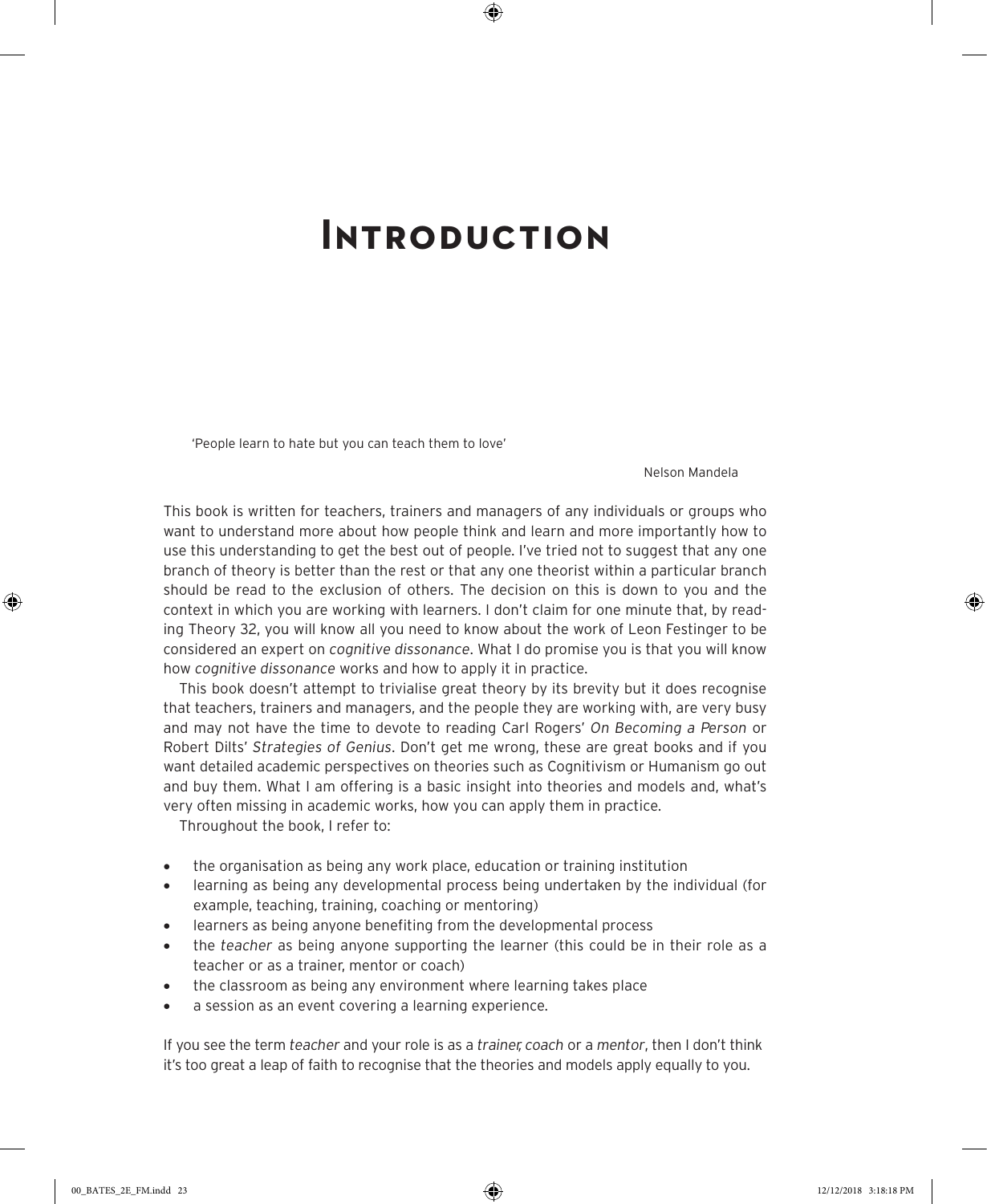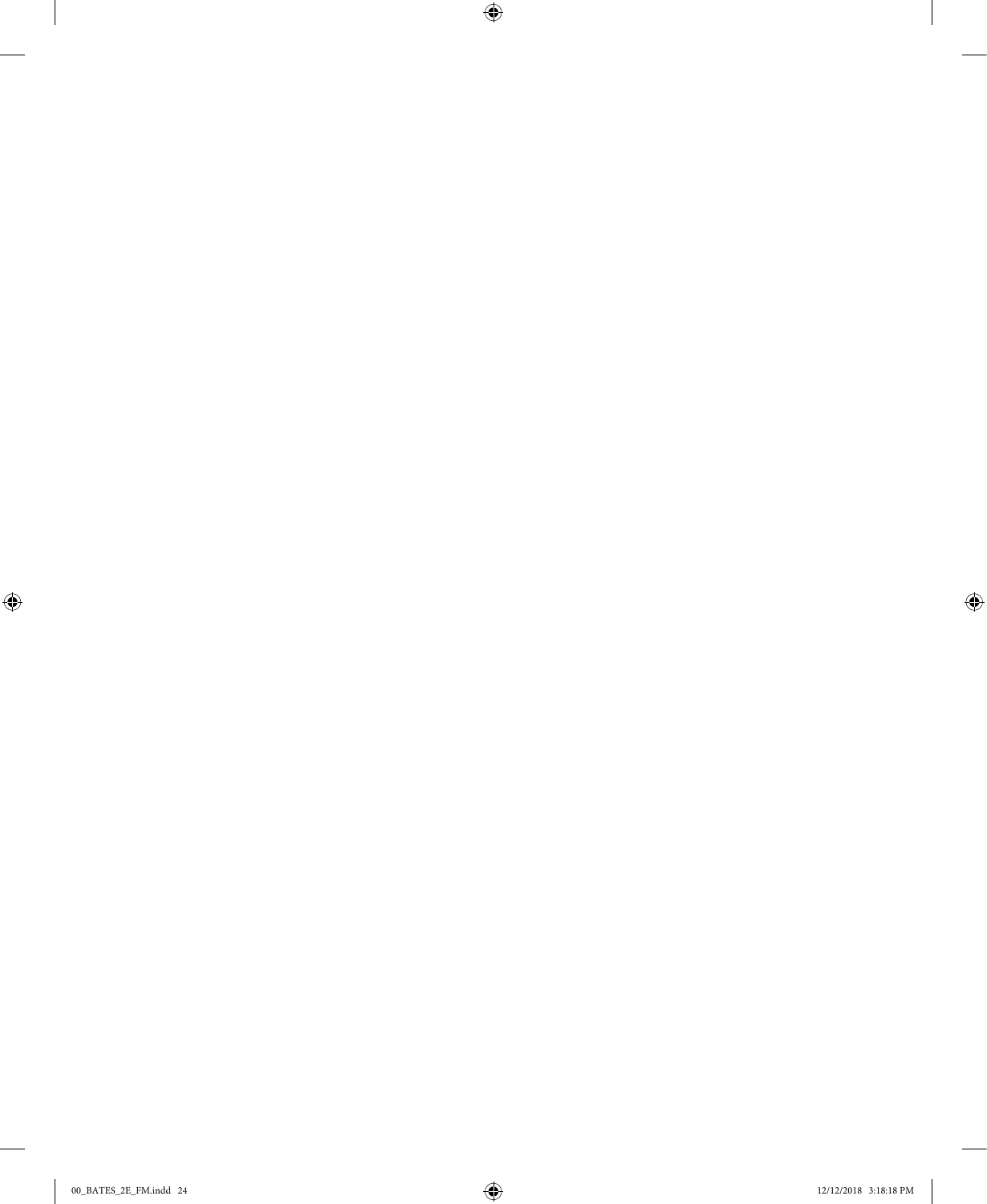PART <sup>1</sup><br>CLASSICAL LEARNING **theories**

 $\bigoplus$ 

 $\overline{\phantom{a}}$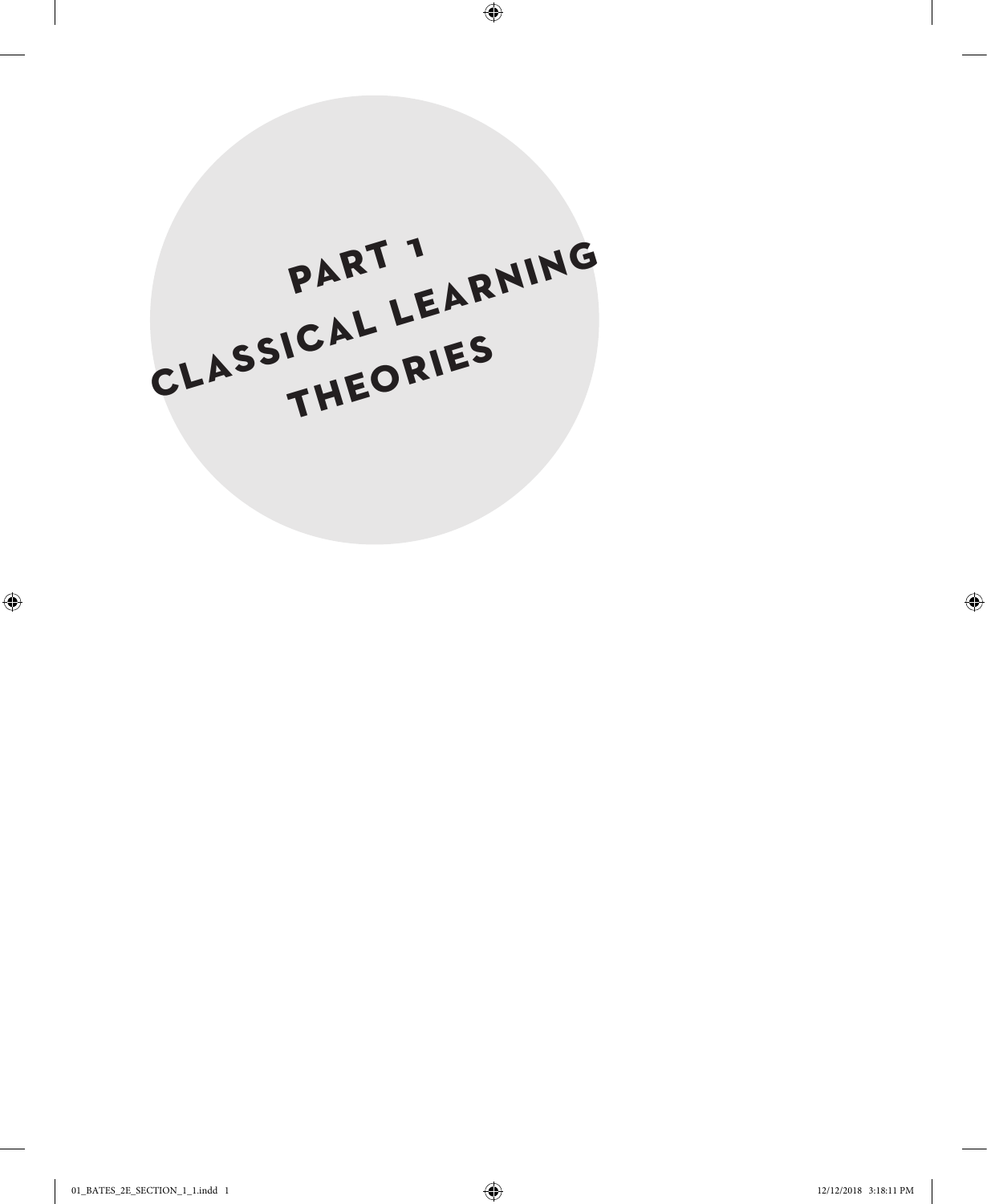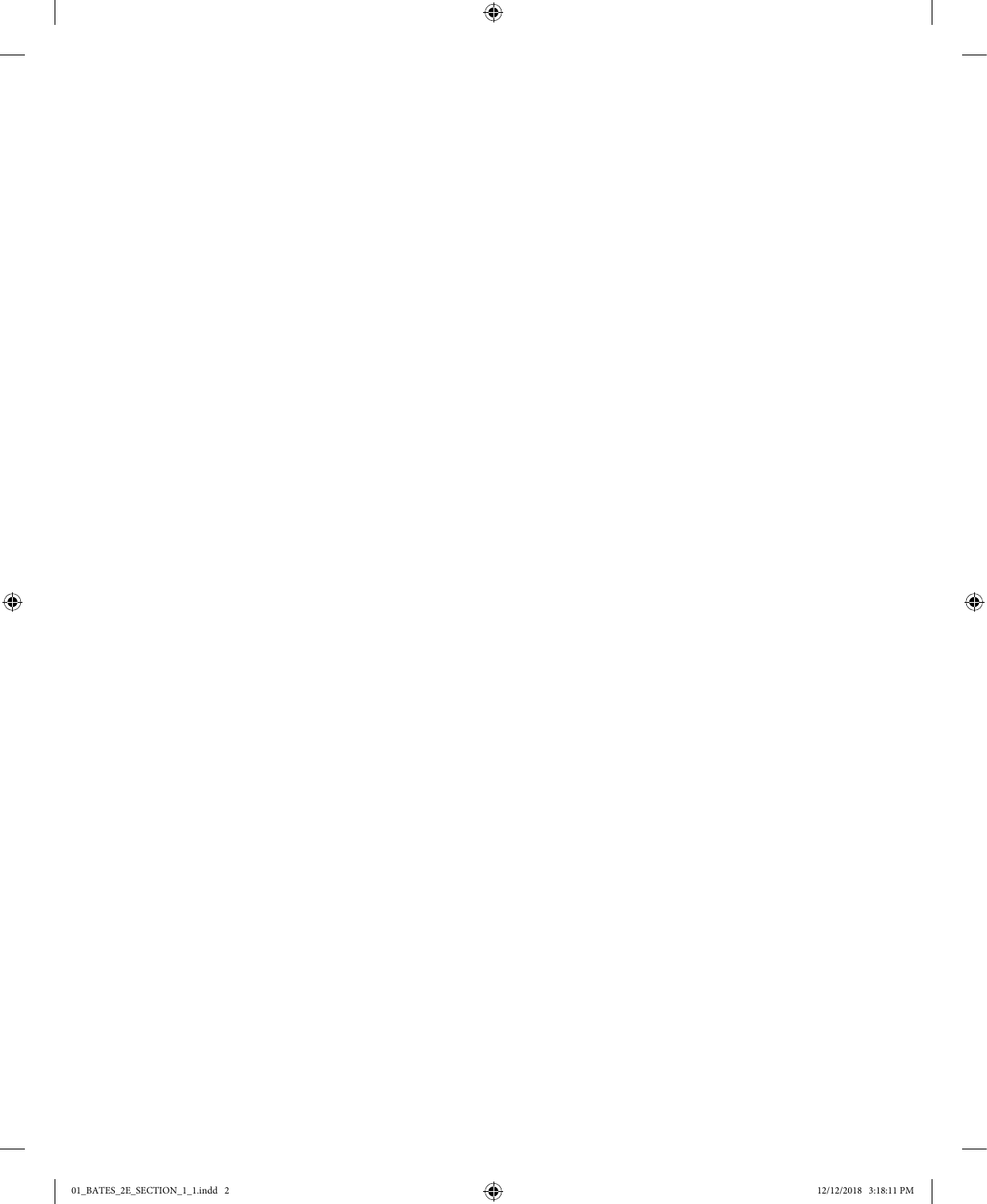⊕

# **INTRODUCTION TO PART 1**

 Theories relating to understanding how people learn date as far back as 500 BC and the Greek philosophers Plato and Aristotle. Plato argued that truth and knowledge were within (it was natural) and that people had an intrinsic desire to do what they did, whereas Aristotle's view was that it is something that is taught (it happened as a result of nurturing). The nature vs nurture debate is one of the oldest issues in human development that focuses on the relative contributions of genetic inheritance and environmental conditioning.

 For many years this was a philosophical debate with well-known thinkers such as Rene Descartes suggesting that certain things are inherent in people, or that they simply occur naturally (the nativists' viewpoint), arguing the toss with others such as John Locke who believed in the principle of *tabula rasa* , which suggests the mind begins as a blank state and that everything we become is determined by our experiences (the empiricists' viewpoint). Towards the end of the nineteenth century the debate was taken up by a new breed of theorists who developed the discipline of psychology.

 For most of the early part of the twentieth century behavioural psychologists suggested that humans were simply advanced mammals that reacted to stimuli. *Behaviourism* remained the basis of teaching and learning until it was challenged in the period between the two world wars by psychologists who argued that thinking and learning was a developmental cognitive process in which individuals create, rather than receive, knowledge. This gave rise to the movement known as *Cognitivism.* After the Second World War, a third branch of theory came into force with the belief that learners were individuals whose learning should not be separate from life itself and who should be given the opportunity to determine for themselves the nature of their own learning. This became known as *Humanism.*

 The new millennium, and the growing interest in neuroscience, provided a fresh insight into how people process information. Although theories around what role the brain plays in the learning process are still mostly speculative, there does appear to be common consent that the mind was set up to process external stimuli, to draw connections with other stimuli and to make sense of what was happening.

 Part 1 will give you an insight into some of the key theories that were developed from the early philosophers through to more modern-day philosophical viewpoints and variations within the psychological approaches of the twentieth century, culminating with the development of neuroscience and brain processing theory.

♠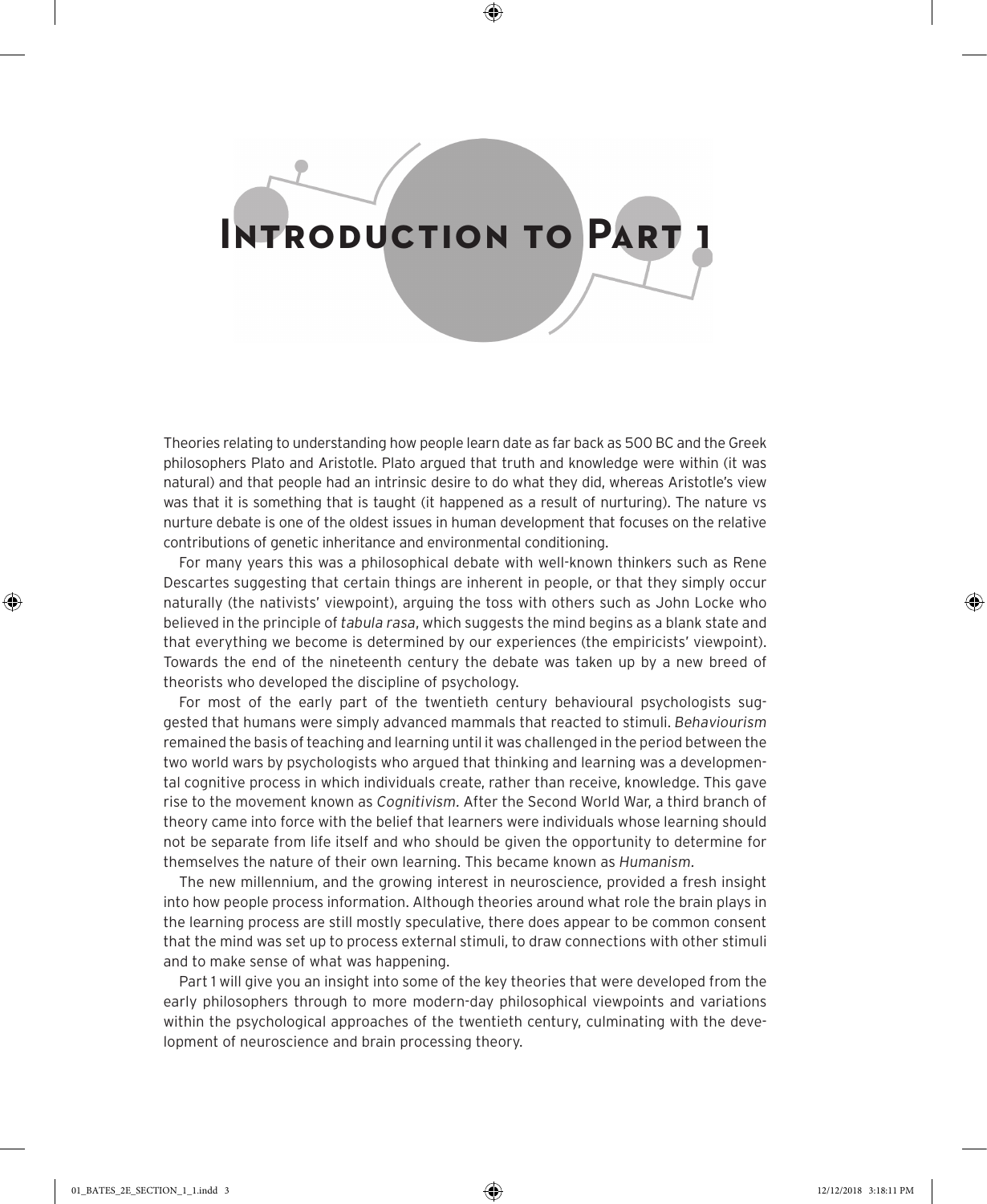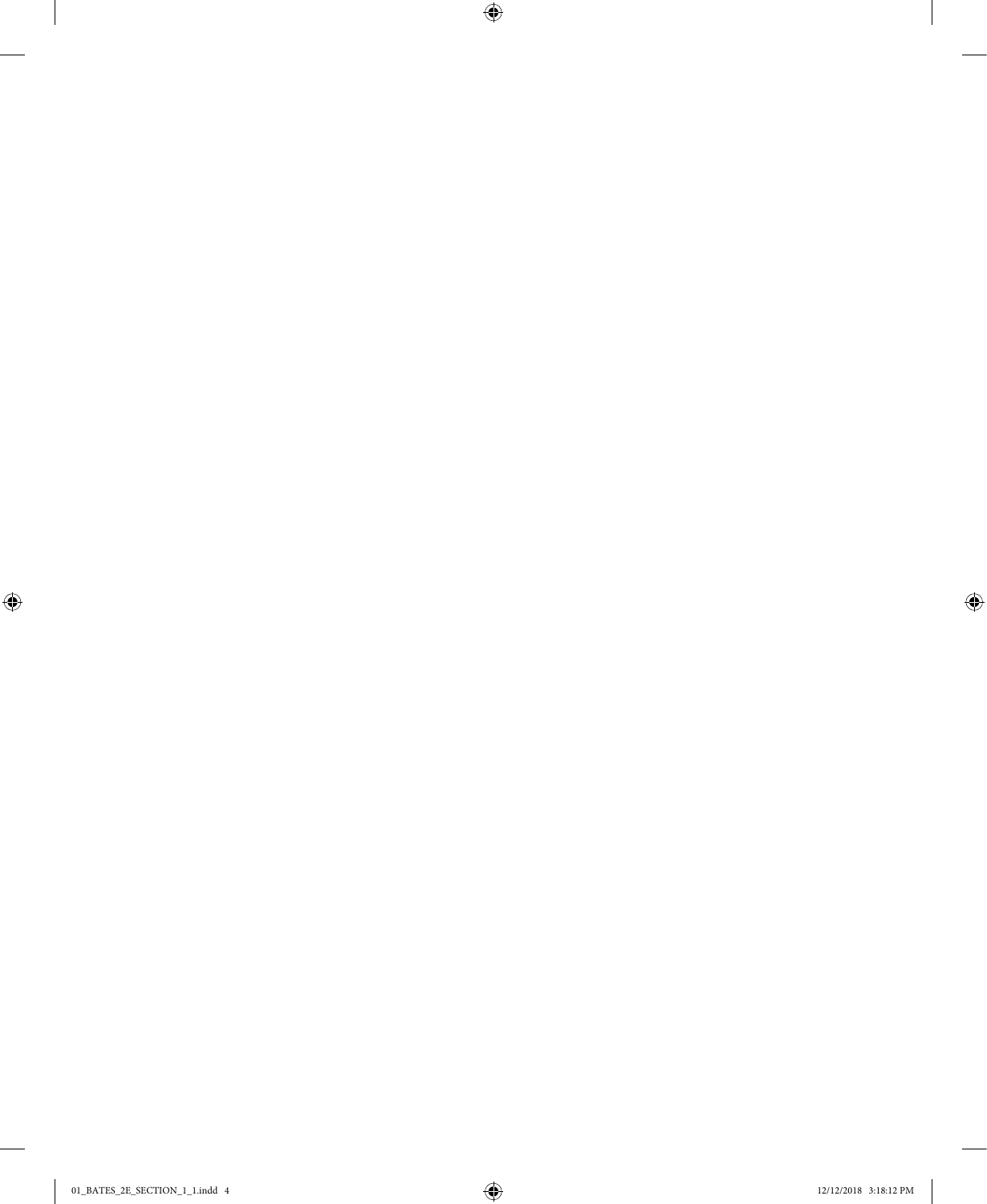# **SECTION 1.1: EDUCATIONAL PhilosophY**

⊕

 Knowing where to start and end in this section was probably the hardest part of writing this book. It seems almost sacrilegious not to include Confucius or Siddhartha Gautama (the Buddha) in any discourse on philosophy, or even to fail to acknowledge Thales of Miletus as the founding father of philosophy. The budget for this section was to be nine entries. I couldn't drop the contributions of any of the three great Greek philosophers (Socrates, Plato and Aristotle); wanted to continue the debate through the renaissance and age of reason (Descartes and Locke); into the age of revolution (Rousseau); and, finally, throw in writers with a more modern socio-philosophical perspective (Sartre, Nietzsche, Dewey and Freire).

 So, with apologies to Pythagoras, Hobbes, Kant, Russell and dozens of others, I set about trying to condense the ideas of some of the truly great thinkers into less than 500 words. My first problem was with the theoretical contributions of the Greek philosophers. This was difficult on two fronts: Socrates, who is accredited as the founder of western philosophy and was the teacher of Plato, wrote very little about his ideas, established no school of learning and held no particular theories of his own. Much of what we know about Socrates came from the writings of Plato. Although Plato and Aristotle wrote more about their ideas, my second problem was that again, there was no discernible theoretical model to use as the basis for discussion. In each of the first three contributions therefore, I have tried to encapsulate the key message of each of the philosophers and show how they can be applied to teaching.

 Things got a little bit easier some 2000 years down the road when clearer theoretical models began to emerge with the work of Descartes, Locke and, a bit later, Rousseau. Descartes and Locke continued the nature/nurture debate that Plato and Aristotle started about whether truth and knowledge are found within us (rationalism) or are something we acquire (empiricism). Rousseau's work is peppered with social commentary; a theme that Dewey, Sartre and Nietzsche picked up on and Freire so vigorously pursued in the latter part of the twentieth century.

01\_BATES\_2E\_SECTION\_1\_1.indd 5 12/12/2018 3:18:12 PM

♠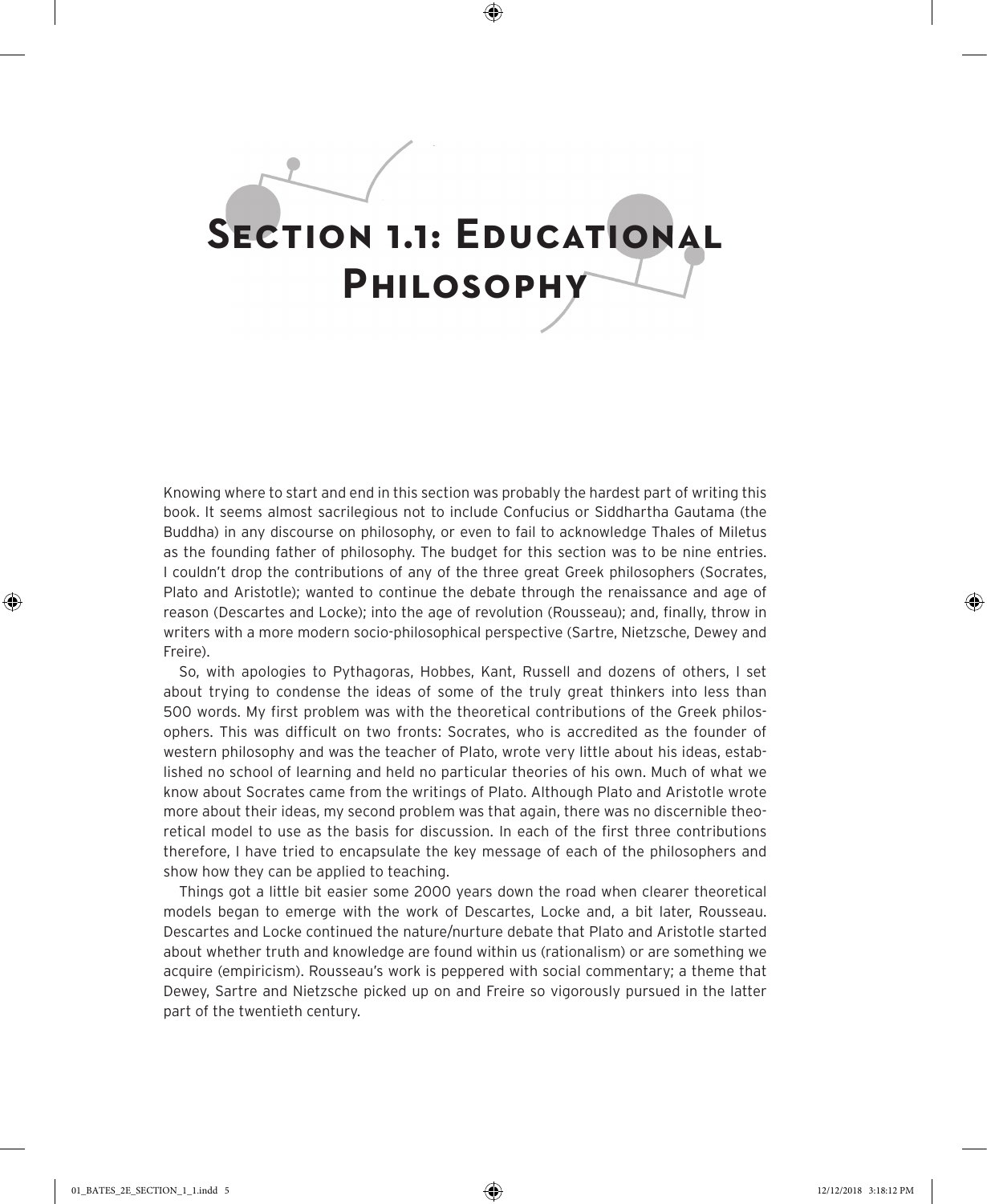Someone once claimed that philosophy is not just the preserve of brilliant but eccentric thinkers, it's what everyone does when they're not busy doing important things. The ideas that are used in this section are probably a bit more than that; they're less about finding answers to the issues you face in the classroom and more about the process of trying to find these answers. There are some great processes to follow in this section – give them a try and don't be confused if some processes contradict others; that's the fun of philosophy!

 $\bigoplus$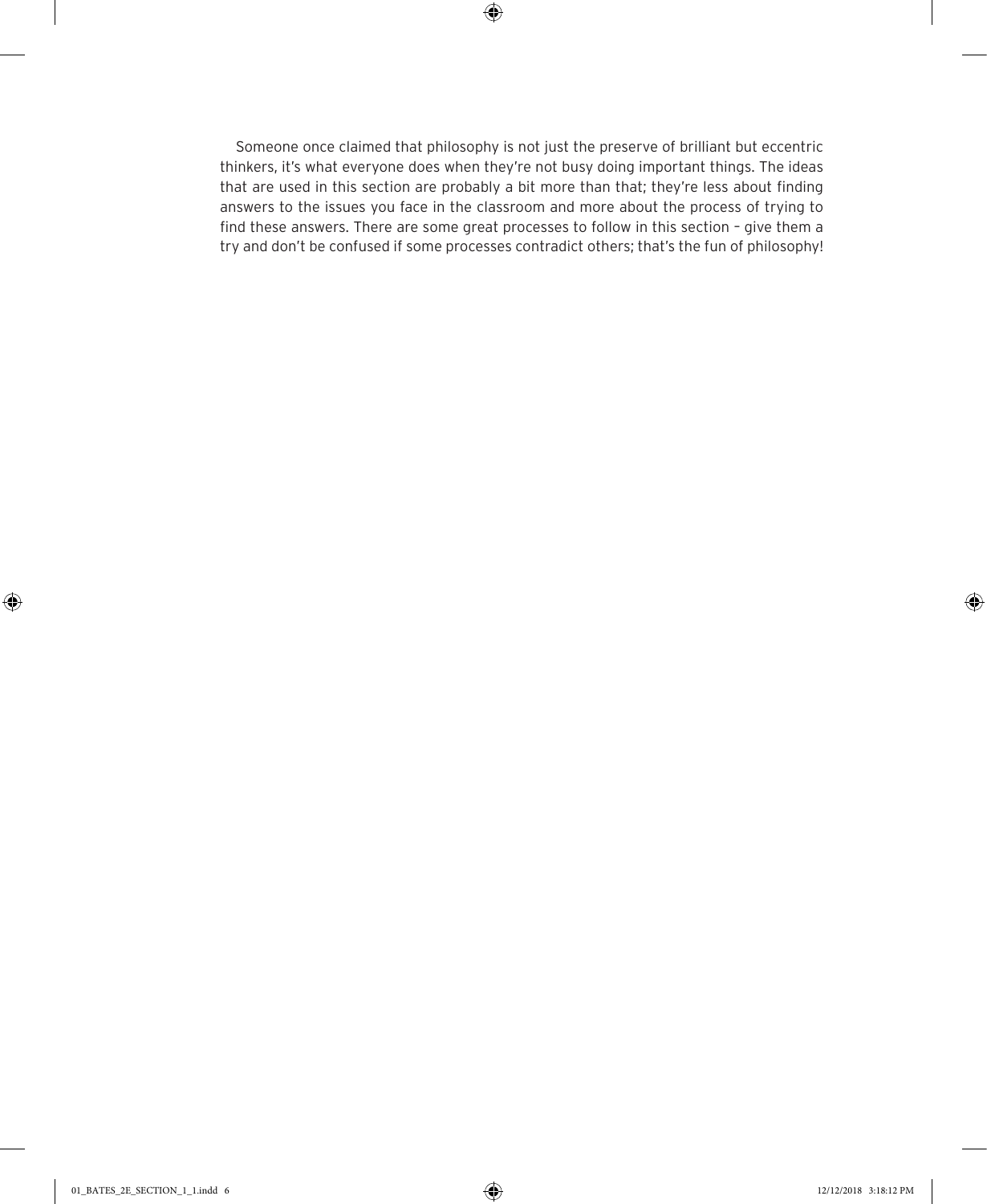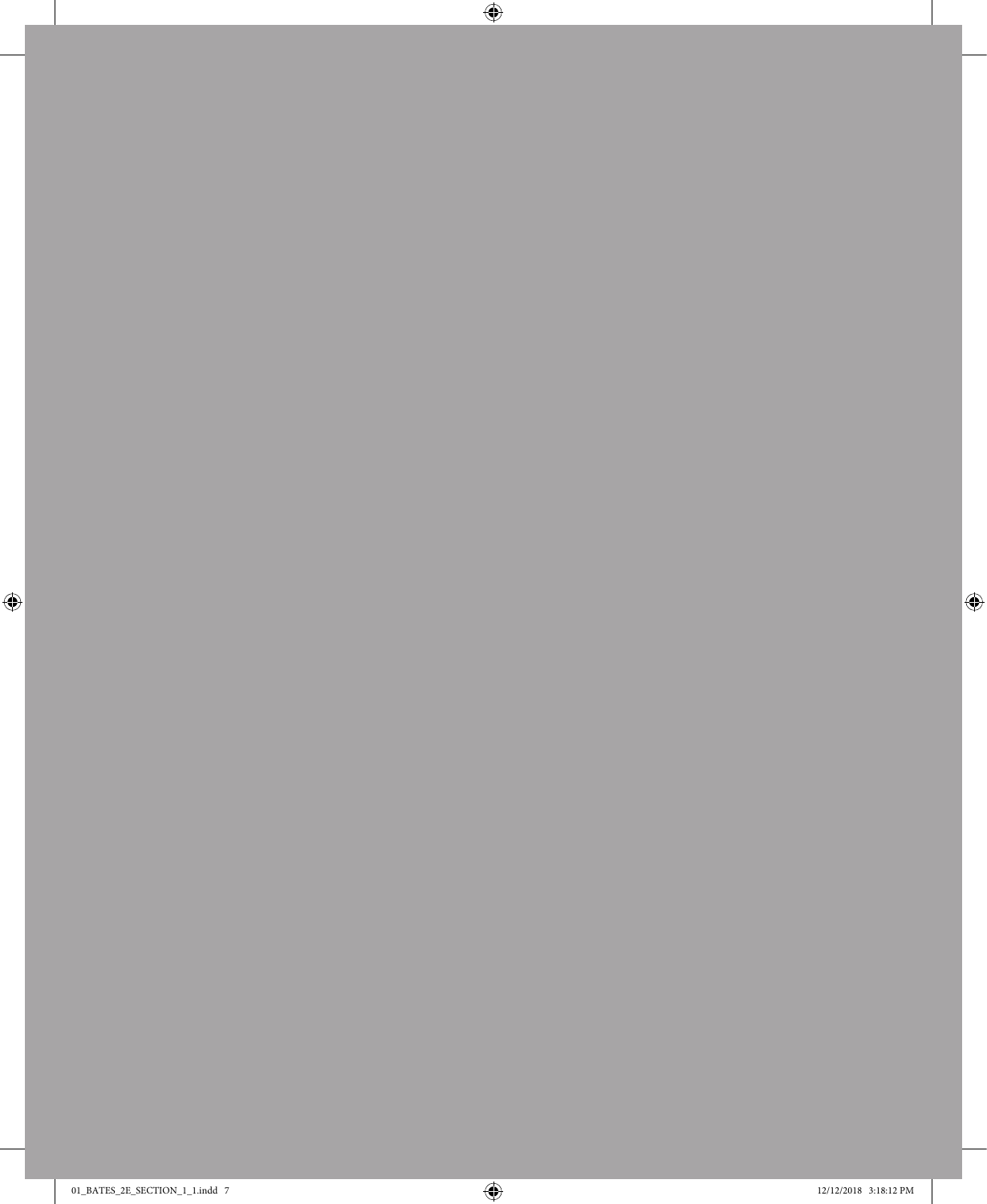# **1 SOCRATES** (469–399 BC)

**Socrates** is often considered to be one of the founders of western philosophy. He<br>developed the Socratic or dialectical method of philosophy which is based on persis-<br>tent questioning and the belief that the life which is developed the *Socratic* or *dialectical* method of philosophy which is based on persistent questioning and the belief that the life which is unexamined is not worth living. Here is a summary of some of the key questions and answers that Socrates posed related to teaching and learning:

⊕

- *What is knowledge?* He categorised knowledge into the trivial and the important. Trivial knowledge doesn't provide the possessor with any useful expertise or wisdom. Important knowledge relates to ethics and morals and can be defined by how best to live one's life.
- *Why do we need to learn?* Although he believed that goodness and truth, and ethical and moral instincts were inherent in everyone, they could only be bought to the surface through learning.
- **How do we learn?** He described learning as the search for truth. Learning would only occur as the result of questioning and interpreting the wisdom of others and when one comes to recognise their own ignorance and faults.
- *Who do we learn from?* He didn't believe that any one person, or any one particular school of thought, had the wisdom or legitimate authority to teach things. He did however argue that individuals are not self-sufficient and that other people were necessary to share the experience and wisdom from which learning could flourish.
- **Where do we learn?** He questioned the established idea that learning could only take place in educational establishments and advocated that learning should take place wherever and whenever people met.
- *When do we learn?* He argued that this happened whenever two or more people engaged in meaningful dialogue and when one person was willing to see their own faults, weaknesses and negative tendencies.

The Socratic method of teaching is based on the teacher asking leading questions and guiding the learner to discovery. Its cornerstone was the dialogue between the teacher and the learner that used critical inquiry to challenge preconceived thoughts and established doctrines.

#### **How to use it**

If you follow the principle of the unexamined life being worthless, then you must be honest in how you examine what you've done. Admitting failure and learning from errors is as important as reflecting on your successes in making you a good teacher.

Michael Jordan, arguably one of the greatest basketball players of all time, admitted that, throughout a career spanning 15 years, he had missed more than 9000 shots at the basket; lost nearly 300 games; and missed important game-winning shots on 26 occasions. He admits to having failed time and time again; which is why he feels he was a success.

**8** Classical Learning Theories

♠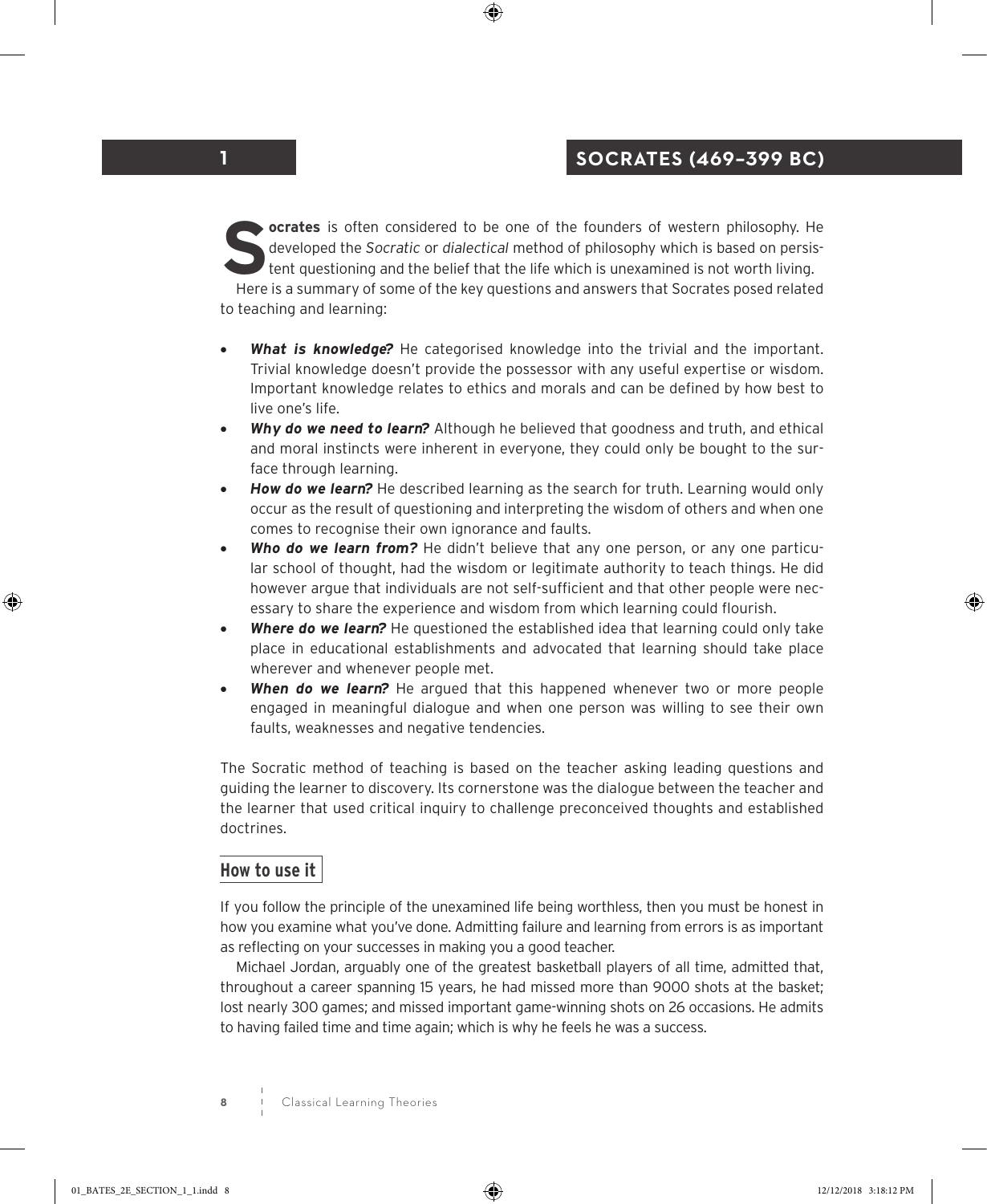# **THE UNEXAMINED LIFE IS WORTHLESS**

To be prepared to fully reflect on what you have done, look at the reflective practice models covered in theories 125–127. There's something there for everyone in terms of the scope and scale of reflection and some great models to use.

⊕

If you want to follow the doctrines of Socrates:

- Never be afraid of making mistakes. OK, giving out wrong information to learners will have to be corrected as soon as possible but mistakes are always forgivable if you learn from them.
- Be aware of the boundaries that you are working to. Although you may not have the licence to challenge your learners' ethics and morals, if they are preventing learning from taking place it may come into your jurisdiction and you may have to do something about it.
- Try to avoid giving out too many answers. Concentrate on guiding learners to discover more about the subject by asking them challenging questions. A good rule of thumb here is to ask four times as many questions as you give answers.
- Encourage members of the class to engage in meaningful dialogue, unhindered by your presence, whenever possible. Get them to summarise their discussions with the rest of the group. In this way the sharing of wisdom and experiences will be more widespread.

Socrates believed that unless people examined their lives and gained the wisdom that accrued from this, they would continue to make mistakes.

#### **In the classroom**

♠

- Accept that mistakes will happen.
- Treat all mistakes as a learning opportunity.
- Encourage learners to constantly question what they, and you, are saying or doing.

#### **Critical Perspective**

Socrates coined the phrase that the unexamined life is not worth living. What do you think about his assertion that admitting failure and learning from errors is as important as reflecting on your successes in making you a good teacher?

#### **For more on Socrates's ideas, read:**

Navia, L.E. (2007) *Socrates: A Life Examined*. New York: Prometheus Books. Plato (1997) *The Trial and Death of Socrates: Four Dialogues*. New York: Classic Books International.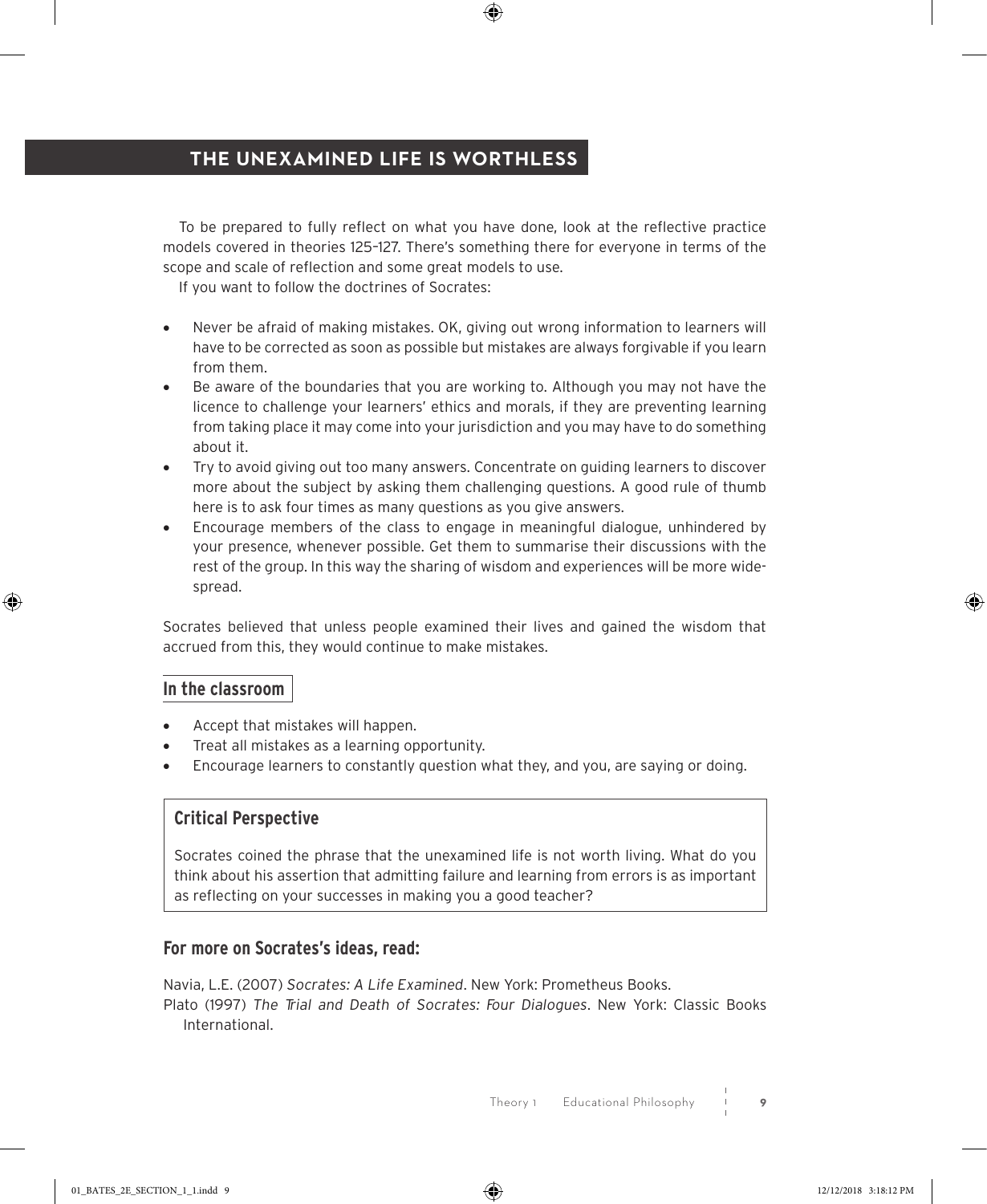## **2 PLATO (427–327 BC)**

lato was a student of Socrates. His early writings were strongly influenced by those of his mentor and focused on the search for definitions of moral values such as virtue and justice. In *The Republic*, he described everything that our senses perceive in the material world as limited to mere shadows of reality and that the real truth lies within. He uses the *allegory of the cave* to explain this idea.

There are four phases to the allegory which can be summarised as follows:

⊕

- Imagine you are **imprisoned** in a cave. You are shackled to a wall and can only see the shadows of objects, illuminated by a fire, cast on the wall opposite. These shadows are the only things that you have ever seen and all that you have ever thought about. They represent your current reality.
- Suppose that you are **released from the shackles** and allowed to roam freely around the cave. You now begin to see things as they really are and begin to understand the origins of some of the shadows. You begin to question your beliefs about what is real.
- Eventually, you are **allowed out of the cave** where you start to see the fullness of reality. You realise the errors in your beliefs.
- You **re-enter the cave** and try to convince your former inmates that what they accept as the truth is only an illusion. Your arguments are only met with ridicule and rejection by others less enlightened than you. You either succumb to ridicule and go back to your original beliefs about reality or persevere with the truth.

The allegory highlights Plato's belief in the separation of two distinct worlds, one of appearance and one of reality, and his belief that truth and knowledge was to be found within someone. His disagreements with his student Aristotle sparked the *nature vs nurture* debate that still resonates with modern-day thinkers (see Theory 4).

#### **How to use it**

Stop me if you've heard this one before:

A forest fire is ranging on a deserted island, killing all of the animals in its wake. The only remaining survivors are a scorpion and a frog. The frog asks the scorpion if he knows the way to the sea. The scorpion tells the frog that he will show him the way there if he will give him a lift. The frog asks the scorpion why he should trust him not to sting him. The scorpion replies that if he did that they would both die and that if they worked as a team they would both be saved. The frog agrees and tells the scorpion to jump on his back. The scorpion does so and immediately stings the frog. When the frog asks the scorpion why he had condemned them both to certain death, the scorpion simply replied that, 'it was in his nature to do so'.

If you want to follow the doctrines of Plato:

Start by believing that truth and knowledge is to be found within and that it is in a learner's nature to behave in the manner that they do.

10 | Classical Learning Theories

♠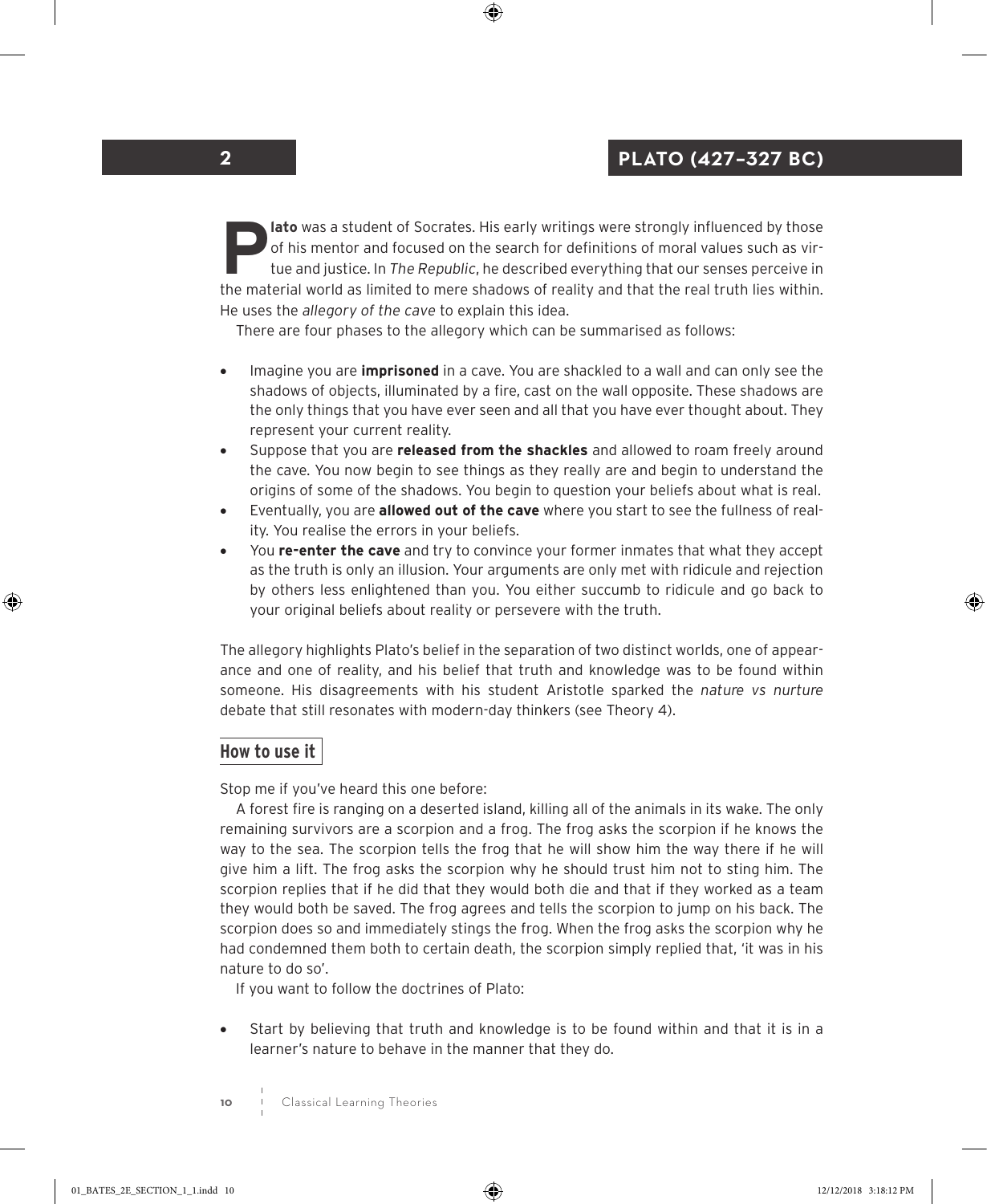# **PLATO (427–327 BC) SHADOWS OF REALITY**

• Accept that, if the territory represents reality, the map is merely a representation of that reality.

 $\bigoplus$ 

- Acknowledge that learners respond according to their individual maps and although they may act in ways that you find unhelpful or unacceptable, you must respect that it is their map.
- Appreciate that your learner's behaviour is created specifically with regard to the context and the reality currently being experienced. Change is necessary when the context and reality change.
- You may not be able to change a learner's ingrained behaviour, or even have the license to do this, but you can get them to reflect on the appropriateness of their actions.

#### **In the classroom**

- Accept that some behavioural traits are ingrained and will be difficult to modify.
- Recognise that you may not have license to change some aspects of a learner's behaviour.
- If it's questionable, get your learners to reflect on the appropriateness of their behaviour.

#### **Critical Perspective**

⊕

What do you think that Plato meant by his belief in the separation of two distinct worlds: one of appearance and one of reality?

#### **For more on Plato's ideas, read:**

Plato (1970) *The Republic: The Dialogues of Plato* (B. Jowett, trans./ed.). London: Sphere Books.

Plato (1997) *The Trial and Death of Socrates: Four Dialogues*. New York: Classic Books International.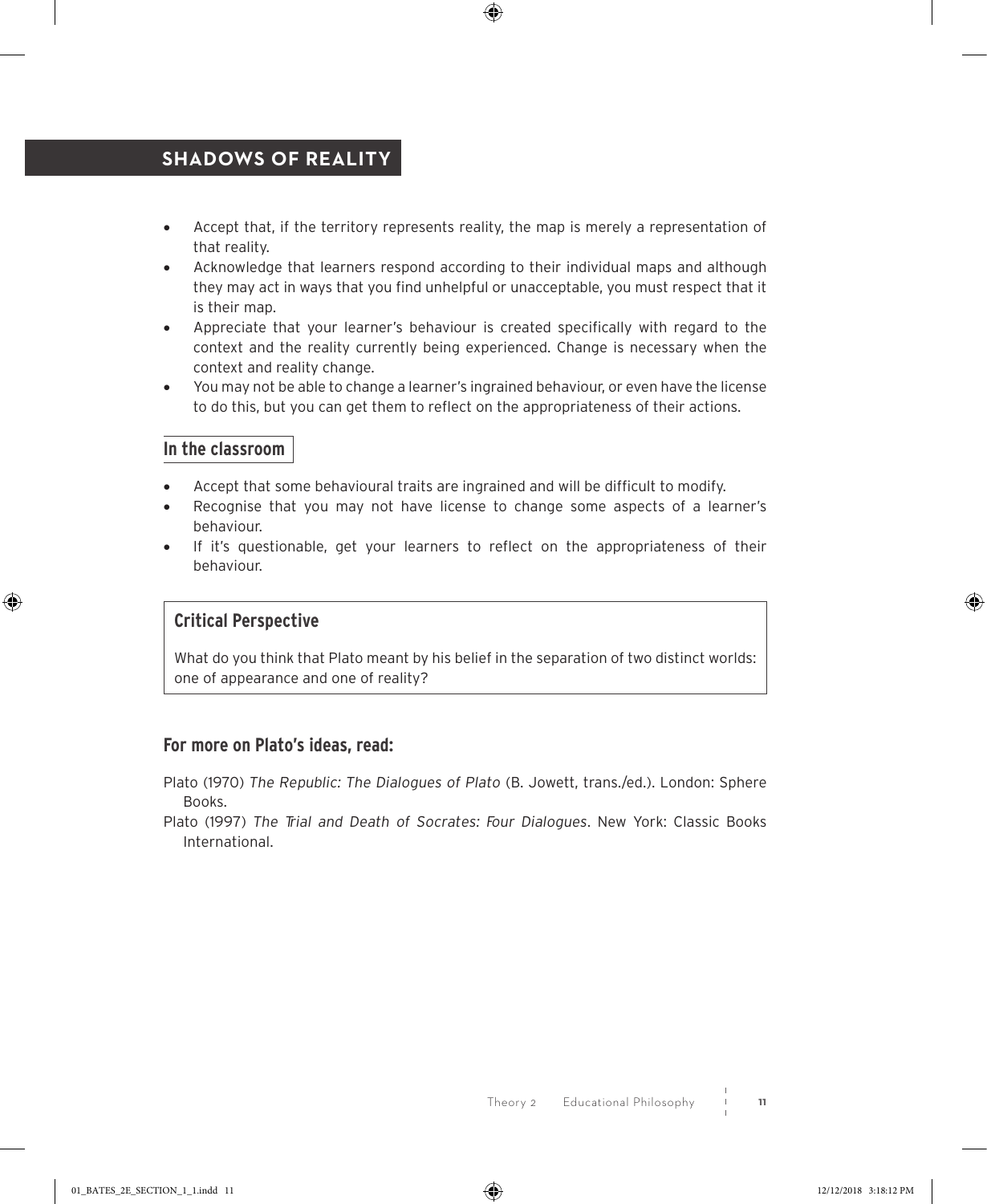# **ARISTOTLE (384-322 BC)**

**Although** Aristotle was a student of Plato's, he disagreed with Plato's assertion that truth and knowledge was to be found within someone. He argued that people needed to use the wisdom of others to look for truth and kno that truth and knowledge was to be found within someone. He argued that people needed to use the wisdom of others to look for truth and knowledge in the world outside.

⊕

Here is a summary of Aristotle's theories on learning and the belief that knowledge and skills are achieved by:

- examining the knowledge and expertise of those considered to be wise
- interpreting the statements of others
- undertaking self-examination based on this interpretation
- developing self-belief as a result of self-examination.

Aristotle's method of teaching is based on the teacher guiding the learner to reach their potential through the wisdom of others. Its cornerstone was the dialogue between the teacher and the learner that emphasised what the learner was capable of doing. This became the principle on which the concept of the *self-fulfilling prophecy* was based.

The self-fulfilling prophecy was a term introduced by Merton in the 1960s. It was based on Aristotle's belief that, if you have high expectations of a learner and they are aware of this, they will perform at a level that matches these expectations. Conversely, if you have low expectations of a learner and they are aware of this, their performance will suffer.

#### **How to use it**

♠

How can you turn a coward into a hero, a dullard into a genius or an emotional vacuum into a great lover? That's exactly the challenge facing the Wizard in Frank Baum's immortal story of the *Wizard of Oz*. He gave the cowardly lion a medal for courage, the scatterbrain scarecrow a diploma and the tin man a ticking clock (well Christian Barnard hadn't perfected his techniques for heart transplants at this stage). You need to watch the movie to see what happens.

Never underestimate the effect that you have on others. You, like the wizard in the story, exert enormous power over their lives and, through your attitude towards them, can turn them into successes or failures. Tell them they are doomed to fail and they may begin to accept failure as an inevitable consequence. Tell them they have the potential for greatness and watch them grow. Here are some tips about how you can be the wizard.

- Give them a few tasks that are relatively easy to complete. Acknowledge their achievement of the task. A simple 'well done' or nod of approval will do, but celebrating the achievement with others will have a great impact on their self-belief.
- Reward effort as well as achievement. Make sure learners see the connection between effort and success.
- 12 | Classical Learning Theories

⊕

**3**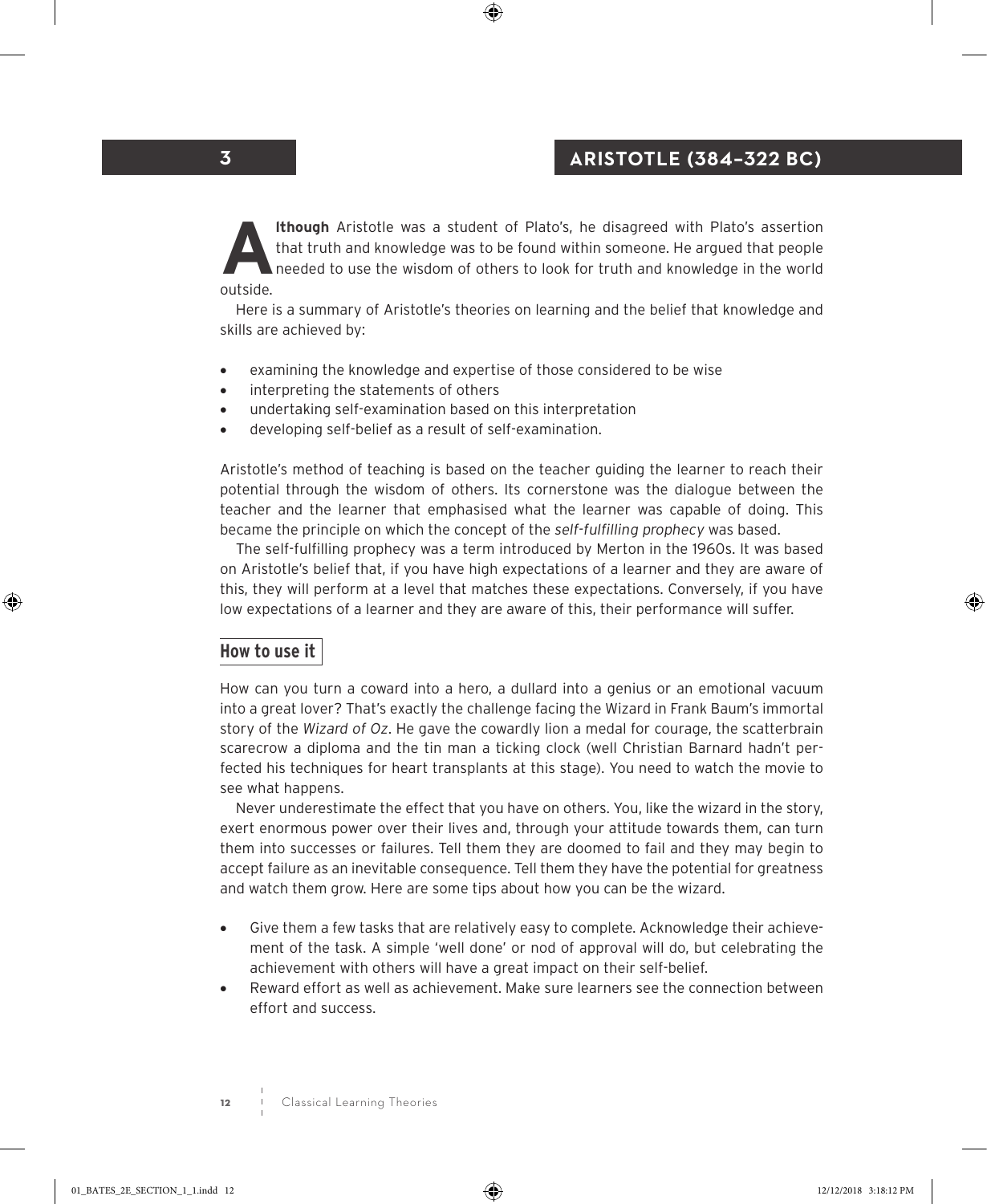# **THE SELF-FULFILLING PROPHECY**

Get the learners in your class to share what they have learned with others. Develop a rapport within the class whereby learners acknowledge the efforts and successes of others. Simple nods of appreciation or a round of applause may be appropriate.

⊕

• Teach learners how to handle the failures that inevitably they will experience from time to time. Support them to learn from mistakes as well as successes.

Here's a little ditty that I once learned that sums up what this entry is all about. I promise you that in a year's time, you'll still be singing it:

*I'm off to be the wizard, the wonderful Wizard of Oz.*

*I'm off to be the wizard, 'cos of all of the wonderful things I does.*

#### **In the classroom**

⊕

- Don't keep spoon-feeding learners with information: get them to look for the answers themselves.
- Allow learners to have a few quick early successes as this will encourage them to want to know more.
- Make learners aware that you have high expectations of them.

#### **Critical Perspective**

Aristotle believed that if you have high or low expectations of a learner and make them aware of your feelings towards them they will act in accordance with your feelings. This became known as the self-fulfilling prophecy. What experiences do you have of the selffulfilling prophecy in action?

#### **For more on Aristotle and the self-fulfilling prophecy, read:**

Merton, R.K. (1968) *Social Theory and Social Structure*. New York: Free Press. Winch, C. and Gingell, J. (2005) *Key Concepts in the Philosophy of Education*. Abingdon: Routledge.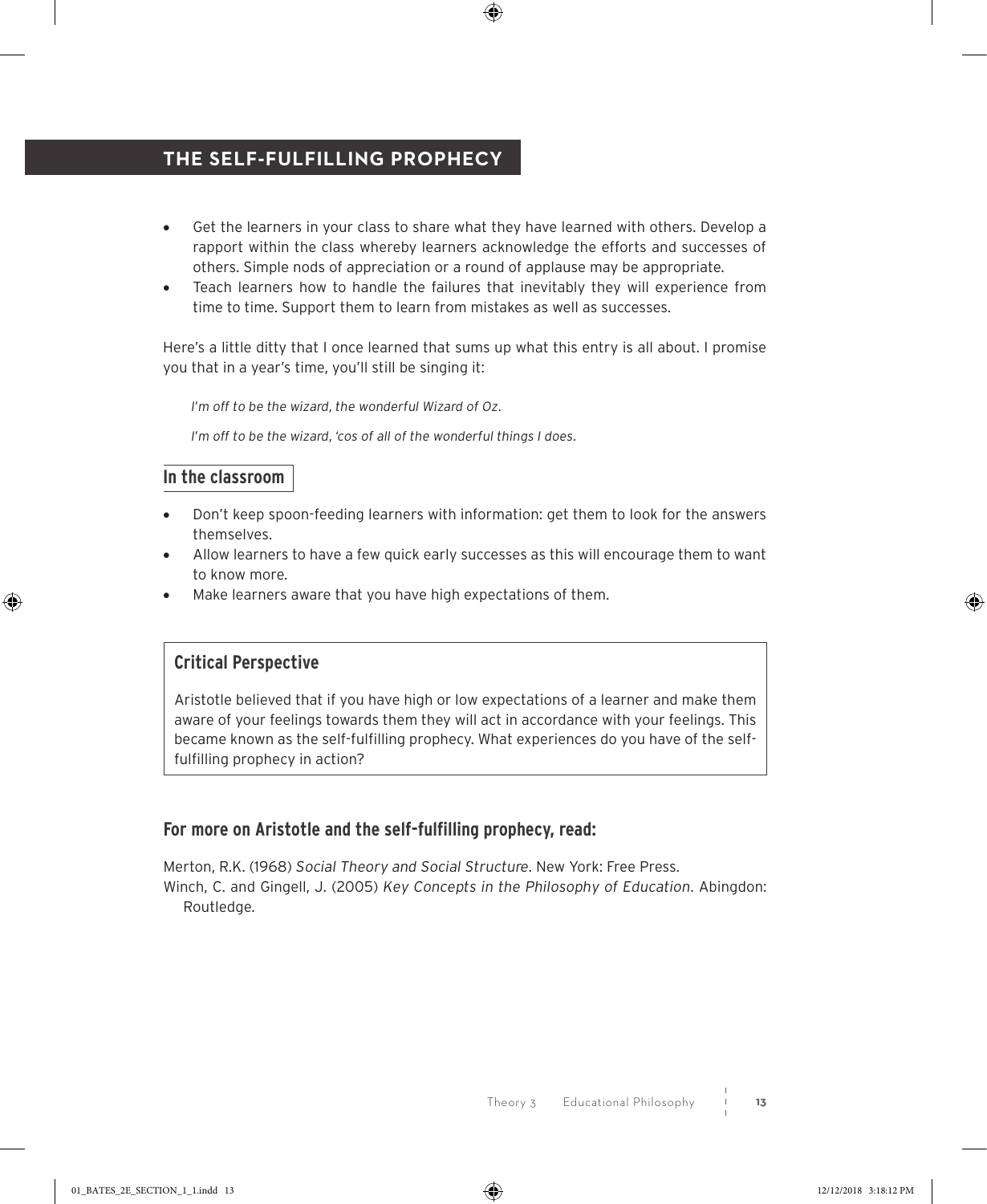# **4 RENE DESCARTES (1596–1650) VS JOHN LOCKE (1632–1704)**

**This** debate occurred as a result of Plato arguing that truth and knowledge were<br>within (i.e. it was natural), whereas his student, Aristotle, claimed that they are<br>something we are taught (i.e. it happened as a result of within (i.e. it was natural), whereas his student, Aristotle, claimed that they are something we are taught (i.e. it happened as a result of nurturing). The nature versus nurture debate is one of the oldest issues in human development, which discusses the relative merits of genetic inheritance and environmental conditioning.

⊕

Descartes revived Plato's rationalist concept of innate knowledge and argued that truth and knowledge existed within human beings prior to experience. He was sceptical of the philosophical ideas of many of his predecessors and his desire for some certainty in life led him towards his own powers of rationalisation for the answer. He developed a system of *Cartesian doubt* as a way of reaching his ultimate conclusion of 'I think, therefore I am' or in its Latin form '*cogito ergo sum*'.

Locke revived Aristotle's empiricist view with the concept that a child's mind is a blank tablet (*tabula rasa*) that can be filled with knowledge that comes directly or indirectly from experience of the world. He separated these experiences into two categories: ideas of sensation – seeing, hearing and feeling; and ideas of reflection – thinking, questioning and believing.

If Descartes and Locke can be accused of re-igniting the nature–nurture debate, then the impact this had on how education theorists viewed teaching and learning has been significant. This can be summarised as:

| Nature                     |                                                               |                                                                |                                                     | Nurture                                  |
|----------------------------|---------------------------------------------------------------|----------------------------------------------------------------|-----------------------------------------------------|------------------------------------------|
| <b>Biologists</b>          | <b>Psychoanalysts</b>                                         | <b>Cognitivists</b>                                            | <b>Humanists</b>                                    | <b>Behaviourists</b>                     |
| Focus on<br>genetic traits | Focus on<br>innate drives<br>modified<br>during<br>upbringing | Focus on<br>mental<br>structures<br>reacting to<br>experiences | Focus on<br>the desire to<br>satisfy basic<br>needs | Focus on<br>reactions to<br>conditioning |

Both sides in the debate have compelling arguments that make it difficult to decide whether a person's development is governed by their DNA or influenced by their upbringing.

#### **How to use it**

The stage musical *Blood Brothers* has been a great West End and Broadway hit. It is based on the classic story of twins, separated at birth, who meet in childhood and become friends oblivious of the fact that they are brothers. Their mother, unable to afford to bring up both

**14** Classical Learning Theories

♠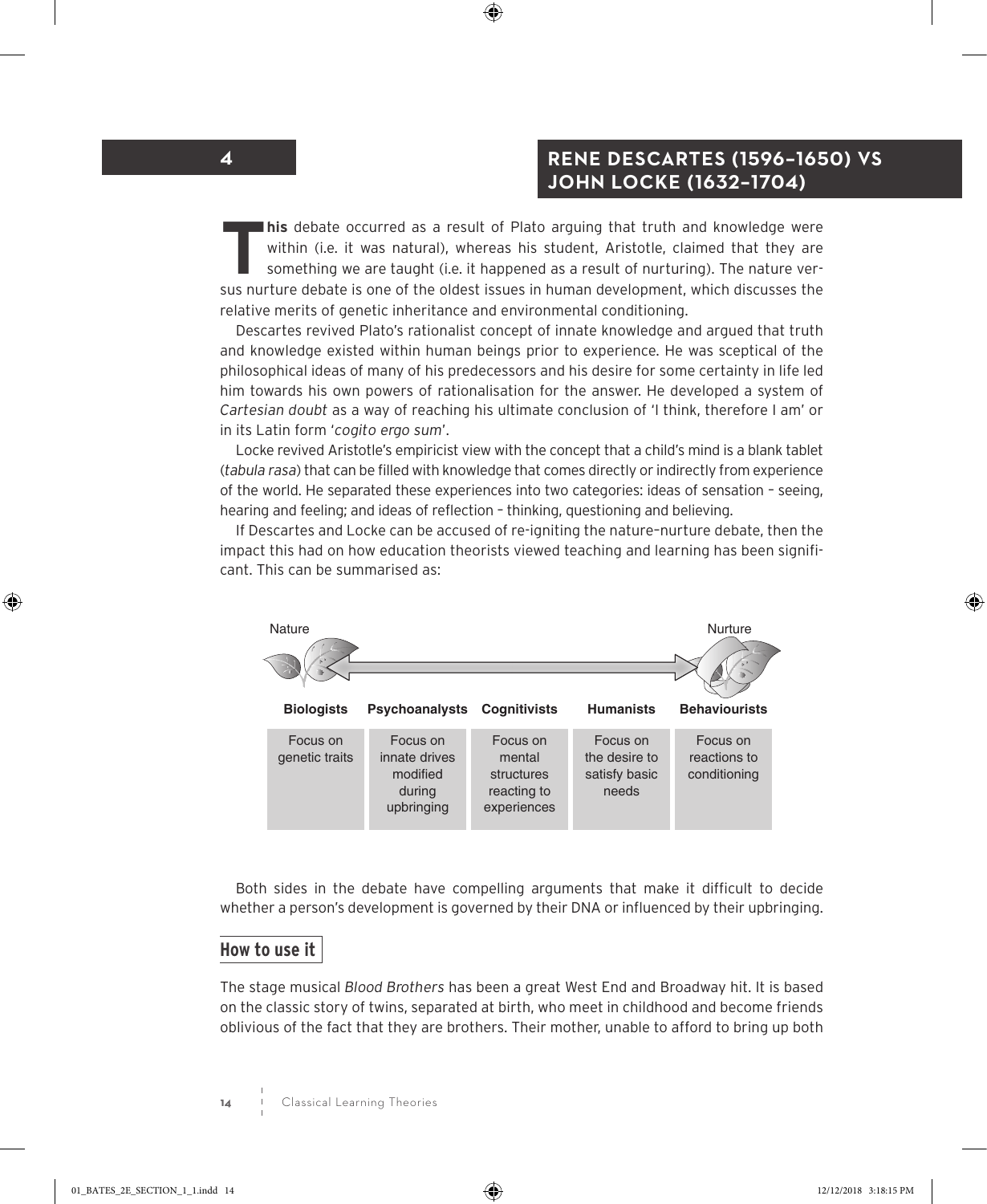# **THE NATURE–NURTURE DEBATE**

sons, gave up one of the twins to her employer, a wealthy woman unable to have children of her own. The story explores the effects that the differences in lifestyles, values and morals of the two families have on the boys as they grow into young men. So, is the tragic end to the story a consequence of genetic traits or conditioning?

⊕

Few people these days would take such an extreme position in this debate as to argue for one side at the absolute exclusion of the other side. There are just too many facts on both sides of the argument which would deter an all-or-nothing view.

- If you are at the extreme end of the Nature scale, the likelihood is that you will believe in the virtue of neuroscience and the belief that the genetic structure of the brain is mostly responsible for an individual's ability or motivation to learn. You will be influenced here by the theorists in Section 1.5.
- As you start to move towards the centre of the scale, you begin to accept the cognitivist's view in Section 1.3 that the genetic structure of the brain is capable of being modified in response to reactions to experiences and the environment.
- Moving from the centre towards the end of the Nurture scale, you are likely to favour the ideas of the humanist theorists in Section 1.4 and the significance they attach to society's influence on an individual's capacity to think and learn.
- At the extreme end of the Nurture scale, the likelihood is that you will believe in the arguments of the behaviourists in Section 1.2 who suggest that all behaviour can be modified through conditioning.

There is no neat and simple way of resolving this debate. The more you read on the subject, the more confusing it gets. The best advice I can give is to go with what feels right for you.

#### **In the classroom**

♠

- Accept what your default position is on this issue.
- Adapt and adopt this position to suit whatever circumstances you are teaching in.
- Reflect on what happened and revise your default position accordingly.

#### **Critical Perspective**

Where do you stand on the nature vs nurture debate?

#### **For more on the nature–nurture debate, read:**

Descartes, R. (1966) *Philosophical Writings* (G. Anscombe and P. Geach, trans./eds). London: Nelson.

Locke, J. (1961) *An Essay Concerning Human Understanding*. London: Dent.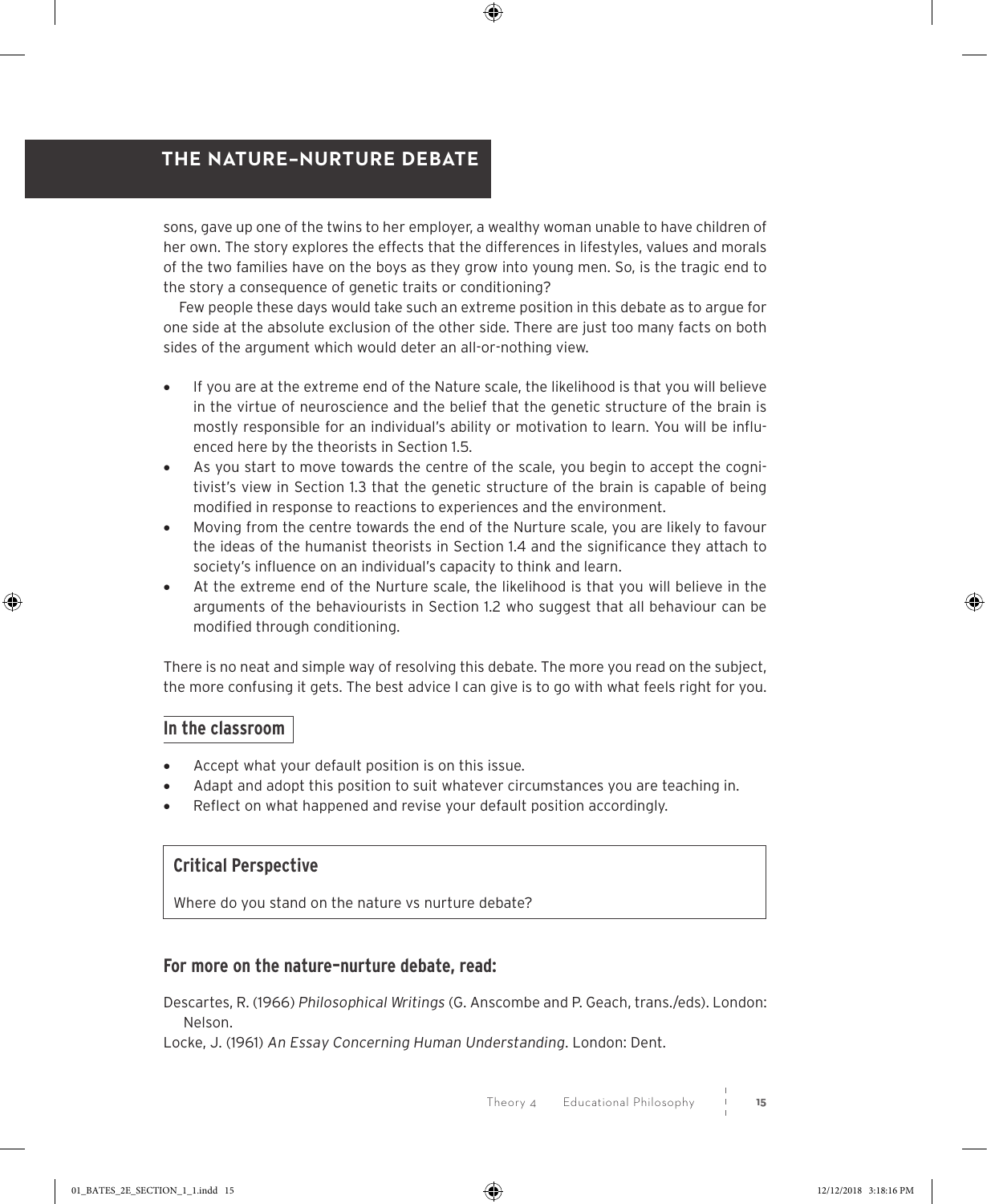## **JEAN-JACQUES ROUSSEAU (1712-1778)**

**Rousseau** presented his theories on education in the story of his relationship, as tutor, with Emile. Rousseau's *Emile* was a landmark contribution to education theory but needs to be understood in the context in which i tutor, with Emile. Rousseau's *Emile* was a landmark contribution to education theing a time when society was built on people who enjoyed dominating others for personal gain and people who either passively accepted this domination and a life of servitude or resented those that wielded power over them and revolted. As Emile's tutor, Rousseau was faced with the dichotomy of not wanting to have an overt position of power over Emile but covertly exerting influence over his education.

⊕

Rousseau's theory of education was based on the belief in the inherent goodness of human beings and the effect of society in corrupting them. He argued that bringing up children in harmony with nature and its laws would facilitate learning and preserve their goodness.

His thinking is based on three key principles.

- People should be able to learn what they want to learn.
- They should be able to do this when they want to.
- Teaching should be based on discovery, enriched with the covert guidance of the teacher.

Rousseau's focus on nature, on the need to develop opportunities for new experiences and reflection and on the dynamic provided by each individual's development remains the cornerstone of modern pedagogical thinking.

#### **How to use it**

I'm not going to set out a series of steps here as I think you need to reflect on whether you feel the treatment of Emile was ethical or not. Your answer to this will help you decide how to use the theory. I am going to suggest that you watch Lewis Gilbert's film based on Willy Russell's play, *Educating Rita*, to give you some food for thought on this.

In the film, Rita, played by Julie Walters, wants to better herself by studying literature. Her tutor, Frank, played by Michael Caine, describes his teaching ability as 'appalling, but good enough for appalling students'. Issues of power and influence are common themes throughout the film as both Rita and Frank struggle to cope with personal and professional difficulties. The essence of the film is about Frank's attempts to teach Rita to value her own insights while still being able to pass the exams. Does he succeed? Watch the film to find out.

Here are some questions you might want to now ask yourself:

• Does Rita succeed or fail? You may need to reconcile your thoughts on what constitutes success and failure. Stepping out on to the Centre Court at Wimbledon (in my dreams) players see an inscribed saying from Kipling that equates success and failure as both being 'imposters'. What do you think he means by this?

16 **Classical Learning Theories** 

**5**

⊕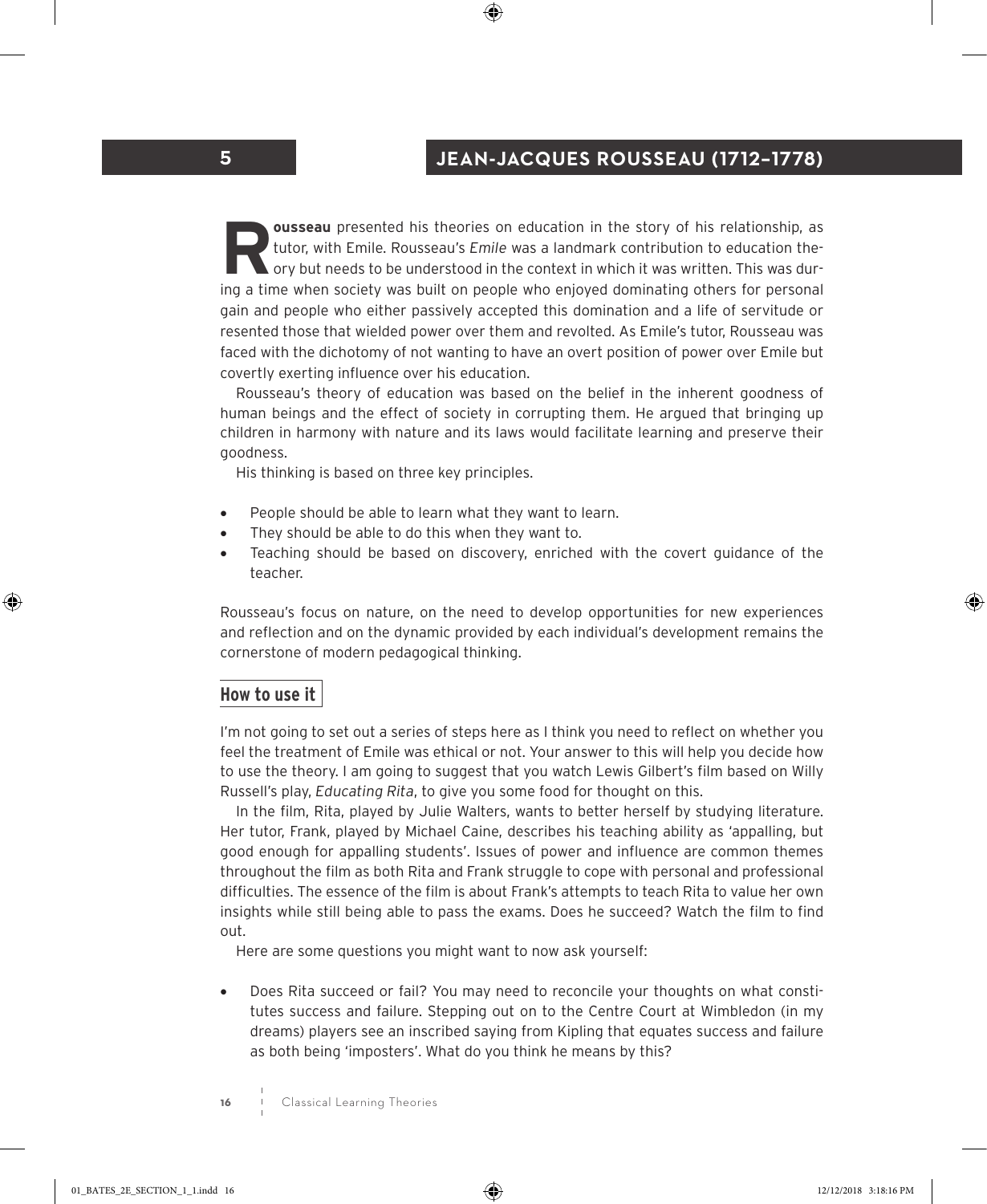# **JEAN-JACQUES ROUSSEAU (1712–1778) PROGRESSIVISM**

• Does the end result justify the actions that Frank takes? You will certainly have to spend some time thinking this one through. Machiavelli claims that the 'ends always justify the means'. Do you agree?

 $\bigoplus$ 

- Have you ever played out the role of Rita as a learner? If so, how do you feel about it now?
- Have you ever played out the role of Frank as a teacher? If so, how do you feel about it now?

It's possible that, as a result of answering some of the above questions, you consider aspects of Rousseau's teaching to be unethical, but there are some compelling ideas in Rousseau's work around the freedom to learn (see Theory 91) and the use of discovery learning (see Theory 23) that are worth considering.

#### **In the classroom**

⊕

- Allow learners the opportunity to learn what they want to providing this doesn't conflict with the planned learning outcomes.
- Don't spoon-feed them the answers; make them think about them.
- Support them to learn through discovering key facts.

#### **Critical Perspective**

Work through the four questions listed above and then determine whether or not you agree with Rousseau's belief in the inherent goodness of people and that it is society that corrupts them.

#### **For more on Rousseau's ideas, read:**

Rousseau, J.J. (1911) *Emile or Education* (B. Foxley, trans.). London: Dent. Rousseau, J.J. (1913) *The Social Contract* (B. Foxley, trans.). London: Dent.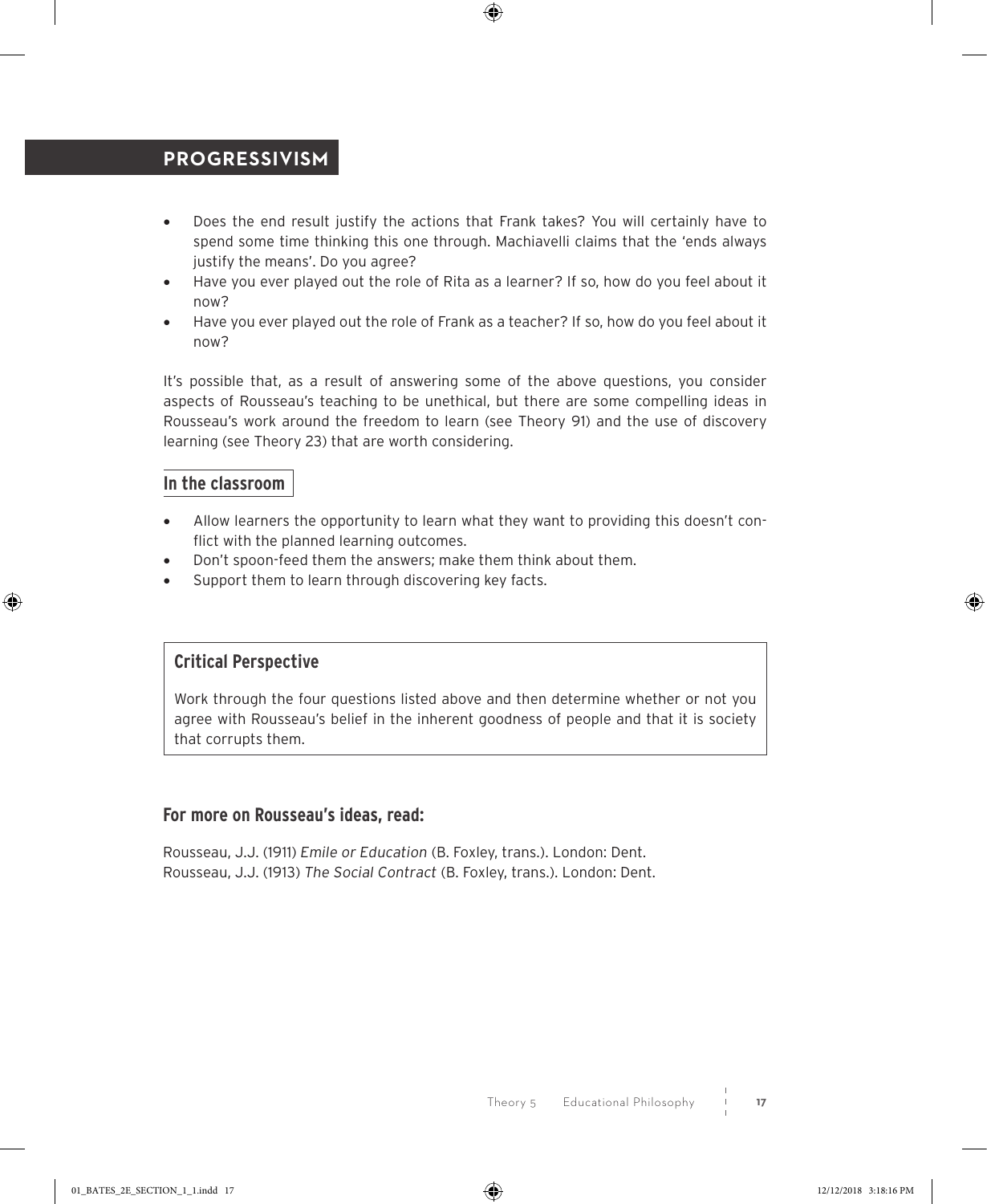# **FRIEDRICH WILHELM NIETZSCHE (1844–1900)**

**Nietzsche** was a nineteenth-century German philosopher, composer and student<br>of the history of language. His work has exerted a profound influence on Western<br>philosophy, primarily because of his attack on the concept of e of the history of language. His work has exerted a profound influence on Western philosophy, primarily because of his attack on the concept of essential truth. Truth, according to Nietzsche, is a matter of perspective, not fundamental reality. This understanding of truth and morality has come to be known as *perspectivism*.

⊕

Nietzsche explains that the term 'perspective' comes from the language of vision and that we literally see things from and with a particular perspective. Our eyes are located at a particular point in the distance, from which some things are visible and others are not. A scene looks different from different perspectives. For example, from high up we can see further and things look smaller, from below things become obscured and we cannot see very far. Nietzsche describes this as 'foreground evaluations'; we take what is near to us (in the foreground) as the standard by which we learn from and interpret the world.

Perspectivism is therefore a theory that is based on:

- *Knowledge*: Learning about a subject is inevitably partial and limited by the individual perspective from which it is studied.
- *Judgements*: Assessments of truth and value depend on how someone sees it through their own individual viewpoint.
- **Interpretation:** It is left to the individual to interpret what they see, think and feel, in view of what they intuitively know is right and good.

Nietzsche believed that education should consist mainly of clearing away 'the weeds and rubbish and vermin' that he felt attacked and obscured the real groundwork for the development of the person. He argued that this kind of education cannot be formalised within institutions which are obsessed with progressing students through a system of tests, grades and qualifications.

Nietzsche produced a considerable amount of ideas dealing with subjects like morality, racism, atheism and consciousness. He was known for his erratic and controversial outbursts such as claiming that 'God is dead' and the emergence of 'over-man' (incorrectly translated as 'superman') which the Nazis hijacked to support the things that Nietzsche was most violently opposed to, notably anti-Semitism, racism and nationalism.

#### **How to use it**

Nietzsche believed that the focus in learning needed to shift from the teacher to the students, and that the classroom should no longer be a place where the teacher pours knowledge into passive students (who wait like empty vessels to be filled), but that the students are urged to be actively involved in their own process of learning (like fires waiting to be rekindled).

If you want to follow the philosophical ideas of Nietzsche, accept that:

**18 Classical Learning Theories** 

```
01_BATES_2E_SECTION_1_1.indd 18 12/12/2018 3:18:16 PM
```
♠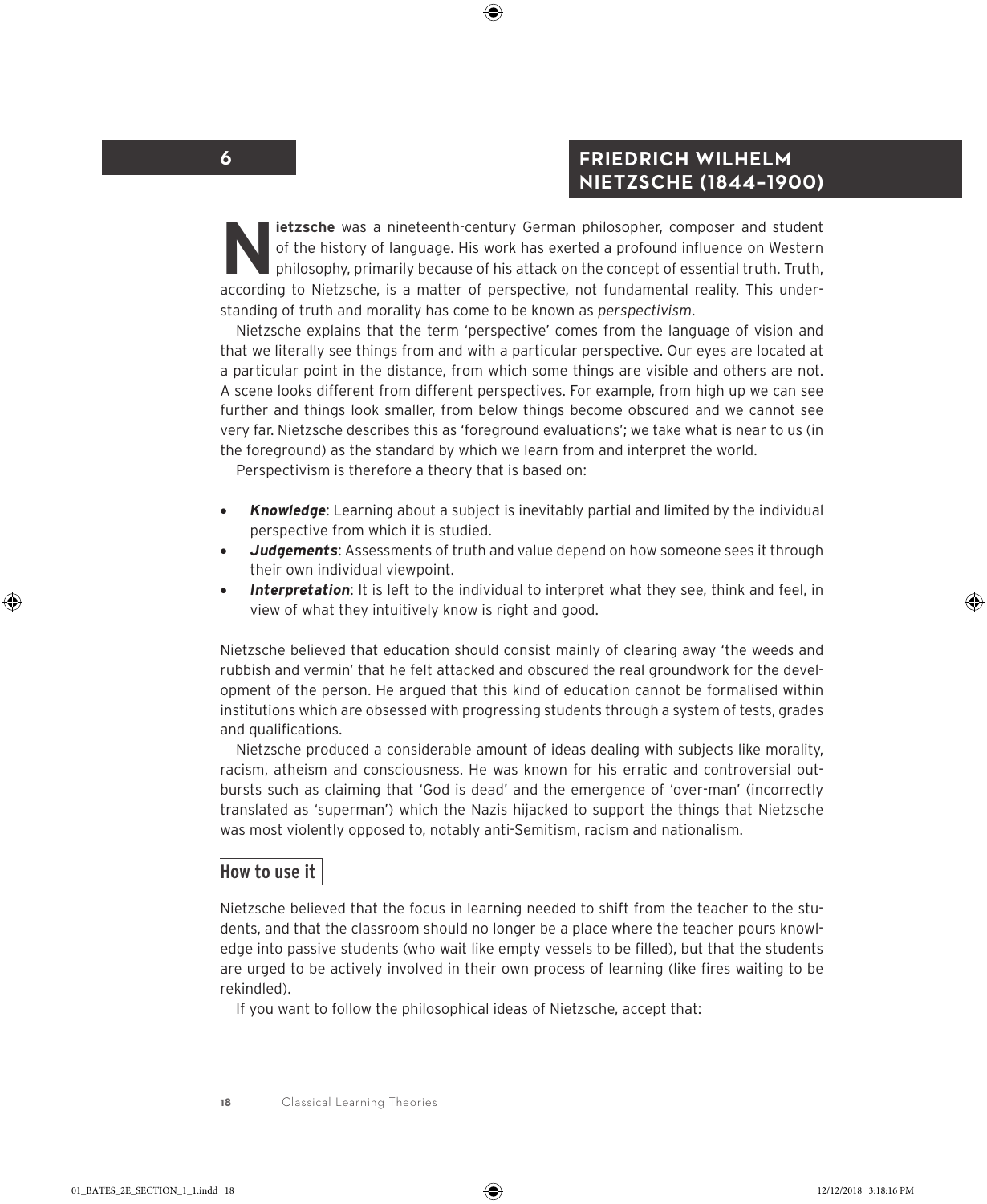## **PERSPECTIVISM**

- What the student currently believes, whether correct or incorrect, is important.
- Despite having the same learning experience, each student will base their learning on the understanding and meaning that is personal to them.

⊕

- Understanding or constructing a meaning is an active and continuous process.
- Learning may involve the student making some conceptual changes in how they think about a subject.
- When students construct a new meaning, they may not believe it but may give it provisional acceptance or even rejection.
- Learning is an active, not a passive, process and depends on the student taking responsibility to learn.
- Discovery is facilitated by providing the necessary resources.
- Learners construct their knowledge through a process of active enquiry.

The main activity in the classroom should therefore be around solving problems. Students should feel free to use inquiry methods to ask questions, investigate a topic, discuss their findings freely with others and use a variety of resources to find solutions and answers. As students explore the topic and view it from different perspectives, the teacher should encourage them to draw new conclusions, and, as their exploration continues, revisit those conclusions.

#### **In the classroom**

♠

- Support collaboration in classwork, not competition.
- Create situations where the students feel safe questioning and reflecting on their own experiences.
- Encourage students to face up to the challenges they will encounter in life.

#### **Critical Perspective**

Nietzsche argued that achieving a true education is a process fraught with what he described as the 'three dangers': isolation, crippling doubt, and the pain of confronting one's limitations. He claimed that most people lack the fortitude and vigour to truly face and conquer these dangers. Do you agree with him?

#### **For more on Nietzsche's ideas, read:**

Cate, C. (2005) *Friedrich Nietzsche*. Woodstock, NY: The Overlook Press. Deleuze, G. (2006) *Nietzsche and Philosophy*. London: Athlone Press.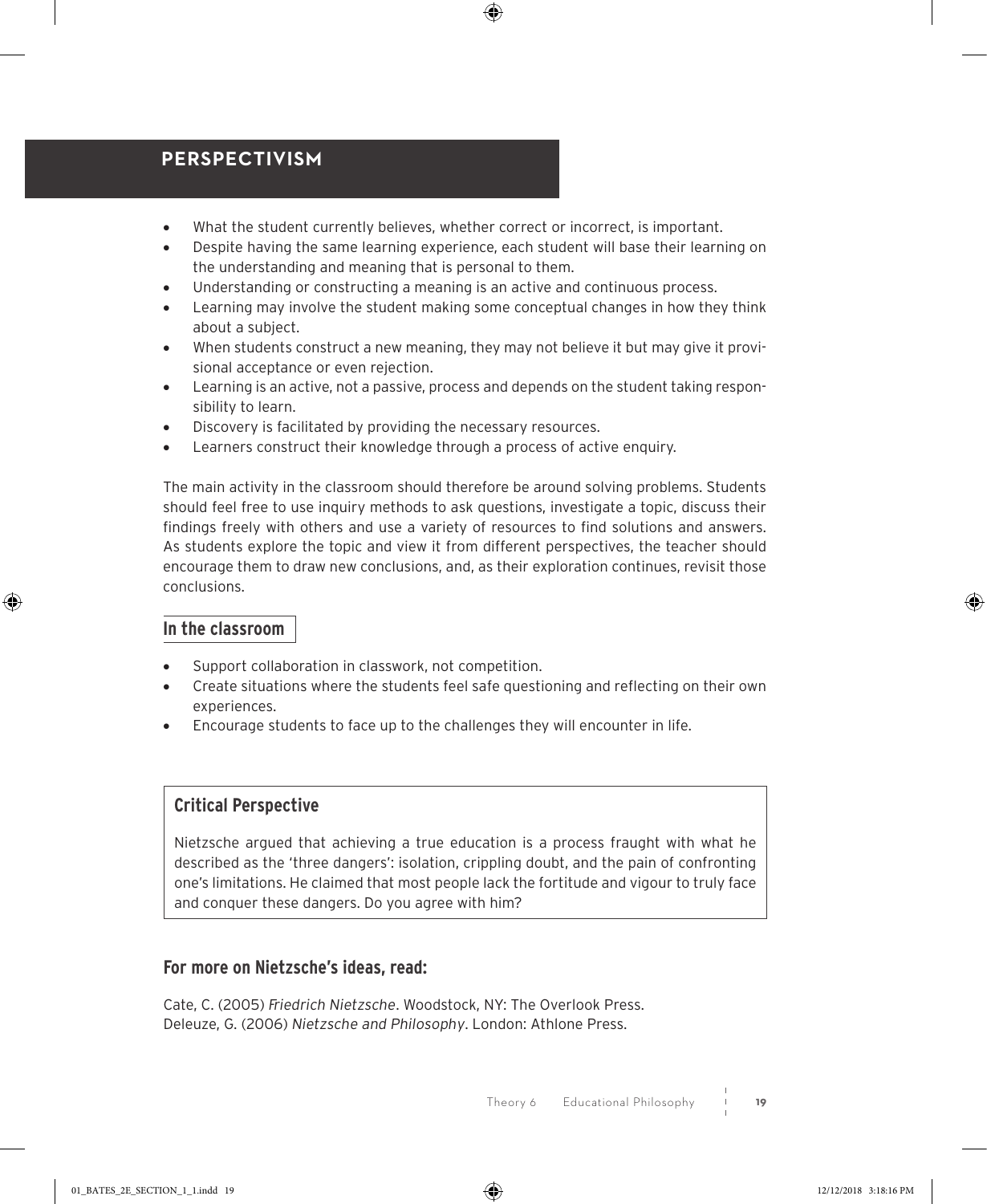# **7 PRAGMATISM PRAGMATISM PRAGMATISM PRAGMATISM PRAGMATISM PRAGMATISM**

**Although** Dewey was primarily a behavioural psychologist, his application of the philosophy of pragmatism, underpinned by his concern for interaction, experience and reflection, had a profound impact on educational thinki philosophy of pragmatism, underpinned by his concern for interaction, experience and reflection, had a profound impact on educational thinking and practice. Dewey's basic belief was that traditional education was too concerned with the delivery of pre-ordained knowledge and not focused enough on the learner's actual learning experiences. He emphasised the importance of experience and education in his ground breaking book of that title, first published in 1938.

⊕

The main principles covered in the book can be summarised as:

- The task of teachers should not be to communicate knowledge and skills to learners but to use their learners' experiences as a teaching tool.
- The challenge for experienced-based education is to provide learners with quality experiences that will result in growth and creativity.
- Continuity and interaction are essential to discriminate between experiences that are worthwhile and those that can be discounted.
- Although control is necessary to establish order in the classroom, it should be based on what he describes as the moving spirit within the class and not on the desire or will of one individual.
- An education system that restricts learners' freedom of thought and movement will inhibit their intellectual and moral development.
- It is the teacher's responsibility to provide quidance to the learner in their use of observation and judgement and to select experiences that have the promise and potential to exercise the learner's intelligence.
- The danger of failure lies in the possible misunderstanding of what constitutes experience and experiential education.

Dewey began a movement that others, such as Kolb (see Theory 47), developed into the notion of experiential learning, which to this day remains the cornerstone of many educational approaches and learning programmes.

#### **How to use it**

Dewey's ideas on progressive education are still as progressive now as they were when he wrote them in the 20s and 30s. Sad to think, I was only 1 year old when Dewey died in 1952. As a senior citizen, I'm now able to get into the cinema at reduced rates. I'm not that old as to have seen the original version of *Goodbye Mr. Chips* at the cinema. It is however one of the most endearing films I've ever seen.

*Goodbye Mr. Chips* is the story of a history teacher in a traditional nineteenth-century English boarding school reflecting on his career as a teacher. He was looked on as a very private, stuffy disciplinarian who is constantly passed over for promotion. After 20 years in the job, and in his mid-40s, he marries Kathy who opens his eyes to the fun to be had in life and teaching, and makes him see the potential that he has, that he never recognised in

**20** Classical Learning Theories

♠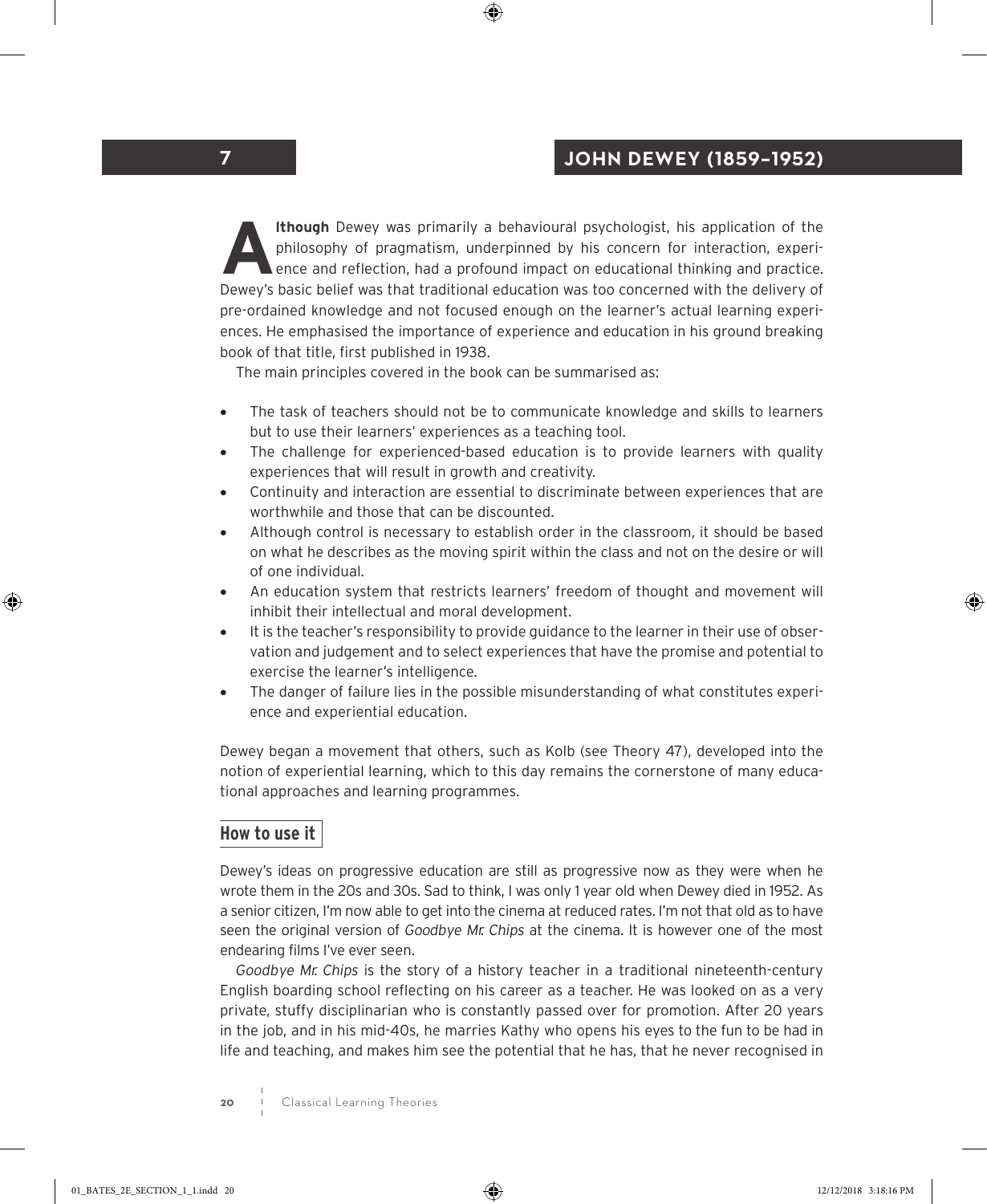# **PRAGMATISM**

himself. Chips goes on to experience many personal triumphs and tragedies over the years but the one constant is the love and admiration his pupils and colleagues have for him. The significance of Dewey's ideas for modern-day teachers are:

⊕

- Having a passion for an education system that offers equality of opportunity for everyone is at the heart of what every teacher should be striving for.
- Learners should be provided with quality experiences that engage them and build on their existing experiences. The teacher's role is to help the learner assess the value of the experience.
- Each past or present experience should be viewed from the perspective of how it can shape future actions. This can be done through a cyclical process of action; reflection on what happened; having a theory about what might happen if things were done differently; experimenting with the new theory; and revising the course of action based on the experiments.
- Thinking and reflection should be the cornerstone of teaching practice. Encouraging learners to share these thoughts will allow the teacher to get to know the learner better and benefit the overall learning experience of the class.

Coincidently, *Goodbye Mr. Chips* was made the year after Dewey's *Experience and Education* was first published in 1938.

#### **In the classroom**

♠

- Allow learners to share their experiences with others in the class.
- Encourage them to reflect on their experiences.
- Get them to think about what might happen if they did things differently.

#### **Critical Perspective**

What do you think of Dewey's basic belief that traditional education was too concerned with the delivery of pre-ordained knowledge and not focused enough on capitalising on the learner's actual learning experiences?

#### **For more on Dewey's ideas, read:**

Dewey, J. (1963) *Experience and Education.* New York: Collier Books.

Dewey, J. (1966) *Democracy and Education: An Introduction to the Philosophy of Education*. New York: Free Press.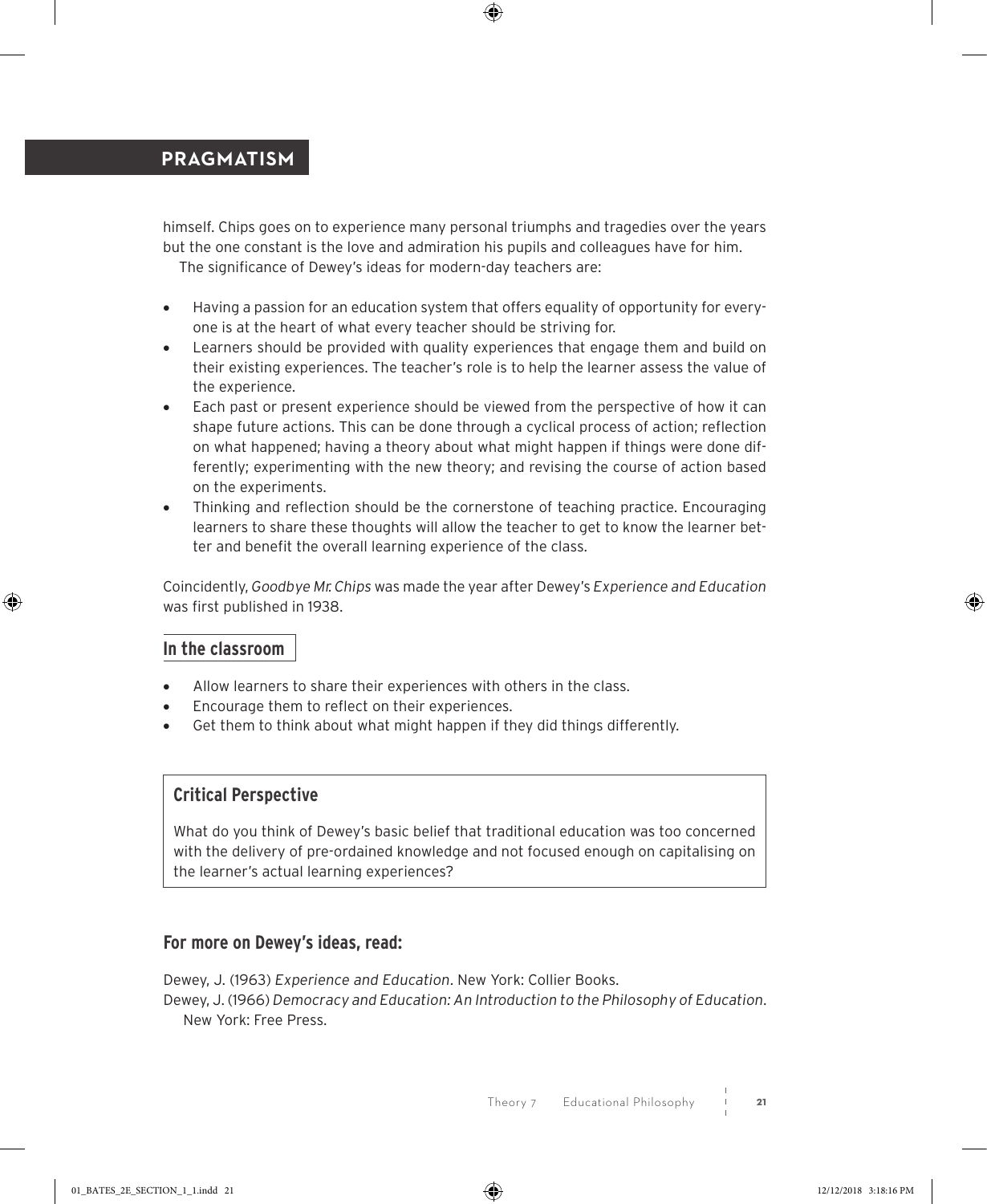# **8 IEAN-PAUL SARTRE (1905–1980)**

**Sartre** was a twentieth-century French philosopher, novelist and political activist. He<br>was one of the key figures in developing the concept of existentialism, a philosophy<br>that emphasises individual existence, freedom an was one of the key figures in developing the concept of existentialism, a philosophy that emphasises individual existence, freedom and choice. In this respect he advocated the principle that *existence precedes essence*, which reversed the traditional philosophical view that the essence (the nature) of a thing is more fundamental and immutable than its existence (the mere fact of its being).

⊕

Here is a summary of some of the key questions and answers that Sartre posed related to education:

- **What are the goals of education?** He argues that the purpose of education is to help the learner to come to terms with their individuality in order to be able to emerge as the unique person they are.
- *What is knowledge?* He claims that knowledge comes from experience and reflection.
- *What knowledge and skills are worthwhile learning?* He stresses the importance of knowledge of the self as a unique individual combined with the skills to work through problems and conflict.
- What are the limits of human potential? He believes that limits are what we choose to create for ourselves and that in this respect we may be influenced by others. Given freedom of choice and action, therefore, human potential may be limitless.
- *What is a mistake?* He asserts that mistakes are made when an individual attributes blame to fate or determinism rather than individual will and the capacity to act on that will.
- *What is learning?* He describes learning as the state of being able to define oneself as having freedom of choice and will and the capacity to deal with others who limit this freedom.
- *What is the role of the teacher?* He claims that the teacher should support the learner to overcome resistance (self-imposed or by others) and provide them with the tools to attain personal freedom.
- What is the purpose of the curriculum? He arques that this should be designed to enable the learner to experience as much of the world as possible.

Sartre uses the analogy of cutting paper to explain the reverse of the existentialist principle and that in this instance *essence precedes existence*. In his analogy, scissors (or to be more precise, paper knives) were designed to address a problem of creating a convenient and accurate method of cutting paper. In this respect, their essence preceded their existence. Sartre explains that whereas the reverse of his principle relates to inanimate inventions like scissors it does not apply to people.

#### **How to use it**

If you follow the philosophy that all human beings possess the same capacity to learn and are guided by the same basic values then you risk missing what Sartre claims is the most fundamental aspect of existence, and that is the freedom to choose.

**22** Classical Learning Theories

♠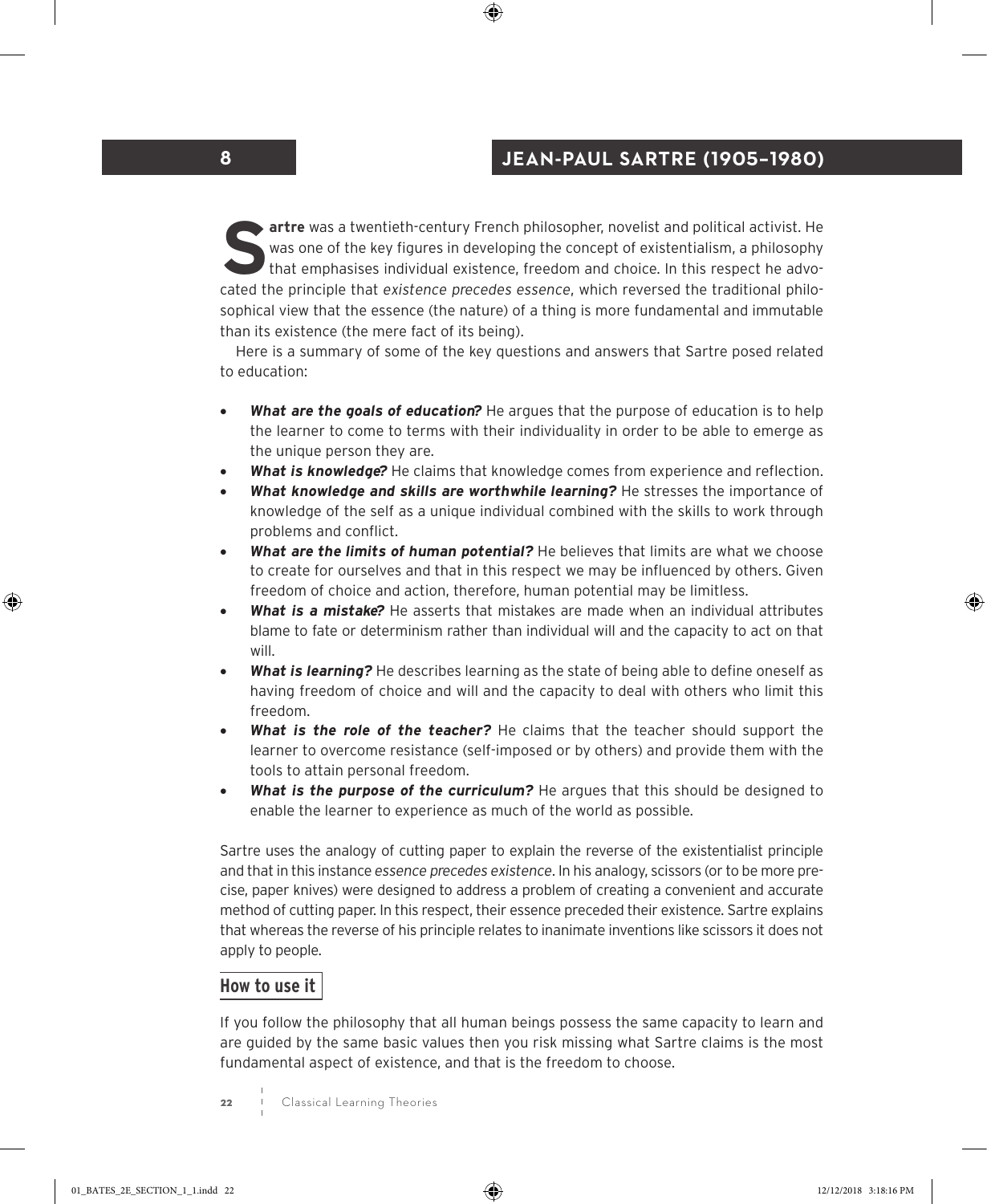# **JEAN-PAUL SARTRE (1905–1980) EXISTENTIALISM**

If you want to follow the philosophical ideas of Sartre, help students to:

- Take responsibility for their own lives and their own decisions.
- Understand their role and responsibilities vis-à-vis themselves and others.
- Be able to engage in meaningful dialogue with their peers and deal effectively with any confrontation that occurs.

⊕

- Be able to deal with life's difficulties, tensions and ambiguities.
- Be able to unleash their own creativity and self-expression.
- Overcome difficulties in choosing what to study and how to study.
- Accept responsibility for making mistakes.

Sartre's philosophy of linking freedom with learning and responsibility has been labelled as pessimistic. He refutes this, claiming it to be the most optimistic philosophy possible, because within it we are able to choose how we learn and how we behave towards others as a result of that learning. The main activity in the classroom should therefore be around debate and discussion, where students should have the confidence to express themselves freely on a range of subjects.

#### **In the classroom**

♠

- Encourage learners to interact with each other and be respectful of others' ideas.
- Foster an environment where creativity is allowed to flourish.
- Allow learners to have a say in what and how they are taught.

### **Critical Perspective**

The very nature of philosophical debate is that there are often paradoxes that accompany even the soundest of arguments. Where do you think the paradoxes are in Sartre's theory?

#### **For more on Sartre's ideas, read:**

Sartre, J.P. (2001) *The Age of Reason*. London: Penguin Publishing Ltd. Sartre, J.P. (2007) *Existentialism and Humanism*. London: Methuen Publishing Ltd. ♠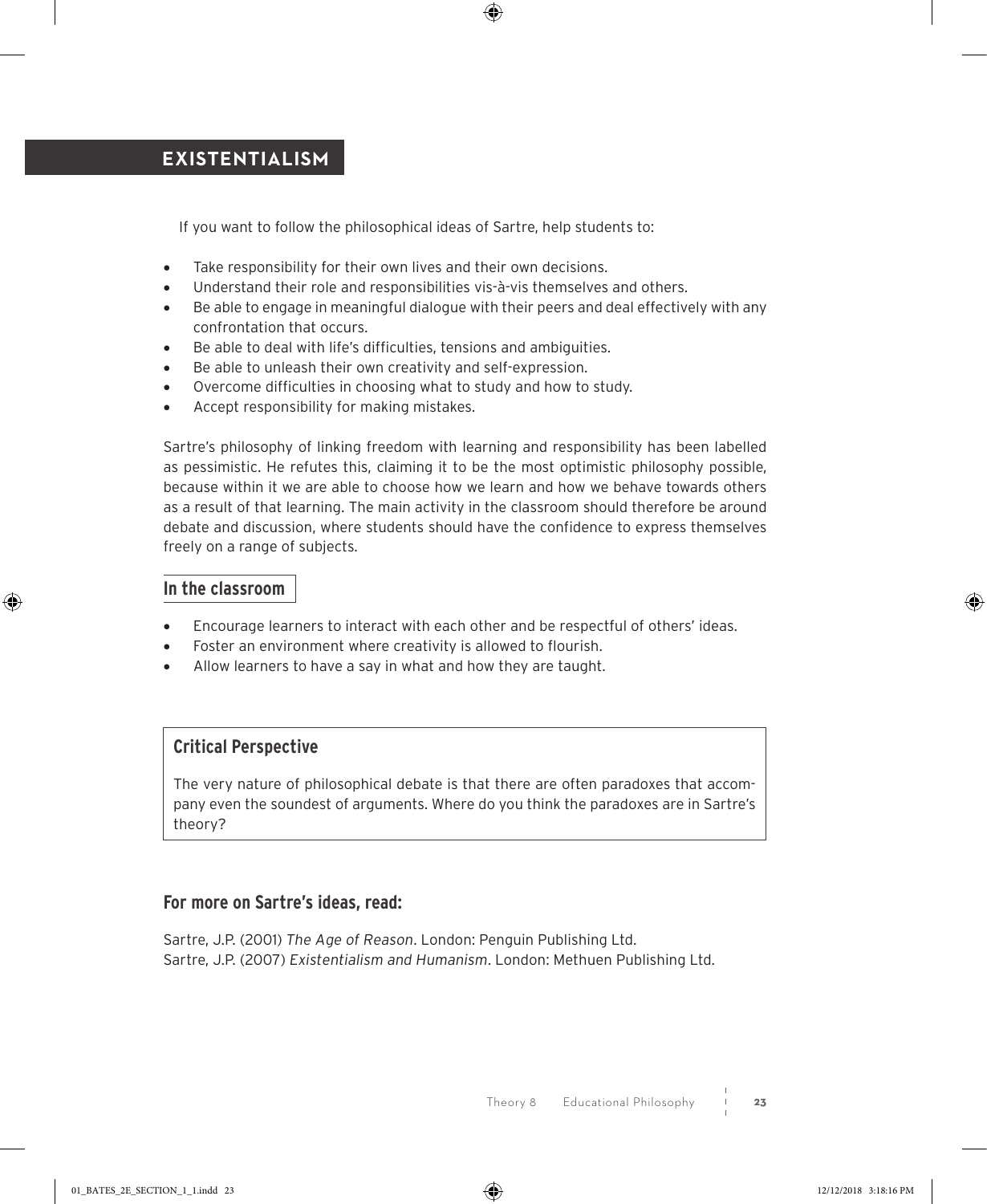# **9 PAULO FREIRE (1921–1997)**

**Freire** was a Brazilian educator who began a national literacy programme for peas-<br>ants and slum dwellers in the 1950s and 1960s. Freire's basic belief was that the<br>function of education was to build on the language, expe ants and slum dwellers in the 1950s and 1960s. Freire's basic belief was that the function of education was to build on the language, experience and skills of the learner rather than imposing on them the culture of the teacher. Throughout his writings he uses politically motivated phrases such as 'dialogue liberates – monologue oppresses'.

⊕

The concept of *critical consciousness*, the cornerstone of Freire's ideas, is that the richest learning begins with action, is then shaped by reflection, which gives rise to further action. His methodology is shown in the following five-step model:



Each step can be summarised as follows:

- **Identify the problem:** This is where teachers and learners engage in dialogue and research to establish the nature of the problem that needs to be answered.
- **Find an original way of representing the problem:** Get learners to use role playing, drawings, metaphors and analogies to do this and then compare what they have produced to see if there is a common theme to the problem.
- *See the problem through your learners' eyes*: Ask learners to describe the situation as seen in the representation and make the link between themselves and the problem.
- *Analyse the cause of the problem*: Get everyone concerned to discuss what is happening and what can be done to address the root cause of the problem.
- *Take action to solve the problem*: Produce a plan of action to identify what needs to be done in both the short term and long term to prevent the problem from reoccurring.

Throughout his work, Freire emphasises the importance of teaching based on dialogue rather than monologue. In this respect he argues that the teacher must allow the learners to talk freely and express themselves so that they feel they are an important part of the learning process.

#### **How to use it**

Jane Elliot taught a class of all white nine-year-olds. The day after Martin Luther King was shot she wanted to show them how it felt to be discriminated against. She divided her class

**24** Classical Learning Theories

♠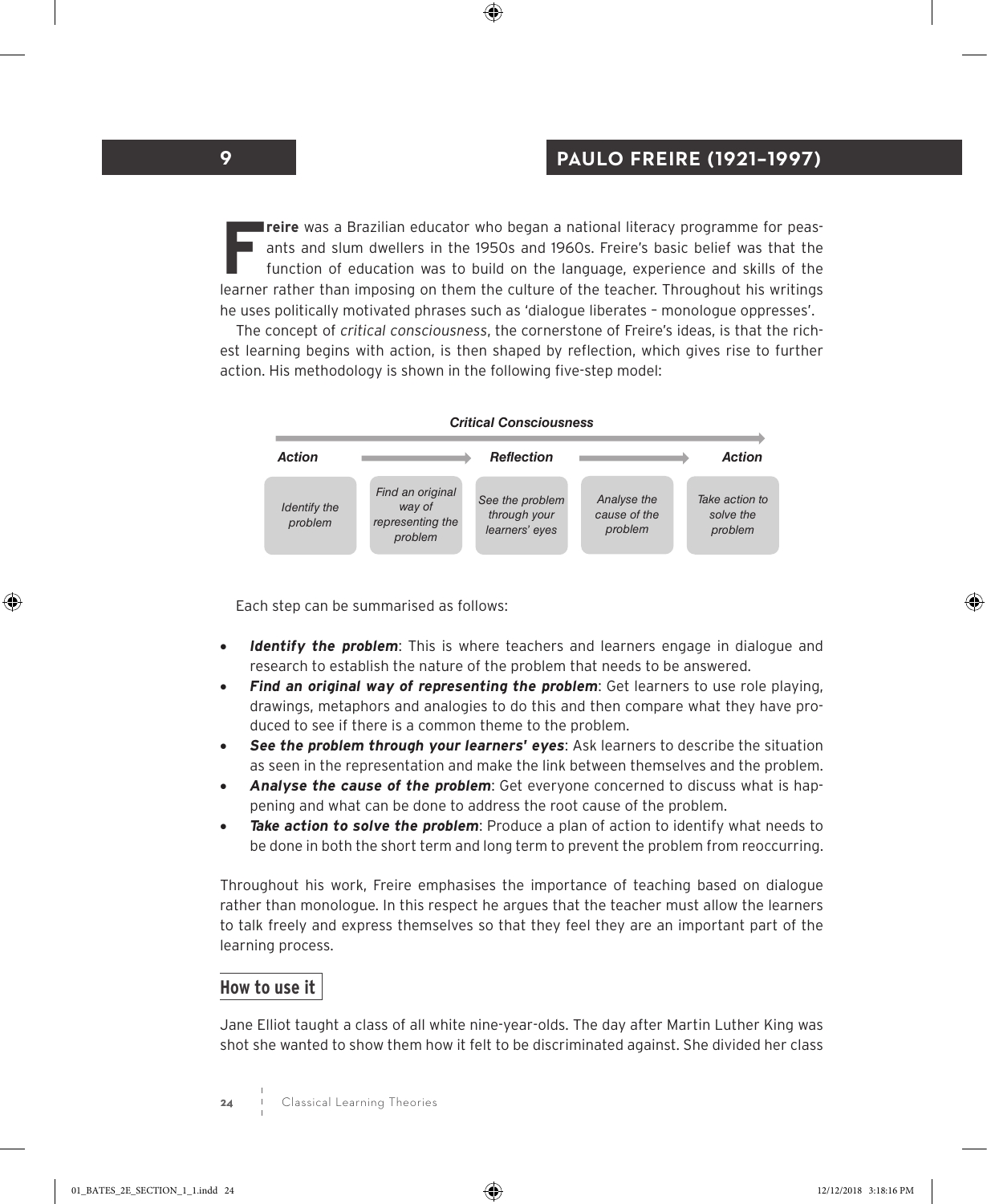# **CRITICAL CONSCIOUSNESS**

into blue-eyed and non-blue-eyed children. She told them that the blue-eyed children were brighter and better than the others. The blue-eyed children started acting in an arrogant manner, deriding the others who became confused and withdrawn. She reversed the process the following day and found that the non-blue-eyed children became arrogant. By using role play to experience first-hand what effect prejudice had on people, she hoped to teach children the importance of tolerance. Many former pupils later confessed that this had a profound effect on their thoughts about segregation.

⊕

Here are some tips if you want to apply Freirian methodologies:

- Don't be afraid to get to know more about your learners and the issues they face on an ongoing basis.
- Use whatever approaches you can to get the learner to expand on these issues. Role playing, metaphors, analogies and drawings are tools you can use here. The important thing is to get a rich picture of the learner's current situation.
- As the picture becomes richer, and root causes of issues become clearer, start thinking about how to resolve these. Mind-maps or problem trees will help you and the learner come to terms with how to address the issues.
- You can now work with the learner to develop an appropriate plan of action to achieve the desired learning outcome. This may include quick wins and long-term planning.

#### **In the classroom**

♠

- Take an interest in your learners' lives outside of the classroom.
- Don't be afraid to use different approaches to get learners to open up on issues that may be affecting their learning.
- Long-term learning plans are important but don't underestimate the value of a few quick wins in building up your learner's confidence.

#### **Critical Perspective**

What do you think of Jane Elliot's approach in how she taught her class about what it felt like to be discriminated against because of physical characteristics? Is it something that you would feel comfortable in doing?

#### **For more on Freire's ideas, read:**

Freire, P. (1972) *Pedagogy of the Oppressed*. London: Penguin. For more on Elliott's research, visit her website at www.janeelliott.com.